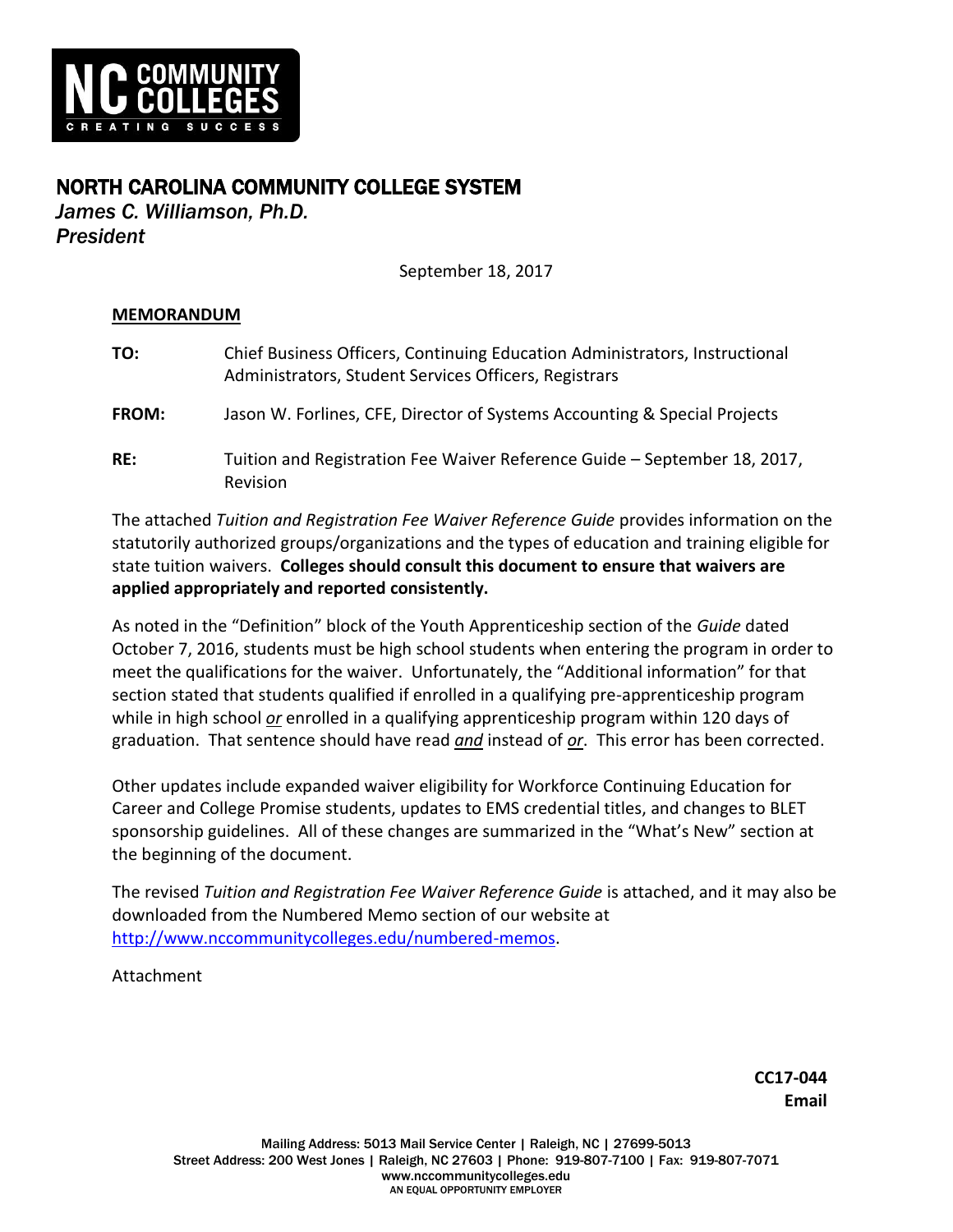

# **TUITION AND REGISTRATION FEE WAIVER**

# **REFERENCE GUIDE**

*Revised Effective September 18, 2017*

*Issued Under Numbered Memo CC17-044*

The purpose of this reference guide is to provide community college staff and other interested persons with an official, all-inclusive guidance document that contains statutory and other legal references related to the authorization of curriculum tuition and continuing education registration fee waivers. This document will be updated as needed when changes occur.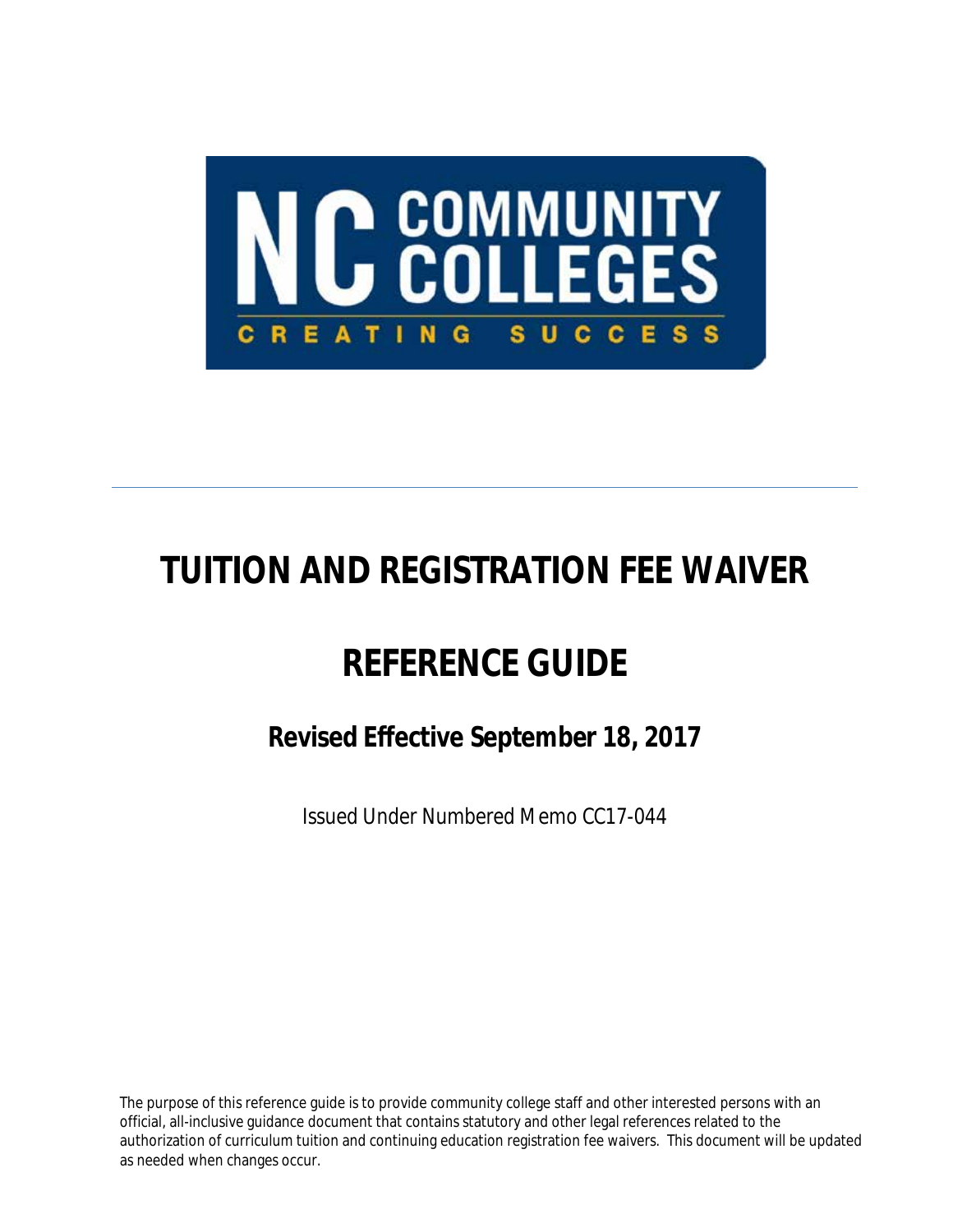## **What's New**

In addition to some basic revisions for style, there are several noteworthy changes. Please see the individual sections for more information.

## **September 2017**

## **State Board General and Uniform Regulations**

This section was updated to reflect the changes to 1E SBCCC 800.2 General Provisions.

## **Youth Apprenticeship**

Session Law 2017-57 amended NCGS §115D-5(b)(16) to clarify that qualifying pre-apprenticeship participants are eligible for the new youth apprenticeship waiver if the student is in an active preapprenticeship program while in high school and enrolls in a qualifying apprenticeship program within one hundred twenty (120) days of graduating from high school. It was further clarified that a high school student must be a North Carolina high school student upon entering the program.

## **Workforce Continuing Education – Career and College Promise (CCP)**

Session Law 2017-57 amended NCGS §115D-5(b)(12) to expand waiver eligibility from curriculum courses to all courses taken by high school students at community colleges in accordance with NCGS §115D-20(4). The tuition remission discount/AR codes chart has been updated to include the new discount code of CECCP.

## **EMS – Emergency Medical Services**

EMS credential titles were updated to match current state and national standards. A statement was added to specify what it means for an EMS entity to fit under the agency affiliation category of "primarily dispatched to emergency scenes as a result of 911 calls to a county's EMS System." Further, it was clarified that individual SMAT members are eligible for fee waivers for courses with an EPT prefix.

## **Law Enforcement Agencies – BLET Sponsorship**

BLET sponsorship information was updated to include the revised State Board of Community Colleges rule 1E SBCCC 800.2(c) that was amended, effective August 1, 2017 (see also Numbered Memo CC17-028).

## **Appendix D**

Appendix D was updated to match the latest *Specialized Course List for Public Safety Waivers*, approved by the State Board of Community Colleges on September 15, 2017.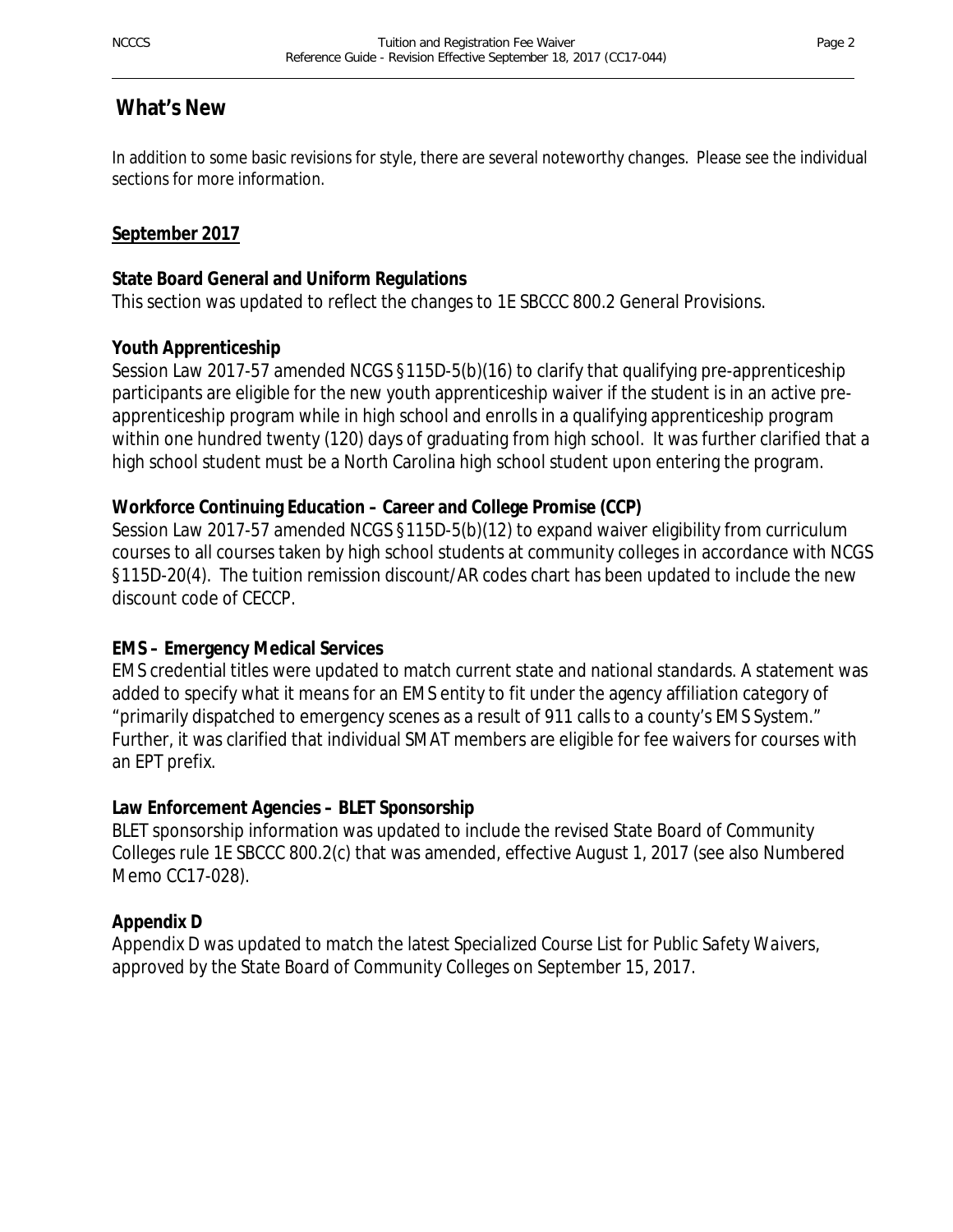## **Table of Contents**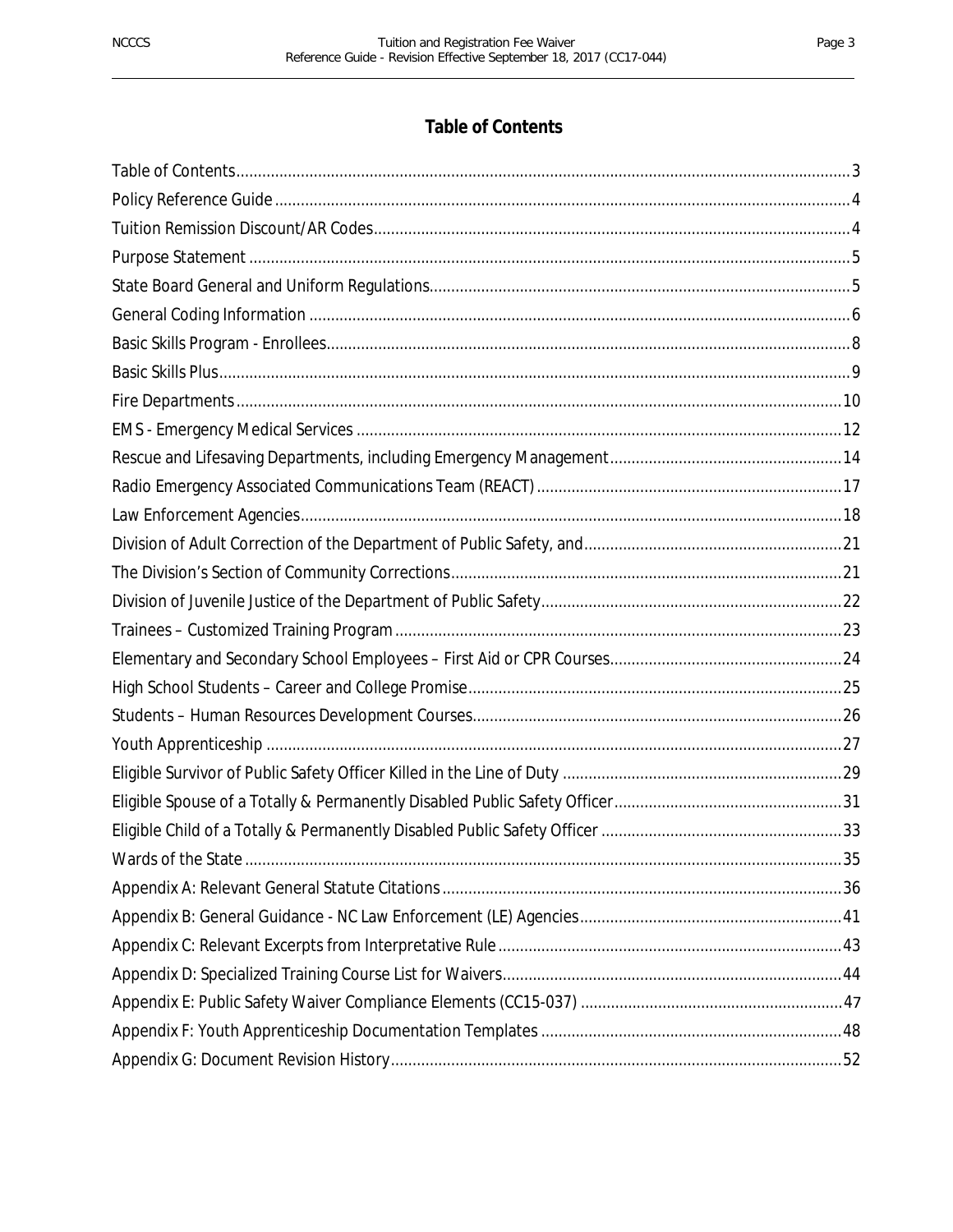## **Policy Reference Guide**

## **NC General Statutes – See Appendix A**

| G.S. 115B-2    | <b>Tuition Waiver Authorized</b> |
|----------------|----------------------------------|
| G.S. 115D-5(b) | <b>Tuition Waiver</b>            |

## **State Board of Community Colleges Code**

1E SBCCC 100 Definitions 1E SBCCC 800 Waivers

## **Tuition Remission Discount/AR Codes**

|                |                                 |                                                                                                     |              | <b>Tuition Remission</b> |
|----------------|---------------------------------|-----------------------------------------------------------------------------------------------------|--------------|--------------------------|
| #              | <b>General Statute</b>          | <b>Waiver Category</b>                                                                              |              | <b>Discount/AR Codes</b> |
|                |                                 |                                                                                                     | <b>CE</b>    | CU                       |
| $\mathbf{1}$   | G.S. $115D-5(b)(1)$             | <b>Basic Skills Programs</b>                                                                        |              |                          |
| $\overline{2}$ | $\overline{G.S. 115D-5(b)}(15)$ | <b>Basic Skills Plus</b>                                                                            | <b>CEBSP</b> | <b>WBSKP</b>             |
| 3              | G.S. 115D-5(b)(2)a              | Fire Departments (Volunteer)                                                                        | <b>CEVFR</b> |                          |
| $\overline{4}$ | G.S. 115D-5(b)(2)b              | Fire Departments (Municipal, County, or State)                                                      | <b>CEPFR</b> |                          |
| 5              | G.S. 115D-5(b)(2)c              | <b>EMS or Rescue and Lifesaving Departments</b><br>(Volunteer)                                      | <b>CEVRS</b> |                          |
| 6              | G.S. 115D-5(b)(2)d              | <b>EMS or Rescue and Lifesaving Departments</b><br>(Municipal, County, or State)                    | <b>CEPRS</b> |                          |
| $\overline{7}$ | G.S. $115D-5(b)(2)d1$           | Law enforcement, fire, EMS, or rescue and lifesaving<br>entities serving an eligible lake authority | <b>CELPS</b> | <b>WLBLE</b>             |
| 8              | G.S. 115D-5(b)(2)e              | Radio Emergency Associated Communications Teams                                                     | <b>CERCT</b> |                          |
| 9              | G.S. 115D-5(b)(2)f              | Law Enforcement Agencies<br>(Municipal, County, or State)                                           | <b>CEPLW</b> | <b>WBLET</b>             |
| 10             | $\overline{G.S.}$ 115D-5(b)(2)g | Division of Adult Corrections employees                                                             | <b>CECOR</b> |                          |
| 11             | G.S. 115D-5(b)(2)h              | Division of Juvenile Justice employees                                                              | CEDJJ        |                          |
| 12             | G.S. 115D-5(b)(2)i              | Eastern Band of Cherokee law enforcement, fire,<br>EMS, or rescue and lifesaving tribal departments | <b>CETPS</b> | <b>WTBLE</b>             |
| 13             | G.S. 115D-5(b)(2a)              | Fire, EMS, or recue and lifesaving personnel whose<br>duty station is on a NC military installation | <b>CEPSM</b> |                          |
| 14             | G.S. $115D-5(b)(4)$             | <b>Customized Training Program Trainees</b>                                                         |              |                          |
| 15             | G.S. 115D-5(b)(10)              | Elementary and secondary school employees (First<br>Aid or CPR Courses)                             | <b>CECPR</b> |                          |
| 16             | G.S. 115D-5(b)(12)              | High School Students (Career and College Promise)                                                   | <b>CECCP</b> | <b>WCCPP</b>             |
| 17             | G.S. 115D-5(b)(13)              | Human Resources Development Program (Eligible<br>Enrollees)                                         | <b>CEHRD</b> |                          |
| 18             | G.S. 115D-5(b)(16)              | Youth Apprenticeship                                                                                | <b>CEAPP</b> | <b>WYAPP</b>             |
| 19             | G.S. 115B-2(a)(2)               | Eligible Survivor - authorized under GS 115B-2                                                      | <b>CESUR</b> | <b>WSURV</b>             |
| 20             | G.S. $115B-2(a)(3)$             | Eligible Spouse - authorized under GS 115B-2                                                        | <b>CESPO</b> | <b>WSPOU</b>             |
| 21             | G.S. $115B-2(a)(4)$             | Eligible Child - authorized under GS 115B-2                                                         | <b>CECHD</b> | <b>WCHLD</b>             |
| 22             | G.S. $115B-2(a)(5)$             | Ward of the State                                                                                   | <b>CEWRD</b> | <b>WWARD</b>             |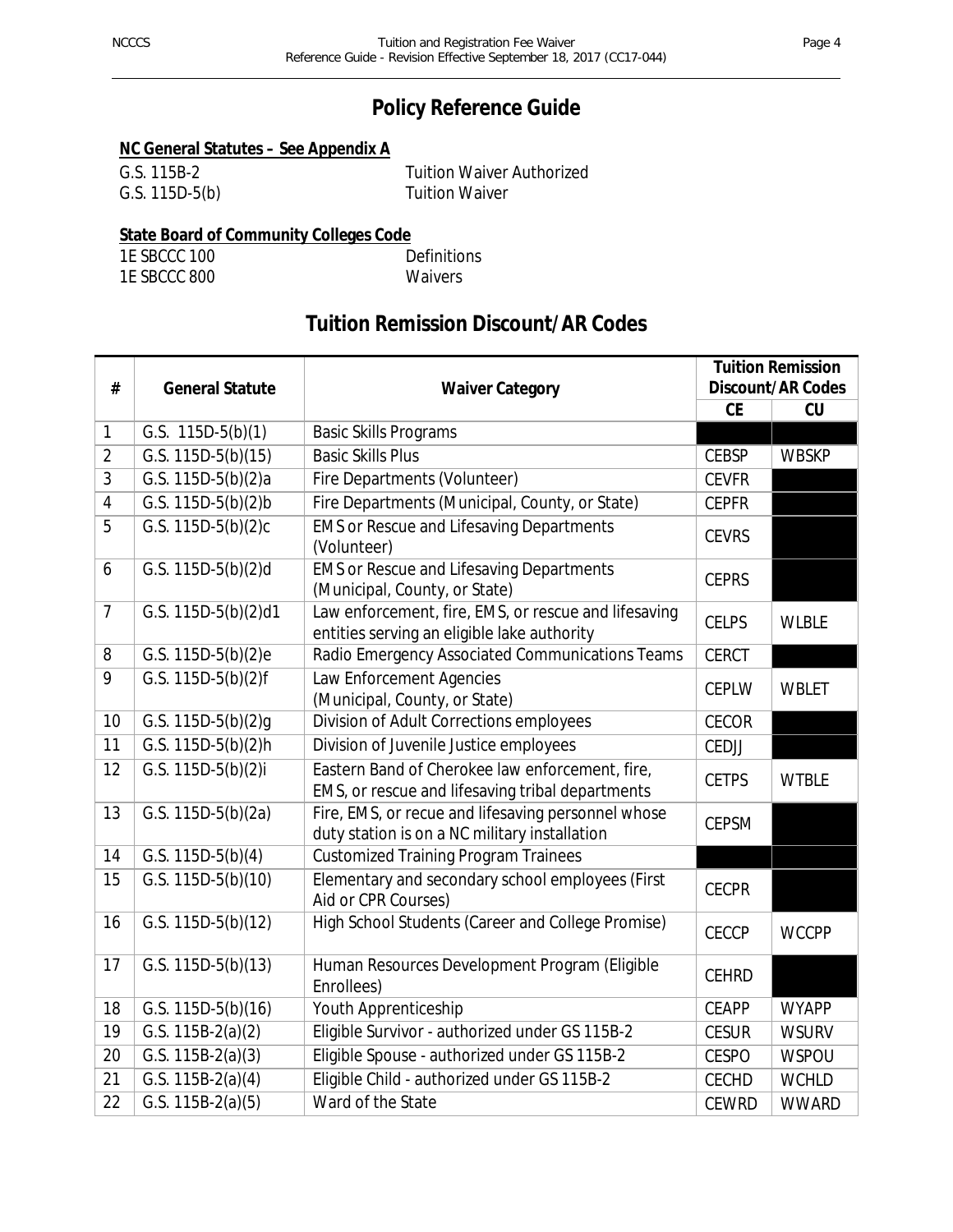## **Purpose Statement**

The State Board's policies regarding student tuition and fees, including waivers, are set forth in Chapter E of Title 1 of the State Board of Community Colleges Code (SBCCC):

- Subchapter 100 (1E SBCCC 100) defines key terms; and
- Subchapter 800 (1E SBCCC 800) establishes general and uniform regulations for the waiver of tuition and registration fees.

This document provides additional interpretative guidance to colleges regarding the appropriate application of these policies and laws. This guide also sets forth procedures for coding of waivers to ensure consistent annual reporting required by 1E SBCCC 800.2(f).

## **State Board General and Uniform Regulations**

## **TITLE 1 - CHAPTER E. STUDENT TUITION AND FEES, SUBCHAPTER 100. DEFINITIONS**

## **1E SBCCC 100.1 Definitions**

The following definitions apply to this Chapter:

- (a) "Enroll" To become a student in a course section by registering for the course section and either making payment or receiving financial aid for that course section. For the purposes of this definition, a tuition or registration fee waiver is a form of financial aid.
- (b) "Local Fees" A fee charged to a student for a good or service provided by the college other than instruction.
- (c) "Register" To complete the procedure defined by the college to sign up for a course section.
- (d) "Registration Fee" The amount charged to a student to enroll in a continuing education course that earns budget FTE as described in 1G SBCCC 100.99.
- (e) "Self-Supporting Fee" A fee charged to a student to enroll in a course that is offered on a selfsupporting basis, as provided by 1E SBCCC 600.
- (f) "Tuition" The amount charged to a student to enroll in a curriculum course that earns budget FTE as described in 1G SBCCC 100.99.
- (g) "Waive" To exempt a student from paying a charge that would otherwise be required and adjust the student's account accordingly. The amount waived represents revenue foregone by the entity that would have otherwise received the benefit of the revenue.
- (h) "Audit" Shall have the same meaning as in 1D SBCCC 700.1(a)

## **TITLE 1 - CHAPTER E. STUDENT TUITION AND FEES, SUBCHAPTER 800. WAIVERS**

## **1E SBCCC 800.1 Definitions**

The following definitions apply to this subchapter:

- 1. "Tuition and Registration Fee Waiver" A waiver that exempts an individual from paying curriculum tuition or continuing education registration fees that would otherwise be required to enroll in a course and deposited with the State Treasurer. The amount waived represents revenue foregone by the State. A tuition and registration fee waiver shall not be construed to mean inclusion of any other fees or charges (i.e. local fees, textbooks/supplies, and insurance) that are required for enrolling in a course or program. The amount charged to students who qualify as a resident for tuition purposes pursuant to G.S. 115D-39 and G.S. 116-143 is not a tuition waiver for the purposes of this Subchapter.
- 2. "Authorized Group or Organization" A category of students or organizations that are authorized by law to be granted a tuition or registration fee waiver.
- 3. "Eligible Training" Training that the State Board of Community Colleges has approved that is eligible to be waived for a specific authorized group, consistent with law.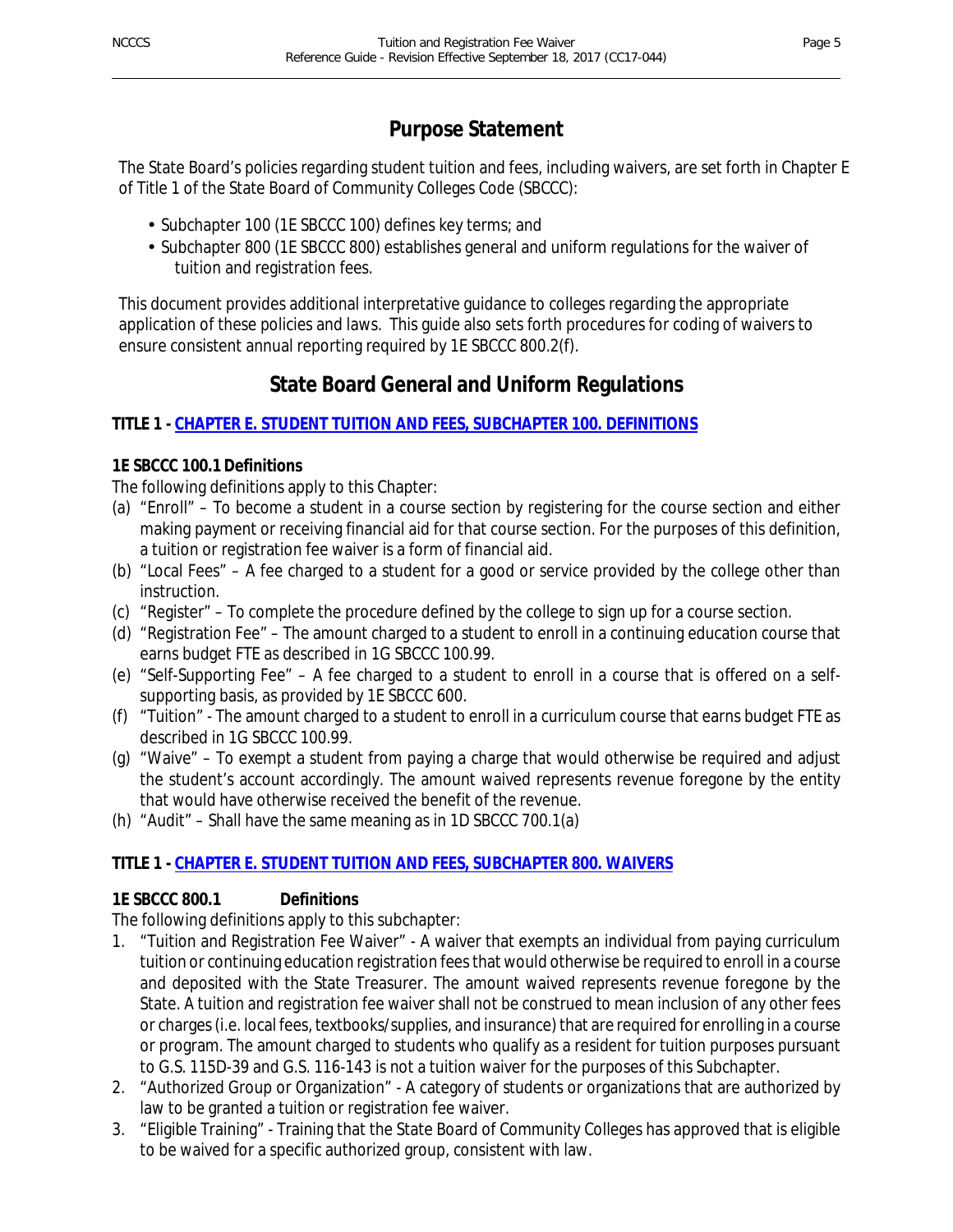## **1E SBCCC 800.2 General Provisions – this SBCCC was revised**

a) Proof of Eligibility. To obtain a waiver for a curriculum course section that begins at any point during an academic term, an individual must establish proof that he or she is a member of an authorized group or organization as of the first day of the applicable academic term to meet the criteria provided in 1G SBCCC 200.93. To obtain a waiver for a continuing education course, an individual must establish proof that he or she is a member of an authorized group or organization as of the first day of the course section to meet the criteria provided in 1G SBCCC 200.94.

(a1) Notwithstanding subsection (a), trainees enrolled in Basic Law Enforcement Training (BLET) courses must obtain a letter of sponsorship from a state, county, or municipal law enforcement agency that is effective as of the first day of the course section to be eligible for a tuition or registration fee waiver and meet the criteria provided in 1G SBCCC 200.93 or 1G SBCCC 200.94. The college must maintain documentation of the sponsorship on file. A sponsorship letter shall remain effective for one year from the date of issuance unless the law enforcement agency rescinds its sponsorship earlier. If the law enforcement agency rescinds its sponsorship prior to the student completing the course section, the student shall be in class membership if he or she otherwise meets the criteria for class membership provided in 1G SBCCC Subchapter 200 and any applicable local policies adopted pursuant to 1D SBCCC 400.2(c). The student must pay the applicable tuition or registration fees to remain enrolled in the course section.

- b) Admission Requirements. Persons in an authorized group or organization must meet the same admission requirements as students that are not in an authorized group to enroll in courses for which the student is eligible for a waiver.
- c) Proof of Eligibility. To obtain a waiver, individuals must establish proof of eligibility as a member of an authorized group or organization. To be eligible for a tuition or registration fee waiver, trainees enrolled in Basic Law Enforcement Training (BLET) courses must obtain a letter of sponsorship from a state, county, or municipal law enforcement agency prior to enrollment and uphold the terms of the sponsorship until completion of the BLET course. The college must maintain documentation of the sponsorship on file.
- d) Reporting FTE: Unless otherwise prohibited by law, students eligible for an authorized waiver shall be counted in the computation of enrollment for funding purposes (BFTE) in a manner consistent with non-waived students, assuming all applicable reporting requirements are met.
- e) Self-Supporting Courses: Community colleges shall not grant tuition and registration fee waivers to students enrolled in self-supporting courses. The community college shall charge the student the selfsupporting fee or use institutional funds to pay for the self-supporting fee on the student's behalf.
- f) Annual Reporting Requirement. As directed by the System Office, the college shall report the amount of tuition and registration fees waived by the college on behalf of individuals who are members of authorized groups or organizations on an annual basis to the System Office.

## **General Coding Information**

#### **Definitions:**

- 1. **Discount Code:** The code used within CIS (Colleague) that is associated with the appropriate general ledger account that accounts for the amount of continuing education registration fees that are waived.
- 2. **AR Code:** The code used within CIS (Colleague) that is associated with the appropriate general ledger account that accounts for the amount of curriculum tuition that is waived.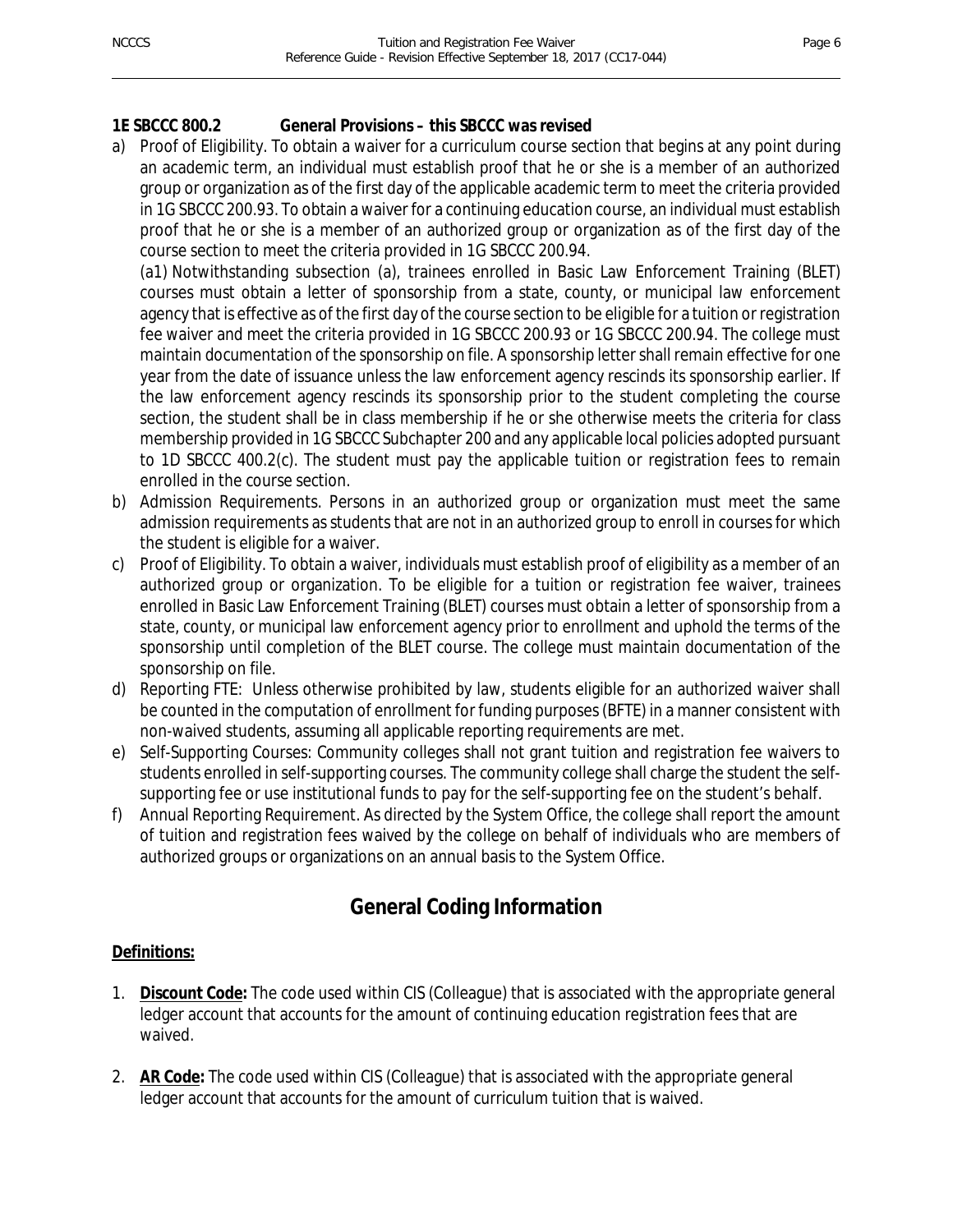#### **Individuals Who Are Members of More than One Authorized Group/Organization:**

- 1. When a course section serves individuals that are affiliated with more than one authorized group/organization, the college should set up the section so that all relevant discount/AR codes are listed in the Section Billing Screen (SECT -- SECB).
- 2. If the relevant discount codes include CEVFR and/or CEVRS, these discount code(s) should be listed prior to any other discount/AR codes.
- **3.** Additionally, the student's Additional Student Profile (ASPR) should also include discount/AR codes for all the authorized group/organization of which the student is a member. It does not matter what order the codes are listed in on this screen.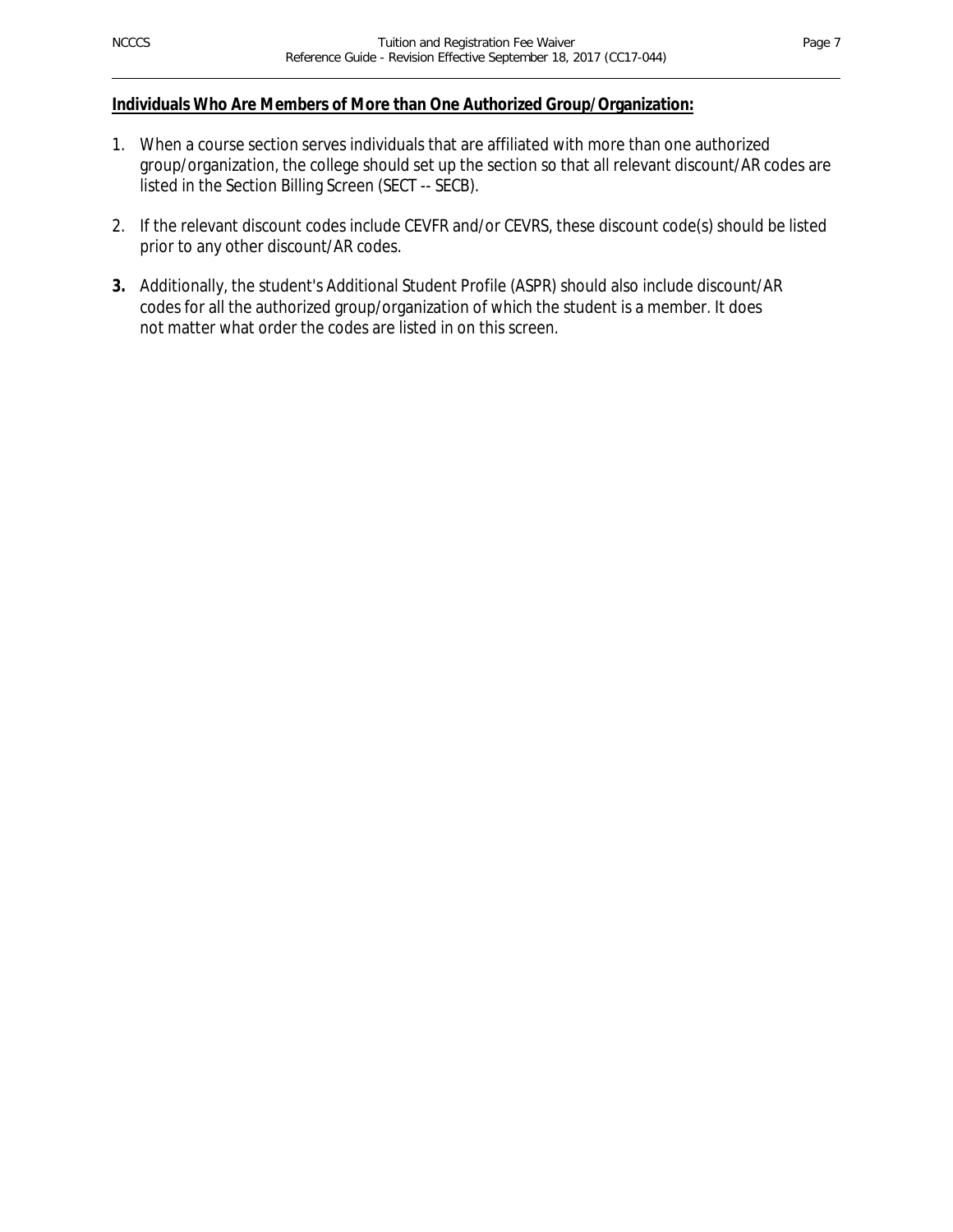## **Basic Skills Program - Enrollees**

| Definition:                                          | Students enrolled in Basic Skills programs as defined by 1D SBCCC 200.                                                                                                                                                                                                                                                                                    |
|------------------------------------------------------|-----------------------------------------------------------------------------------------------------------------------------------------------------------------------------------------------------------------------------------------------------------------------------------------------------------------------------------------------------------|
| <b>Agency Affiliation(s):</b>                        | Not Applicable                                                                                                                                                                                                                                                                                                                                            |
| General Statute(s):                                  | G.S. 115D-5(b)(1). See Appendix A for statutory reference.                                                                                                                                                                                                                                                                                                |
| SBCC Code(s):                                        | 1E SBCCC 800 Waivers                                                                                                                                                                                                                                                                                                                                      |
| Eligible Training:                                   | Adult Basic Education (ABE), Adult Secondary Education (ASE), English as a<br>Second Language (ESL).                                                                                                                                                                                                                                                      |
| Proof of Eligibility of<br>Waiver:                   | Because there is no registration fee charged to students enrolled in Basic<br>Skills programs, there is no need to document eligibility of waiver. Colleges,<br>however, do need to ensure that they maintain documentation that students<br>are enrolled in Basic Skills programs consistent with the law of North Carolina<br>and State Board policies. |
| <b>Tuition Remission Report</b><br>Discount/AR Code: | Because there is no registration fee charged to students enrolled in Basic<br>Skills programs, colleges are exempt from tracking waivers on the Tuition<br>Remission Report for this authorized group.                                                                                                                                                    |

#### **Additional Information:**

. None at this time.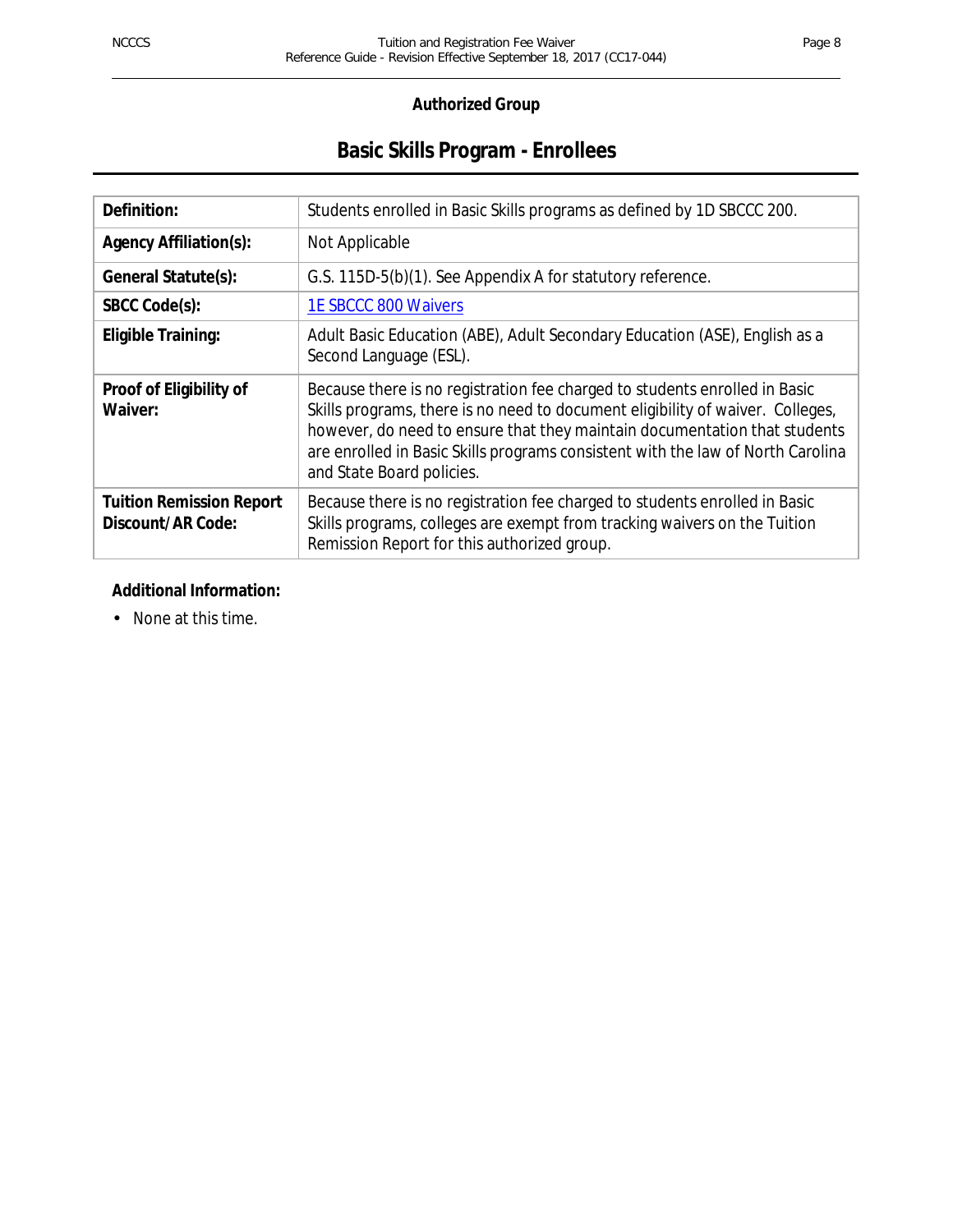## **Basic Skills Plus**

| Definition:                                          | Students enrolled in a State Board-approved Basic Skills Plus program.                                                                                                                                                                                                                                                                                                       |
|------------------------------------------------------|------------------------------------------------------------------------------------------------------------------------------------------------------------------------------------------------------------------------------------------------------------------------------------------------------------------------------------------------------------------------------|
|                                                      | Basic Skills Plus is a program that provides employability skills, job-specific<br>occupational and technical skills, and developmental education instruction to<br>certain students concurrently enrolled in an eligible community college<br>literacy course, consistent with the Basic Skills Plus Policies & Procedures.                                                 |
| <b>Agency Affiliation(s):</b>                        | N/A                                                                                                                                                                                                                                                                                                                                                                          |
| General Statute(s):                                  | G.S. $115D-5(b)(15)$                                                                                                                                                                                                                                                                                                                                                         |
| SBCC Code(s):                                        | <b>1E SBCCC 800 Waivers</b>                                                                                                                                                                                                                                                                                                                                                  |
| <b>Eligible Training:</b>                            | Students may only be waived for occupational extension and/or curriculum<br>courses that are part of a State-Board-approved Basic Skills Plus program.<br>Waivers associated with a Basic Skills Plus program may not exceed 12 credit<br>hours for curriculum courses, or 96 hours for continuing education courses,<br>or a single CE course that is longer than 96 hours. |
| Documentation:                                       | Colleges are responsible for ensuring that students are enrolled in Basic Skills<br>Plus programs consistent with the Basic Skills Plus Policies & Procedures.                                                                                                                                                                                                               |
| <b>Tuition Remission Report</b><br>Discount/AR Code: | Continuing Education:<br><b>CEBSP</b> - Basic Skills Plus students                                                                                                                                                                                                                                                                                                           |
|                                                      | Curriculum:<br><b>WBSKP</b> – Basic Skills Plus students                                                                                                                                                                                                                                                                                                                     |

## **Additional Information:**

- Colleges must obtain approval from the State Board to offer a Basic Skills Plus program and must ÷. operate that program consistent with the **Basic Skills Plus Policies & Procedures**.
- For more information on Basic Skills Plus, consult the associated webpage at ä, http://www.nccommunitycolleges.edu/college-and-career-readiness/basic-skills-plus.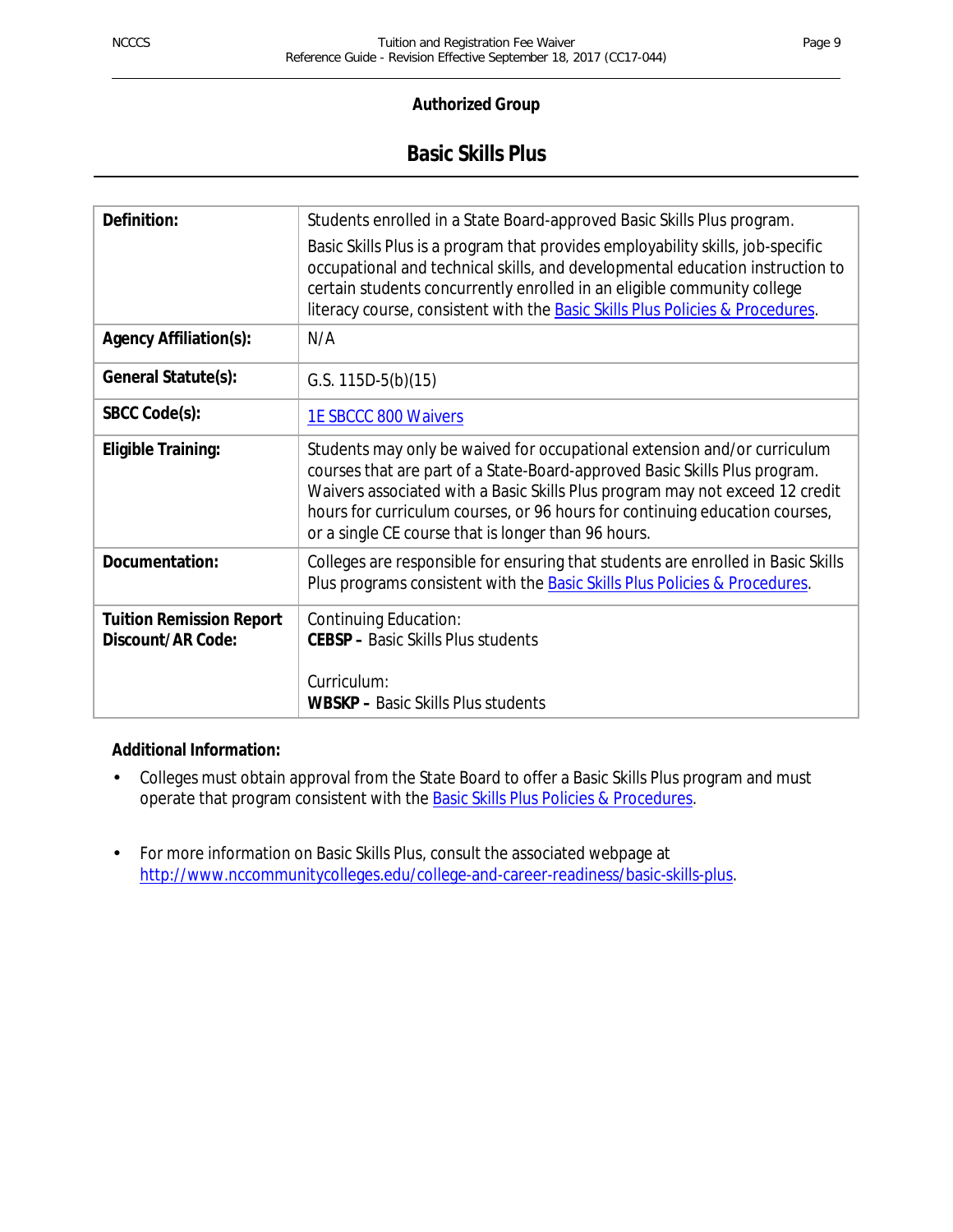## **Authorized Organization**

## **Fire Departments**

## **(Military\*, Volunteer, Eastern Band of Cherokee, Eligible Lake Authorities, & Municipal, County, or State)**

*\*Note: Authorized military waivers are specific to firefighters whose duty station is on a NC military installation.*

| Job Classification(s):<br>Persons authorized for<br>eligible training                                                 | § Individuals on a current roster with a fire or fire/rescue department whose<br>responsibilities include fire prevention, fire inspection, fire investigation,<br>and/or the protection of life and property through firefighting. This<br>includes Junior Members/Firefighters/Explorers who are affiliated on a<br>roster with an authorized fire department and who meet college<br>admissions/enrollment requirements including those outlined in 1D SBCCC<br>300.4 (c) Services to Minors.<br>§ Fire marshal, deputy fire marshal, and assistant fire marshal.<br><b>§</b> Municipal, county or state public safety dispatchers/telecommunicators.<br>S Firefighters whose duty station is on a NC military installation. |
|-----------------------------------------------------------------------------------------------------------------------|---------------------------------------------------------------------------------------------------------------------------------------------------------------------------------------------------------------------------------------------------------------------------------------------------------------------------------------------------------------------------------------------------------------------------------------------------------------------------------------------------------------------------------------------------------------------------------------------------------------------------------------------------------------------------------------------------------------------------------|
| Agency Affiliation(s):                                                                                                | S Volunteer, municipal, county or State fire or fire/rescue departments<br>(including non-profits) as identified by the NC Office of State Fire Marshal<br>(OSFM).<br>S NC Department of Agriculture and Consumer Services - NC Forest Service<br>S Fire department(s) serving a lake authority that was created by a county<br>board of commissioners prior to July 1, 2012 (i.e. Person Caswell Lake<br>Authority)<br>S Eastern Band of Cherokee Fire & Rescue<br>§ Fire or fire/rescue departments located on NC military installations,<br>including NC National Guard.<br>(Note: Waivers are not authorized for firefighters associated with any other<br>federal entity.)                                                 |
| General Statute(s):                                                                                                   | G.S. $115D-5(b)(2)$ a.<br><b>Volunteer Departments</b><br>G.S. $115D-5(b)(2)$ b.<br>Municipal, County, or State Departments<br>Entities serving certain lake authorities<br>G.S. 115D-5(b)(2) d1.<br>G.S. $115D-5(b)(2)$ i.<br>Eastern Band of Cherokee Departments<br>G.S. $115D-5(b)(2a)$<br>Firefighters whose duty station is on a NC military<br>installation<br>See Appendix A for statutory references.                                                                                                                                                                                                                                                                                                                  |
| SBCC Code(s):                                                                                                         | <b>1E SBCCC 800 Waivers</b>                                                                                                                                                                                                                                                                                                                                                                                                                                                                                                                                                                                                                                                                                                     |
| Eligible Training*:<br>*Documentation of State Board<br>of Community Colleges approval<br>may be found in Appendix D. | Specialized courses, approved by the State Board of Community Colleges as<br>required by G.S. 115D-5(b)(2), are listed below:<br><b>Continuing Education:</b><br>Courses with an FIP, EPT, WLF, HAZ, or OSH course prefix.<br>Courses with an SAF prefix related to first aid or CPR training.<br>• Courses with an EMS or CJC prefix; EME-3500 Emergency Dispatch; and<br>courses with a COD prefix related to Law and Administration or Fire<br>Inspection when such training is for firefighters or<br>dispatchers/telecommunicators whose duties within the department<br>necessitate such training.                                                                                                                        |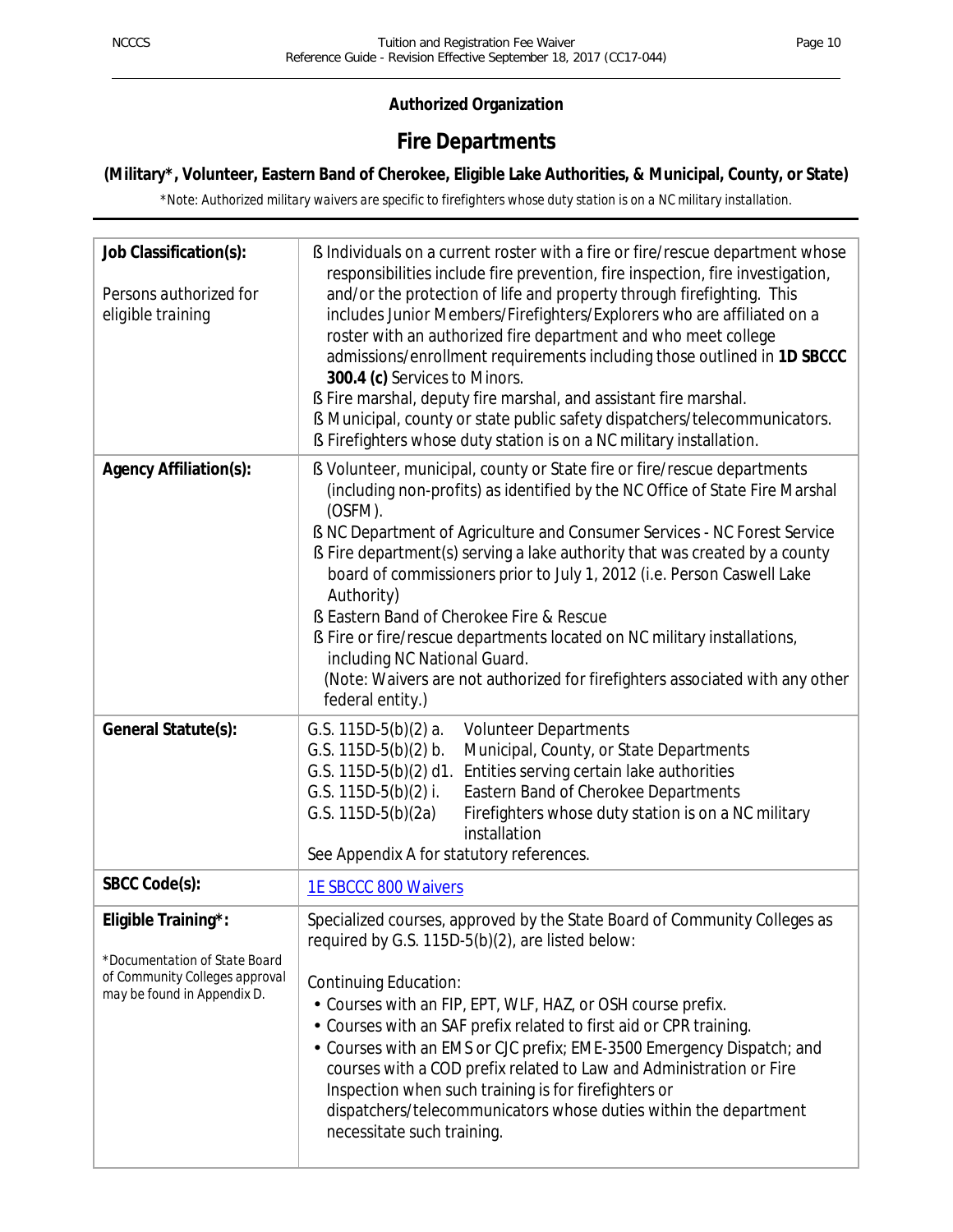|                                                      | Curriculum:<br>$-$ None.                                                                                                                                                                                                                                                                                                                                                                                                                                                                                                                                                                                                                                                                                                                                        |
|------------------------------------------------------|-----------------------------------------------------------------------------------------------------------------------------------------------------------------------------------------------------------------------------------------------------------------------------------------------------------------------------------------------------------------------------------------------------------------------------------------------------------------------------------------------------------------------------------------------------------------------------------------------------------------------------------------------------------------------------------------------------------------------------------------------------------------|
| Proof of Eligibility of                              | It is the responsibility of the individual to establish proof of eligibility. See                                                                                                                                                                                                                                                                                                                                                                                                                                                                                                                                                                                                                                                                               |
| Waiver:                                              | Appendix E for required documentation elements.                                                                                                                                                                                                                                                                                                                                                                                                                                                                                                                                                                                                                                                                                                                 |
| <b>Tuition Remission Report</b><br>Discount/AR Code: | Continuing Education:<br><b>CEVFR</b> – Fire Departments (Volunteer)<br>CEPFR - Fire Departments (Municipal, County, or State)<br><b>CELPS - Eligible Lake Authority Fire Departments</b><br><b>CETPS - Eastern Band of Cherokee Fire Departments</b><br>CEPSM – Firefighters whose duty station is on a NC military installation,<br>including NC National Guard (see definition of "military" below)<br>The tuition remission code one uses is based on the type of<br>group/organization with which the student is affiliated. Whether the<br>individual is paid or unpaid is not the determining factor.<br>Please see General Coding Information for guidance on treatment of students<br>that are members of more than one authorized group/organization. |

## **Additional Information:**

- The NC Fire and Rescue Commission manages the state's voluntary fire and rescue certification J. program. The Office of State Fire Marshal (OSFM), within the NC Department of Insurance, serves as staff to the Commission. Additional information can be found on the following website: http://www.ncdoi.com/OSFM/
- "Military" is defined as "United States Air Force, Army, Coast Guard, Marine Corps, and Navy; the North Carolina National Guard; and any reserve component of the foregoing." This definition is consistent with the definition of "Armed Forces" in G.S. 116-143.3.
- Federal firefighters whose duty stations are not on a military installation in North Carolina shall be charged regular continuing education registration fee rates for training; no waivers are authorized.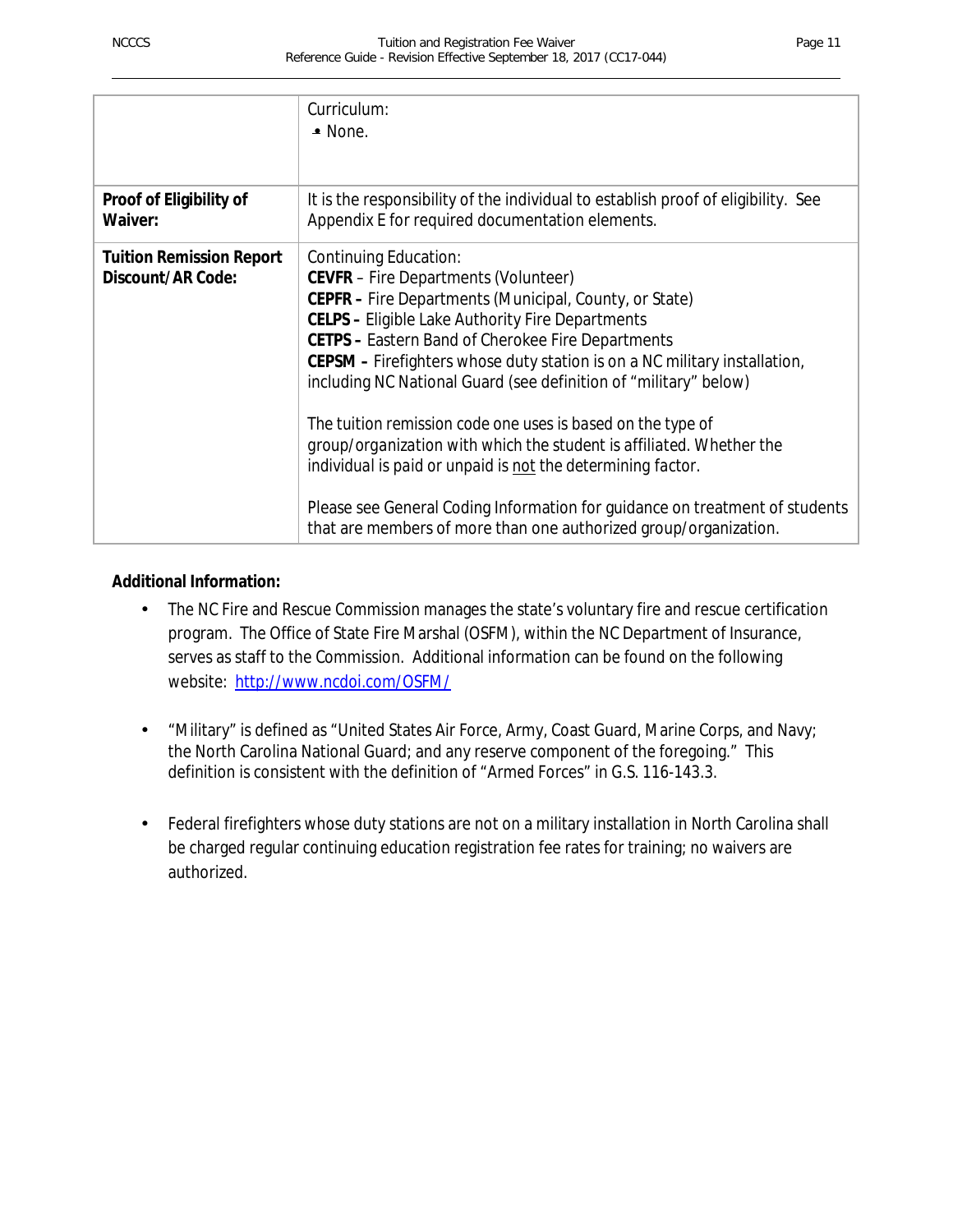## **Authorized Organization**

## **EMS - Emergency Medical Services**

## **(Military\*, Volunteer, Eastern Band of Cherokee, Eligible Lake Authorities, & Municipal, County, or State)**

*\*Note: Authorized military waivers are specific to EMS personnel whose duty station is on a NC military installation.*

| Job Classification(s):<br>Persons authorized for<br>eligible training                                                           | § Individuals seeking credentials as an Emergency Medical Responder,<br>Emergency Medical Dispatcher, Emergency Medical Technician (EMT),<br>Advanced EMT and/or Paramedic.<br><b>§ Members of State Medical Assistance Teams (SMATs).</b><br>§ Municipal, county or State public safety dispatcher/telecommunicator.<br><b>§</b> EMS personnel whose duty station is on a NC military installation.                                                                                                                                                                                                                                                                                                                                                                                                 |
|---------------------------------------------------------------------------------------------------------------------------------|------------------------------------------------------------------------------------------------------------------------------------------------------------------------------------------------------------------------------------------------------------------------------------------------------------------------------------------------------------------------------------------------------------------------------------------------------------------------------------------------------------------------------------------------------------------------------------------------------------------------------------------------------------------------------------------------------------------------------------------------------------------------------------------------------|
| <b>Agency Affiliation(s):</b>                                                                                                   | Volunteer, municipal, county, or state Emergency Medical Services (EMS)<br>departments (including non-profits).<br>Entities approved by the NC Office of Emergency Medical Services (OEMS) to<br>be primarily dispatched to emergency scenes as a result of 911 calls to a<br>county's EMS System, excluding those dispatched only for disaster situations<br>or specialty requests. Specifically, this means entities must be the Lead Agency<br>for the local EMS System as recognized by OEMS, or be categorized by OEMS<br>as having a primary service of "rescue" or "providing 911 response" with or<br>without transport.<br>EMS department(s) serving a lake authority that was created by a county<br>board of commissioners prior to July 1, 2012 (i.e. Person Caswell Lake<br>Authority). |
|                                                                                                                                 | Eastern Band of Cherokee EMS.<br>EMS departments located on NC military installations, including NC National<br>Guard. (Note: Waivers are not authorized for EMS personnel associated with<br>any other federal entity.)                                                                                                                                                                                                                                                                                                                                                                                                                                                                                                                                                                             |
| General Statute(s):                                                                                                             | G.S. $115D-5(b)(2)c$ .<br><b>Volunteer Departments</b><br>G.S. $115D-5(b)(2)d$ .<br>Municipal, County, or State Departments<br>G.S. $115D-5(b)(2)d1$ .<br>Entities serving certain lake authorities<br>G.S. $115D-5(b)(2)$ i.<br>Eastern Band of Cherokee Departments<br>EMS personnel whose duty station is on a NC military<br>G.S. $115D-5(b)(2a)$<br>installation<br>See Appendix A for statutory references.                                                                                                                                                                                                                                                                                                                                                                                    |
| SBCC Code(s):                                                                                                                   | <b>1E SBCCC 800 Waivers</b>                                                                                                                                                                                                                                                                                                                                                                                                                                                                                                                                                                                                                                                                                                                                                                          |
| Eligible Training*:<br>*Documentation of State<br><b>Board of Community Colleges</b><br>approval may be found in<br>Appendix D. | Specialized courses, approved by the State Board of Community Colleges as<br>required by G.S. 115D-5(b)(2), are listed below:<br>Continuing Education:<br>Courses with EMS, EPT, or OSH course prefixes.<br>Courses with an SAF prefix related to first aid or CPR training.                                                                                                                                                                                                                                                                                                                                                                                                                                                                                                                         |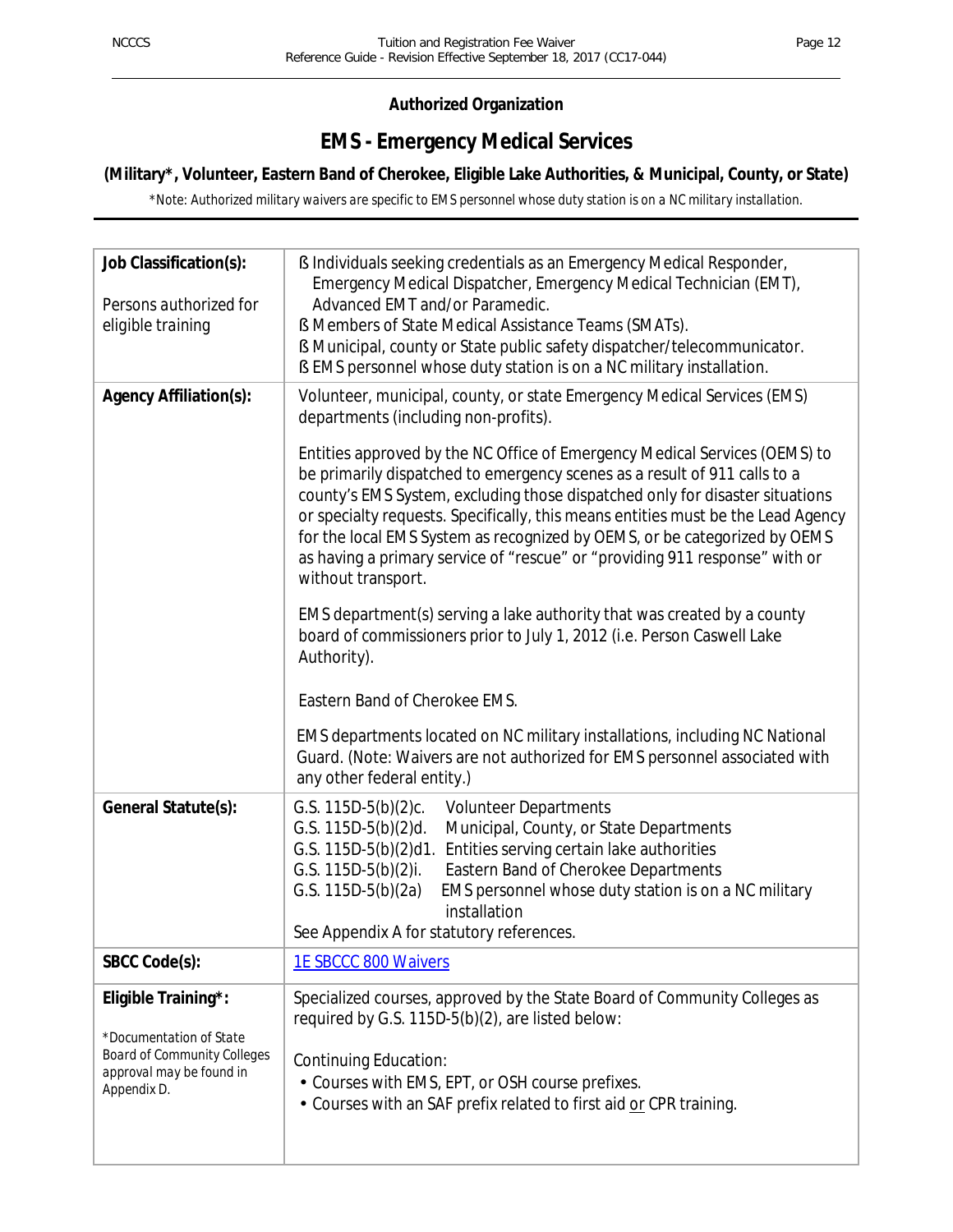|                                                                | • MED-3200 Critical Care Transport; EME-3500 Emergency Dispatch; and<br>courses with an FIP or CJC prefix when such training is for authorized persons<br>whose duties within the EMS department necessitate such training.<br>· SMAT team training is limited to EMS-4000 for initial training or continuing<br>education training. SMAT continuing education course content in EMS-4000<br>is limited to specific topics verified by the SMAT Lead Representative as<br>being part of the SMAT's approved training plan. Individual SMAT members<br>are eligible for fee waivers for courses with an EPT prefix since the SMAT is<br>part of the state Emergency Operations Plan (EOP).<br>Curriculum:<br>· None.                                                                                                                                                                                                                                                                         |
|----------------------------------------------------------------|---------------------------------------------------------------------------------------------------------------------------------------------------------------------------------------------------------------------------------------------------------------------------------------------------------------------------------------------------------------------------------------------------------------------------------------------------------------------------------------------------------------------------------------------------------------------------------------------------------------------------------------------------------------------------------------------------------------------------------------------------------------------------------------------------------------------------------------------------------------------------------------------------------------------------------------------------------------------------------------------|
| Proof of Eligibility of<br>Waiver:                             | It is the responsibility of the individual to establish proof of eligibility. See<br>Appendix E for required documentation elements.                                                                                                                                                                                                                                                                                                                                                                                                                                                                                                                                                                                                                                                                                                                                                                                                                                                        |
| <b>Tuition Remission</b><br><b>Report Discount/AR</b><br>Code: | Continuing Education:<br><b>CEVRS</b> - EMS Departments (Volunteer)<br>CEPRS - EMS Departments (Municipal, County or State)<br>CELPS - Eligible Lake Authority EMS Departments<br>CETPS - Eastern Band of Cherokee EMS Departments<br>CEPSM - EMS personnel whose duty station is on a NC military installation,<br>including NC National Guard (see definition of "military" below)<br>[Note: the same Tuition Remission codes are used for both the EMS-Emergency<br>Medical Services waiver and the Rescue and Lifesaving, Including Emergency<br>Management waiver, as these two categories are listed together in the waiver<br>legislation.]<br>Which code one uses is based on the type of group/organization with which the<br>student is affiliated. Whether the individual is paid or unpaid is not the<br>determining factor.<br>Please see General Coding Information for guidance on treatment of students<br>that are members of more than one authorized group/organization. |

## **Additional Information:**

- The credentialing agency for Emergency Medical Services is the NC Department of Health and Human Services – Office of Emergency Medical Services (OEMS), within the NC Division of Health Service Regulation. Additional information can be found on their website: http://www2.ncdhhs.gov/dhsr/EMS/ems.htm.
- "Military" is defined as "United States Air Force, Army, Coast Guard, Marine Corps, and Navy; the North Carolina National Guard; and any reserve component of the foregoing." This definition is consistent with the definition of "Armed Forces" in G.S. 116-143.3.
- Federal EMS personnel whose duty stations are not on a military installation in North Carolina shall be charged regular continuing education registration fee rates for training; no waivers are authorized.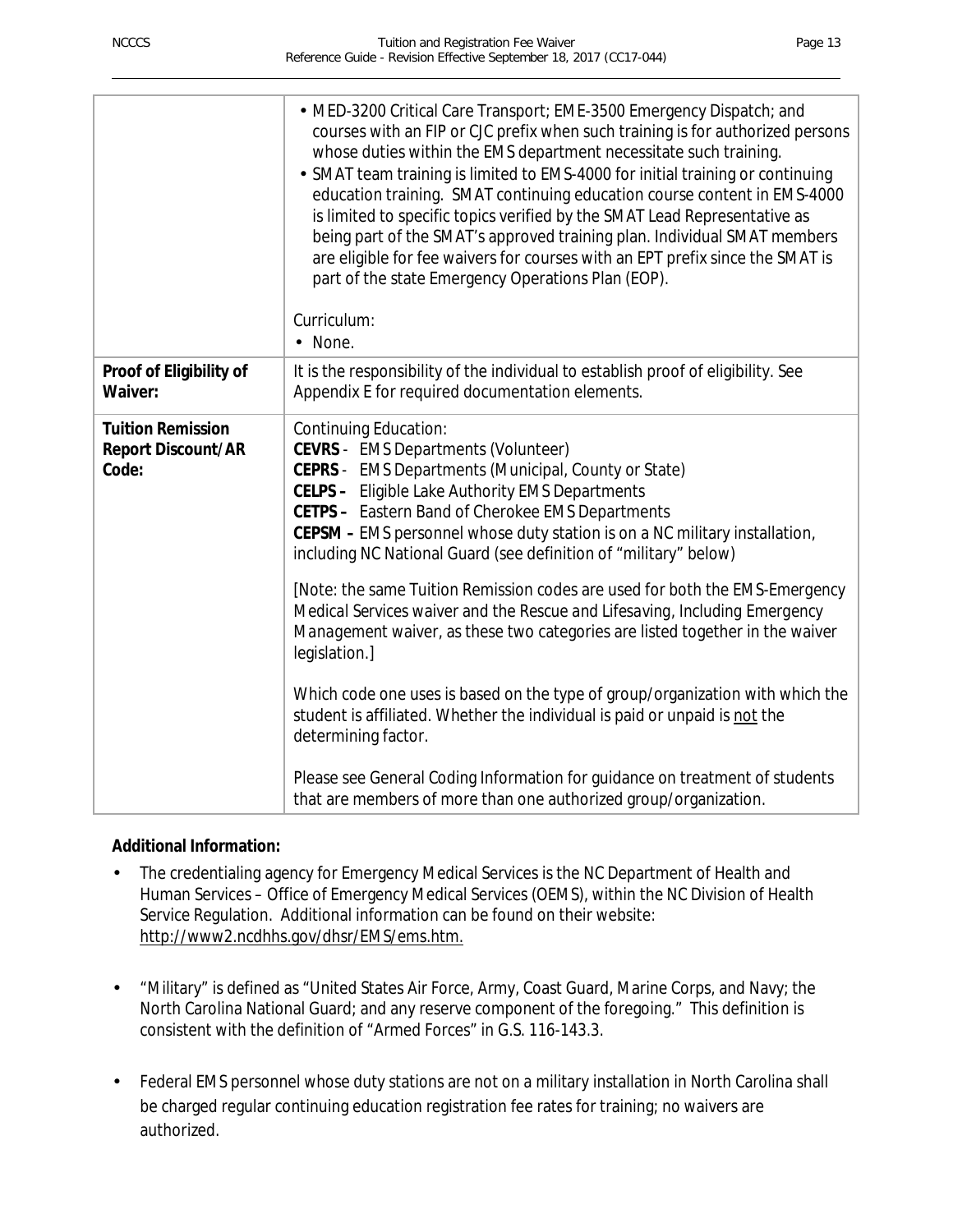## **Authorized Organization**

## **Rescue and Lifesaving Departments, including Emergency Management**

## **(Military\*, Volunteer, Eastern Band of Cherokee, Eligible Lake Authorities, & Municipal, County, or State)**

*\*Note: Authorized military waivers are specific to rescue and lifesaving personnel whose duty station is on a NC military installation.*

| Job Classification(s):                                                                                                | Volunteer, municipal, county, and state rescue squad members, and search<br>and rescue team members.                                                                                                                                                                                                                                                                                                                                                                                                                                     |
|-----------------------------------------------------------------------------------------------------------------------|------------------------------------------------------------------------------------------------------------------------------------------------------------------------------------------------------------------------------------------------------------------------------------------------------------------------------------------------------------------------------------------------------------------------------------------------------------------------------------------------------------------------------------------|
| Persons authorized for<br>eligible training                                                                           | Volunteer, municipal, county, and state Emergency Management personnel.                                                                                                                                                                                                                                                                                                                                                                                                                                                                  |
|                                                                                                                       | Persons identified in municipal, county, or state Emergency Operations Plans<br>(EOPs).                                                                                                                                                                                                                                                                                                                                                                                                                                                  |
|                                                                                                                       | Dispatchers/telecommunicators employed by municipal, county, or state<br>government or local emergency management.                                                                                                                                                                                                                                                                                                                                                                                                                       |
|                                                                                                                       | Rescue and lifesaving personnel whose duty station is on a North Carolina<br>military installation, including NC National Guard.                                                                                                                                                                                                                                                                                                                                                                                                         |
| <b>Agency Affiliation(s):</b>                                                                                         | NC Department of Public Safety's-Division of Emergency Management and<br>local Emergency Management Offices charged with managing Emergency<br><b>Operations Plans.</b>                                                                                                                                                                                                                                                                                                                                                                  |
|                                                                                                                       | Volunteer, municipal, county, and state rescue squads, and search and rescue<br>teams.                                                                                                                                                                                                                                                                                                                                                                                                                                                   |
|                                                                                                                       | Rescue and lifesaving departments located on NC military installations. (Note:<br>Waivers are not authorized for rescue and lifesaving personnel associated<br>with any other federal entity.)                                                                                                                                                                                                                                                                                                                                           |
| General Statute(s):                                                                                                   | G.S. $115D-5(b)(2)$ c<br><b>Volunteer Departments</b><br>G.S. 115D-5(b)(2) d<br>Municipal, County, or State Departments<br>G.S. 115D-5(b) (2) d1. Entities serving certain lake authorities<br>Eastern Band of Cherokee<br>G.S. $115D-5(b)$ (2) i.<br>G.S. $115D-5(b)(2a)$<br>Rescue and lifesaving personnel whose duty station is<br>on a NC military installation<br>See Appendix A for statutory references.                                                                                                                         |
| SBCC Code(s):                                                                                                         | 1E SBCCC 800 Waivers                                                                                                                                                                                                                                                                                                                                                                                                                                                                                                                     |
| Eligible Training*:<br>*Documentation of State Board<br>of Community Colleges approval<br>may be found in Appendix D. | Specialized courses, approved by the State Board of Community Colleges as<br>required by G.S. 115D-5(b)(2), are listed below:<br>Continuing Education:<br>For Volunteer, Municipal, County, or State Rescue Squad Members, and<br><b>Search and Rescue Team Members:</b><br>Courses with an EPT course prefix<br>Courses with an SAF prefix related to first aid or CPR<br>• Courses with an EMS or FIP course prefix when such training is for<br>authorized persons whose duties within the rescue squad necessitate such<br>training. |
|                                                                                                                       |                                                                                                                                                                                                                                                                                                                                                                                                                                                                                                                                          |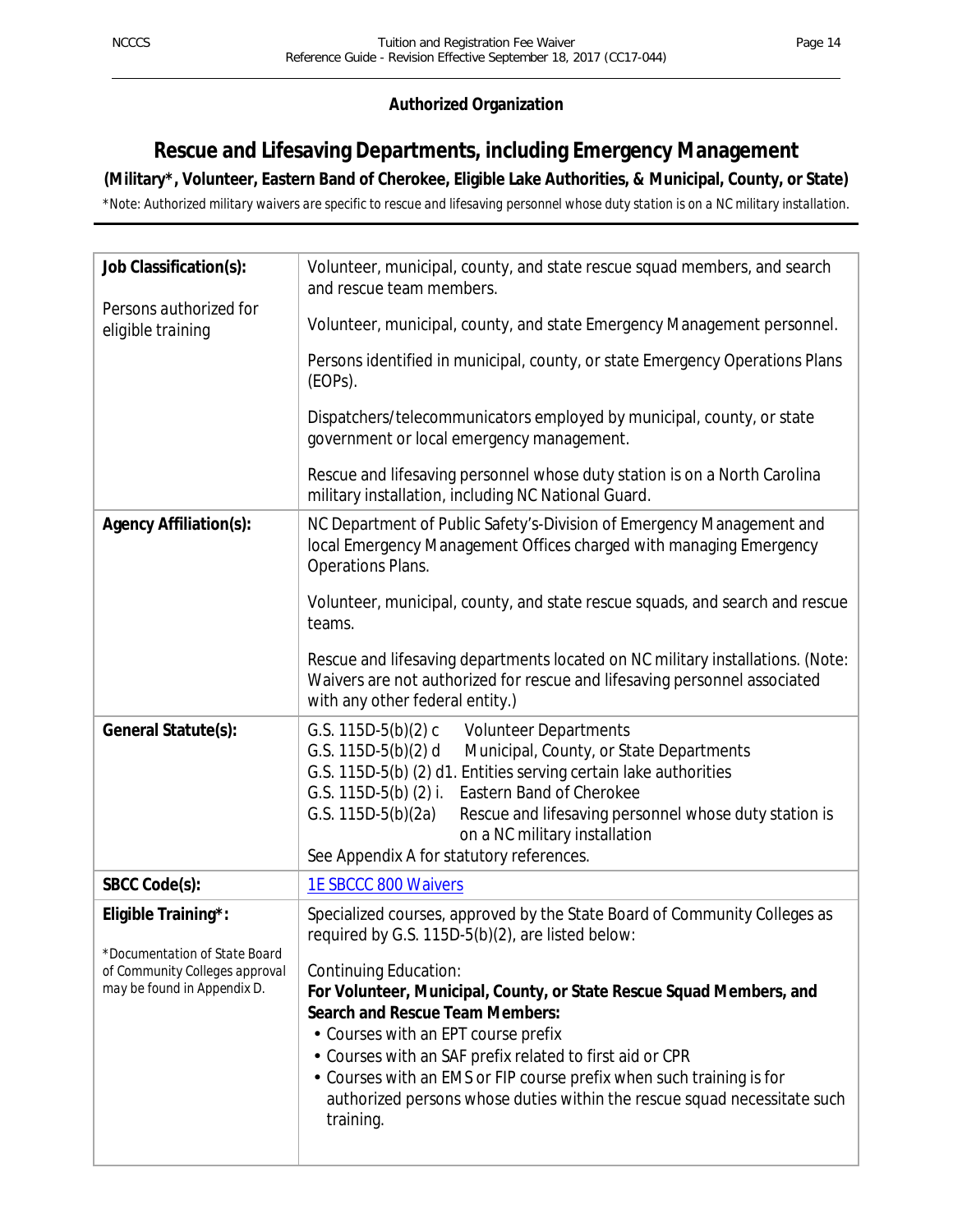|                                                      | For Municipal, County, or State Emergency Management Personnel:<br>• Courses with an EPT course prefix<br>· Courses with an SAF prefix related to first aid or CPR<br>• Courses with an HAZ or FIP prefix that are related to Hazardous Materials<br>Other courses may be added to this list if approved by North Carolina<br>Emergency Management as meeting the agency's training needs<br>For Volunteer Emergency Management Personnel:<br>EPT-5202 is waived for members of the state's Community Emergency<br>Response Teams (CERTs), all of which are comprised of private citizen<br>volunteers. CERT members may also be eligible for other EPT courses if<br>the CERT is part of a local or state EOP.<br>Rescue and lifesaving personnel whose duty station is on a North Carolina<br>military installation, including the NC National Guard:<br>• Courses with an EPT prefix<br>Note: Individuals authorized for a waiver under this provision should be coded as CEPSM.<br>For other individuals identified in local or state Emergency Operations Plans<br>(EOPs):<br>• Courses with an EPT prefix<br>Note: Individuals authorized for a waiver under this provision should be coded as CEPRS.<br>For dispatchers/telecommunicators employed by municipal, county or state<br>government or local emergency management:<br>- Courses with a CJC, EMS, EPT, FIP course prefix; courses with an SAF prefix<br>related to first aid or CPR; and EME-3500 Emergency Dispatch.<br>Curriculum:<br>· None. |
|------------------------------------------------------|------------------------------------------------------------------------------------------------------------------------------------------------------------------------------------------------------------------------------------------------------------------------------------------------------------------------------------------------------------------------------------------------------------------------------------------------------------------------------------------------------------------------------------------------------------------------------------------------------------------------------------------------------------------------------------------------------------------------------------------------------------------------------------------------------------------------------------------------------------------------------------------------------------------------------------------------------------------------------------------------------------------------------------------------------------------------------------------------------------------------------------------------------------------------------------------------------------------------------------------------------------------------------------------------------------------------------------------------------------------------------------------------------------------------------------------------------------------------------------------------------------------|
| Proof of Eligibility of<br>Waiver:                   | It is the responsibility of the individual to establish proof of eligibility. See<br>Appendix E for required documentation elements.                                                                                                                                                                                                                                                                                                                                                                                                                                                                                                                                                                                                                                                                                                                                                                                                                                                                                                                                                                                                                                                                                                                                                                                                                                                                                                                                                                             |
| <b>Tuition Remission Report</b><br>Discount/AR Code: | <b>Continuing Education:</b><br><b>CEVRS</b> - EMS or Rescue and Lifesaving Departments (Volunteer)<br>CEPRS- EMS or Rescue and Lifesaving Departments (Municipal, County or<br>State)<br>CELPS - Eligible Lake Authority EMS or Rescue and Lifesaving Departments<br>CETPS - Eastern Band of Cherokee EMS or Rescue and Lifesaving<br>Departments<br>CEPSM – Rescue and lifesaving personnel whose duty station is on a NC<br>military installation, including NC National Guard (see definition of "military"<br>below)<br>[Note: the same Tuition Remission codes are used for both the EMS-<br>Emergency Medical Services waiver and the Rescue and Lifesaving, Including<br>Emergency Management waiver, as these two categories are listed together<br>in the waiver legislation.]                                                                                                                                                                                                                                                                                                                                                                                                                                                                                                                                                                                                                                                                                                                         |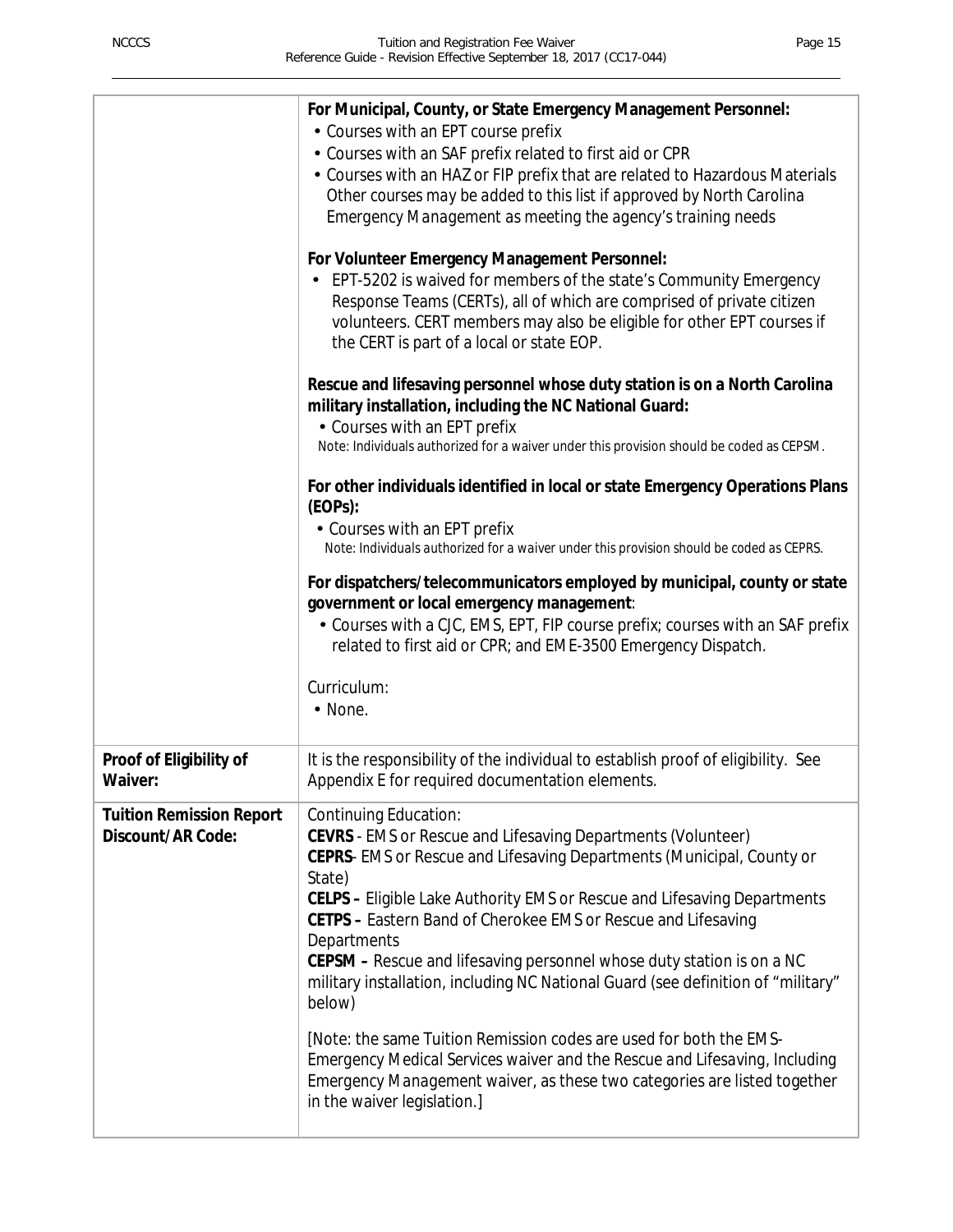| Which code one uses is based on the type of group/organization with which<br>the student is affiliated. Whether the individual is paid or unpaid is not the<br>determining factor. |
|------------------------------------------------------------------------------------------------------------------------------------------------------------------------------------|
| Please see General Coding Information for guidance on treatment of students<br>that are members of more than one authorized group/organization.                                    |

#### **Additional Information:**

- The waiver previously provided for individuals "engaged in civil preparedness" is no longer available; instead, colleges should use the references above for authorizing waivers for Emergency Management. Historical notes on this issue may be found in System Office Numbered Memos CC11- 016 and CC11-034.
- Information on North Carolina Emergency Management, within the Department of Public Safety,  $\blacksquare$ can be found at https://www.ncdps.gov/Our-Organization/Emergency-Management
- "Military" is defined as "United States Air Force, Army, Coast Guard, Marine Corps, and Navy; the North Carolina National Guard; and any reserve component of the foregoing." This definition is consistent with the definition of "Armed Forces" in G.S. 116-143.3.
- Federal rescue and lifesaving personnel whose duty stations are not on a military installation in  $\epsilon$ North Carolina shall be charged regular continuing education registration fee rates for training; no waivers are authorized.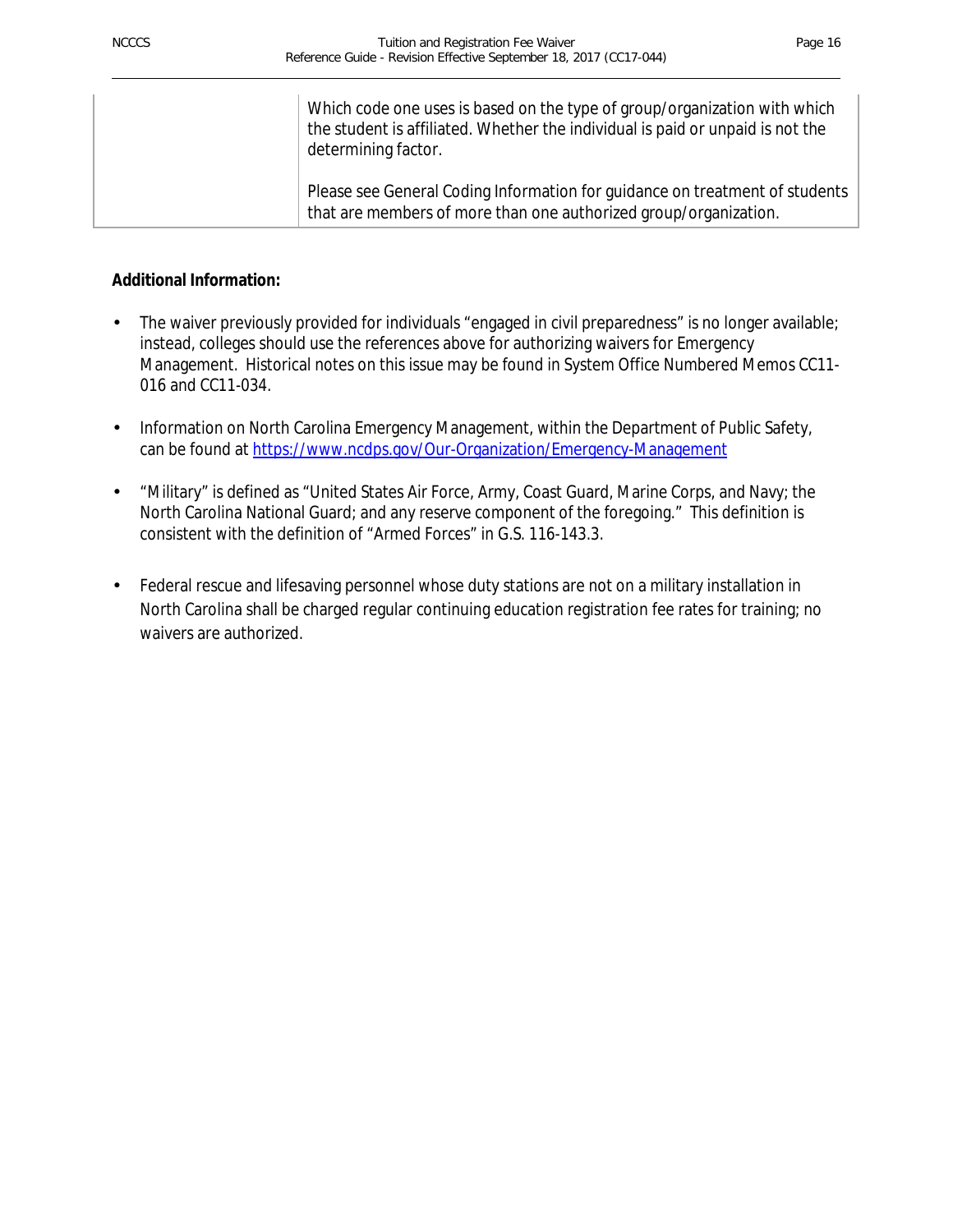## **Authorized Organization**

## **Radio Emergency Associated Communications Team (REACT)**

| Job Classification(s):<br>Persons authorized for<br>eligible training | Radio Emergency Associated Communication Team (REACT) member                                                                                                                                                                                                 |
|-----------------------------------------------------------------------|--------------------------------------------------------------------------------------------------------------------------------------------------------------------------------------------------------------------------------------------------------------|
| <b>Agency Affiliation(s):</b>                                         | REACT organization under contract to a county as an emergency response<br>agency.                                                                                                                                                                            |
| General Statute(s):                                                   | G.S. 115D-5(b)(2)e - Radio Emergency Associated Citizens Teams (REACT)<br>See Appendix A for statutory reference.                                                                                                                                            |
| SBCC Code(s):                                                         | <b>1E SBCCC 800 Waivers</b>                                                                                                                                                                                                                                  |
| <b>Eligible Training:</b>                                             | Specialized courses as approved by the State Board, as required by G.S. 115D-<br>$5(b)(2)$ . See Appendix A.<br>Continuing Education:<br>Courses related to conditions stated in local contract.<br>Curriculum:<br>None. (Curriculum AR Code not available.) |
| Proof of Eligibility of<br>Waiver:                                    | It is the responsibility of the individual to establish proof of eligibility. See<br>Appendix E for required documentation elements.                                                                                                                         |
| <b>Tuition Remission Report</b><br>Discount/AR Code:                  | Continuing Education:<br><b>CERCT</b> - Radio Emergency Associated Citizens Teams                                                                                                                                                                            |

## **Additional Information:**

Information on REACT International can be found at http://www.reactintl.org/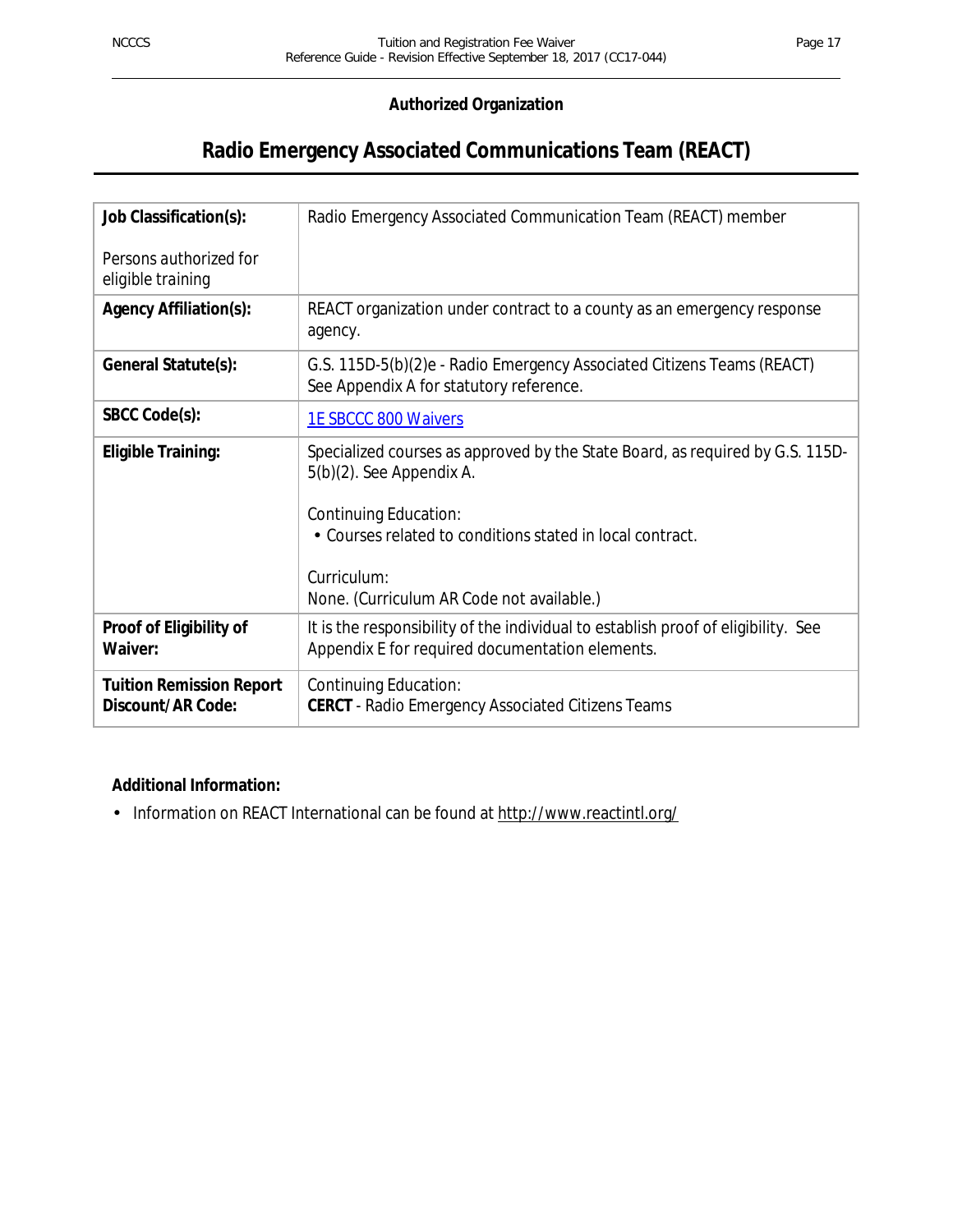## **Authorized Organization**

## **Law Enforcement Agencies**

## **(Volunteer, Eastern Band of Cherokee, Eligible Lake Authorities, & Municipal, County, or State)**

| Job Classification(s):<br>Persons authorized for<br>eligible training                                                 | § Individuals who are Criminal Justice or Justice Officers, as defined in G.S.<br>17C-2 (3) and G.S. 17E-2 (3), with titles to include law enforcement officer,<br>deputy sheriff, detention officer, and (sheriffs') telecommunicator. Also,<br>the Sheriff and Reserve Officers.<br><b>s</b> Municipal, county, or state public safety dispatcher/telecommunicator.                                                                                                                                                                                                                                                                                                                                                                                                                                                                                                                                                                                                                                         |
|-----------------------------------------------------------------------------------------------------------------------|---------------------------------------------------------------------------------------------------------------------------------------------------------------------------------------------------------------------------------------------------------------------------------------------------------------------------------------------------------------------------------------------------------------------------------------------------------------------------------------------------------------------------------------------------------------------------------------------------------------------------------------------------------------------------------------------------------------------------------------------------------------------------------------------------------------------------------------------------------------------------------------------------------------------------------------------------------------------------------------------------------------|
| <b>Agency Affiliation(s):</b>                                                                                         | Municipal, county, or State law enforcement agencies as identified by the<br>Department of Justice's Criminal Justice or Sheriffs' Standards divisions.<br>Note: This does not include federal entities, including military; authorization<br>of waivers for law enforcement officers whose duty stations are located on<br>NC military bases is not included in the language of G.S. 115D-5(2a).<br>A reference list of agencies is provided in Appendix B of this document.                                                                                                                                                                                                                                                                                                                                                                                                                                                                                                                                 |
| General Statute(s):                                                                                                   | G.S. 115D-5(b)(2)f. Municipal, county, or State law enforcement agencies<br>G.S. 115D-5(b)(2)d1. Entities serving certain lake authorities<br>G.S. 115D-5(b)(2)i. Eastern Band of Cherokee<br>See Appendix A for statutory references.                                                                                                                                                                                                                                                                                                                                                                                                                                                                                                                                                                                                                                                                                                                                                                        |
| SBCC Code(s):                                                                                                         | 1E SBCCC 800 Waivers                                                                                                                                                                                                                                                                                                                                                                                                                                                                                                                                                                                                                                                                                                                                                                                                                                                                                                                                                                                          |
| Eligible Training*:<br>*Documentation of State Board<br>of Community Colleges approval<br>may be found in Appendix D. | Specialized courses, approved by the State Board of Community Colleges as<br>required by G.S. 115D-5(b)(2), are listed below:<br>Note: Colleges may adopt admissions requirements for Commission-<br>mandated courses that limit course enrollments to law enforcement under<br>conditions found in 1D SBCCC 400.2(c) referenced on next page.<br><b>Continuing Education:</b><br>· Courses with a CJC, EPT, HAZ, or OSH course prefix.<br>- Basic Law Enforcement Training (BLET) with sponsorship letter from an<br>authorized organization. See sponsorship references on next page.<br>Courses with an SAF prefix related to first aid or CPR training.<br>· Courses with an FIP or EMS prefix and EME-3500 Emergency Dispatch,<br>when such training is for authorized persons whose duties within the<br>agency necessitate such training.<br>Curriculum:<br>Basic Law Enforcement Training (BLET) with sponsorship letter from an<br>authorized organization. See sponsorship references on next page. |
| Proof of Eligibility of<br>Waiver:                                                                                    | It is the responsibility of the individual to establish proof of eligibility. See<br>Appendix E for required documentation elements. Trainees are exempt from<br>BLET curriculum tuition or continuing education registration fees if a letter of<br>sponsorship from a state, county, or municipal law enforcement agency is on<br>file at the college. Note: Sponsorship from federal law enforcement agencies<br>is not authorized.                                                                                                                                                                                                                                                                                                                                                                                                                                                                                                                                                                        |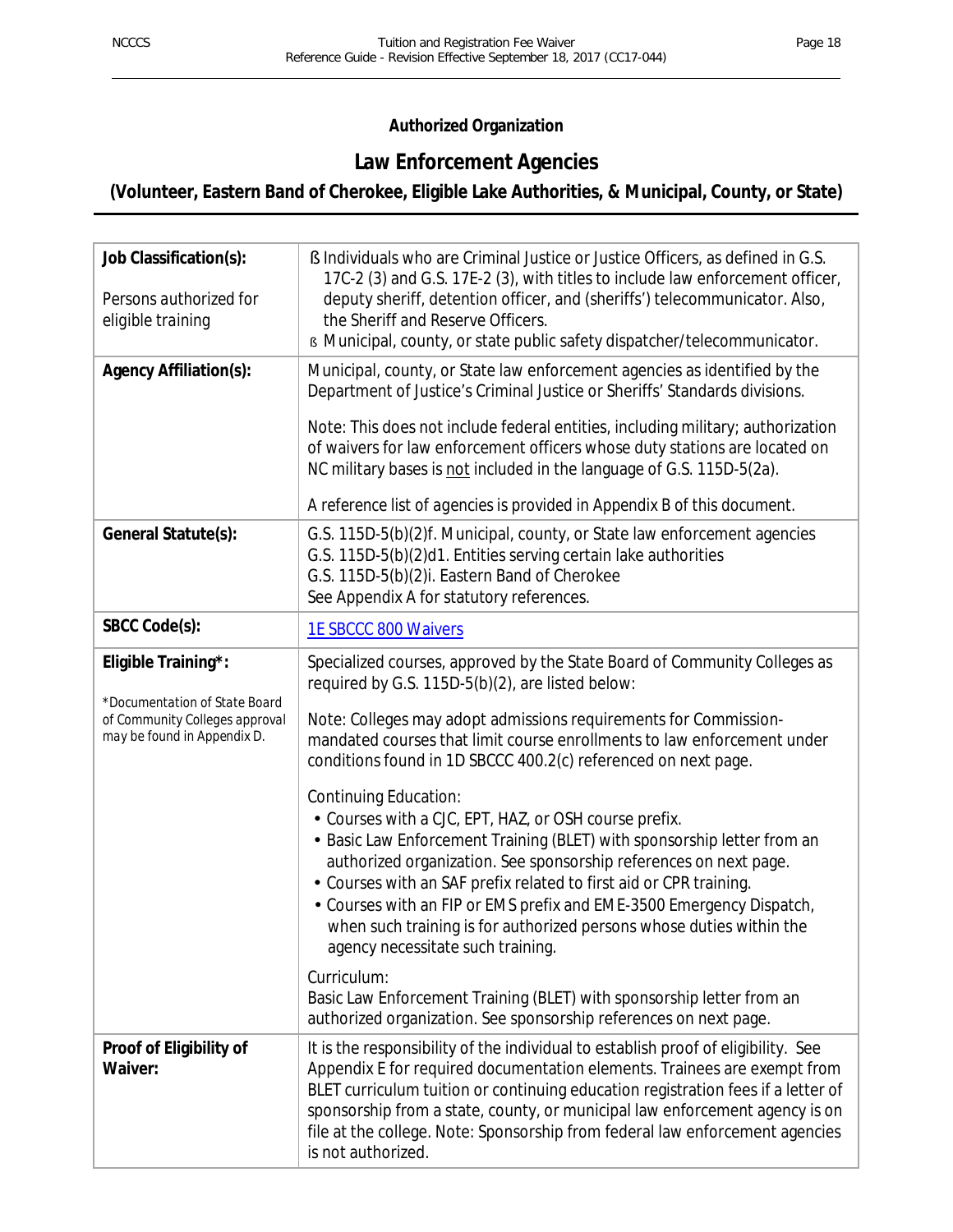| <b>Tuition Remission Report</b> | Continuing Education:                                                                                                                                        |
|---------------------------------|--------------------------------------------------------------------------------------------------------------------------------------------------------------|
| Discount/AR Code:               | CEPLW - Law Enforcement Agencies (Municipal, County, or State)                                                                                               |
|                                 |                                                                                                                                                              |
|                                 | <b>CELPS - Eligible Lake Authority Law Enforcement Agencies</b>                                                                                              |
|                                 | <b>CETPS - Eastern Band of Cherokee Law Enforcement Agencies</b>                                                                                             |
|                                 | Note: Do not use code CEPSM for law enforcement whose duty station is on a<br>NC military installation; there is no legislatively authorized waiver for this |
|                                 | group.                                                                                                                                                       |
|                                 |                                                                                                                                                              |
|                                 |                                                                                                                                                              |
|                                 | Curriculum:                                                                                                                                                  |
|                                 | These codes are specific to/limited to Curriculum BLET sponsorship (CE BLET<br>codes are found above)                                                        |
|                                 | WBLET - Law Enforcement Agencies (Municipal, County, or State)                                                                                               |
|                                 | WLBLE- Eligible Lake Authority Law Enforcement Agencies                                                                                                      |
|                                 |                                                                                                                                                              |
|                                 | WTBLE - Eastern Band of Cherokee Law Enforcement Agencies                                                                                                    |
|                                 |                                                                                                                                                              |

## **Additional Information**

Information on law enforcement certification can be found on the Department of Justice webpage: http://www.ncdoj.com/About-DOJ/Law-Enforcement-Training-and-Standards.aspx

The General Statutes do not include federal law enforcement departments (including military) among the organizations authorized to receive tuition and fee waivers. Federal enforcement officers shall be charged regular continuing education registration fee rates for training. General Statute 115D-39 provides that federal law enforcement officers whose permanent duty station is within North Carolina shall be eligible for the in-state (resident) tuition rate for courses that support their organizations' training needs and are approved for this purpose by the State Board of Community Colleges. In-state tuition may be charged to federal law enforcement officers whose permanent duty station is in North Carolina for BLET courses.

## **BLET Sponsorship References** (Applies to Continuing Education and Curriculum BLET Programs)

- Colleges may adopt admissions requirements consistent with **1D SBCCC 400.2(c):** "Boards of trustees may adopt policies regulating admission and graduation of students enrolled in courses mandated under G.S. 17C, North Carolina Criminal Justice Education and Training Standards Commission, or G.S. 17E, North Carolina Sheriffs' Education and Training Standards Commission. These policies may limit enrollment to law enforcement officers or persons sponsored by law enforcement agencies and may require a student to maintain sponsorship by a law enforcement agency until completion of the program. Policies adopted pursuant to this Paragraph shall be published and made available to students and prospective students."
- BLET Sponsorship guidelines per **1E SBCCC 800.2:**

(a1) Notwithstanding subsection (a), trainees enrolled in Basic Law Enforcement Training (BLET) courses must obtain a letter of sponsorship from a state, county, or municipal law enforcement agency that is effective as of the first day of the course section to be eligible for a tuition or registration fee waiver and meet the criteria provided in 1G SBCCC 200.93 or 1G SBCCC 200.94. The college must maintain documentation of the sponsorship on file. A sponsorship letter shall remain effective for one year from the date of issuance unless the law enforcement agency rescinds its sponsorship earlier. If the law enforcement agency rescinds its sponsorship prior to the student completing the course section, the student shall be in class membership if he or she otherwise meets the criteria for class membership provided in 1G SBCCC Subchapter 200 and any applicable local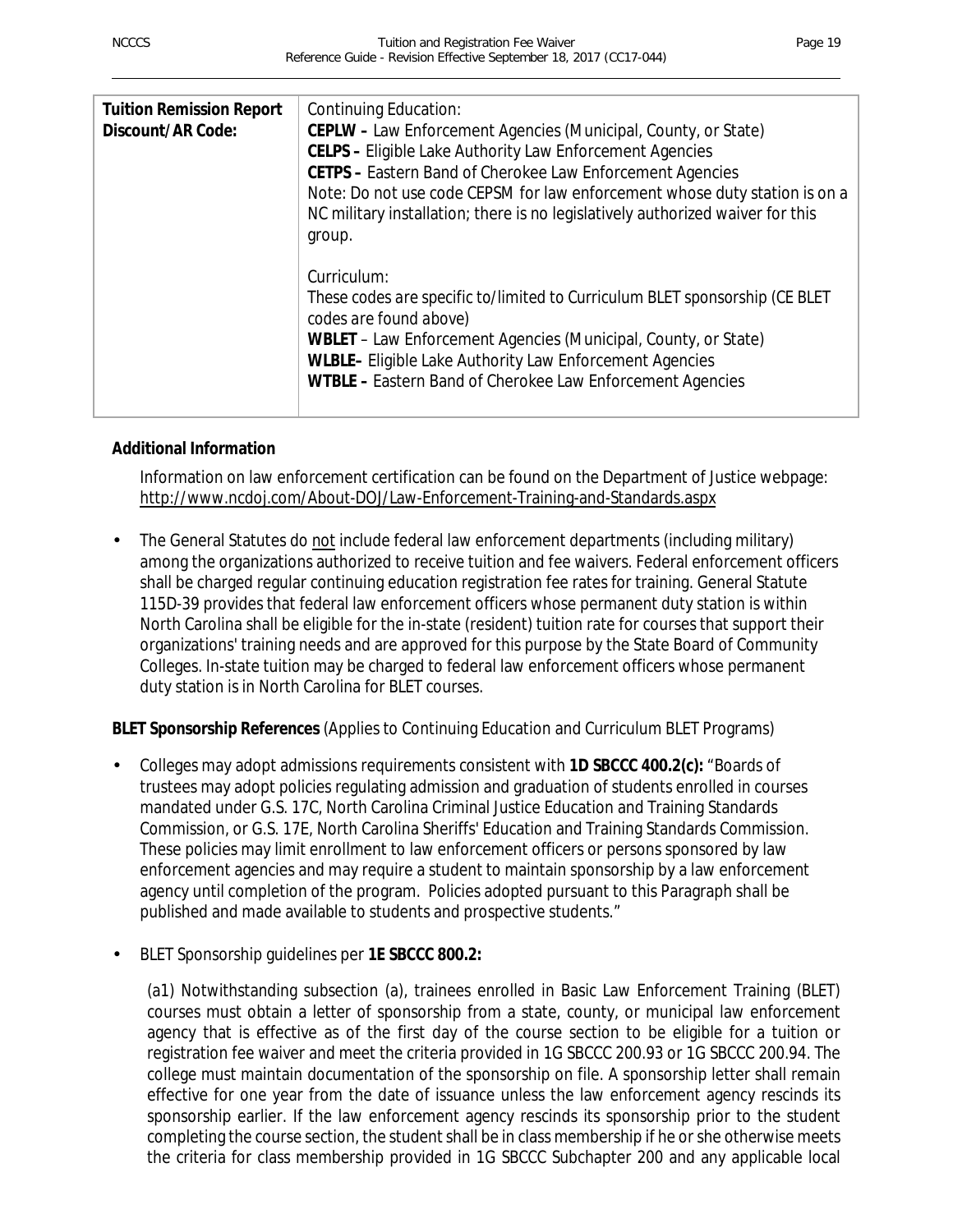policies adopted pursuant to 1D SBCCC 400.2(c). The student must pay the applicable tuition or registration fees to remain enrolled in the course section.

(c) Proof of Eligibility. To obtain a waiver, individuals must establish proof of eligibility as a member of an authorized group or organization. To be eligible for a tuition or registration fee waiver, trainees enrolled in Basic Law Enforcement Training (BLET) courses must obtain a letter of sponsorship from a state, county, or municipal law enforcement agency prior to enrollment and uphold the terms of the sponsorship until completion of the BLET course. The college must maintain documentation of the sponsorship on file.

## **Definitions**

- **From General Statute 17 C – Criminal Justice Education and Training Standards Commission**
	- **G.S. 17C-2 (3) – "**Criminal justice officers. …sworn law-enforcement officers, both State and local, with the power of arrest …"

## **From General Statute 17 E – NC Sheriffs' Education and Training Standards Commission**

- **G.S. 17E-2 (3)-** "Justice officer" means:
	- **( a)** A person who, through the special trust and confidence of the sheriff, has taken the oath of office prescribed by Chapter 11 of the General Statutes as a peace officer in the office of the sheriff. This term includes "deputy sheriffs", "reserve deputy sheriffs", and "special deputy sheriffs", but does not include clerical and support personnel not required to take an oath. The term "special deputy" means a person who, through appointment by the sheriff, becomes an unpaid criminal justice officer to perform a specific act directed by the sheriff; or
	- **(b)** A person who, through the special trust and confidence of the sheriff, has been appointed as a detention officer by the sheriff; or
	- **(c)** A person who is either the administrator or other custodial personnel of district confinement facilities as defined in G.S. 153A-219; however, nothing in this Chapter transfers any supervisory or administrative control over employees of district confinement facilities to the office of the sheriff; or
	- **(d)** A person who, through the special trust and confidence of the sheriff, is under the direct supervision and control of the sheriff and serves as a telecommunicator, or who is presented to the Commission for appointment as a telecommunicator by an employing entity other than the sheriff for the purpose of obtaining certification from the Commission as a telecommunicator.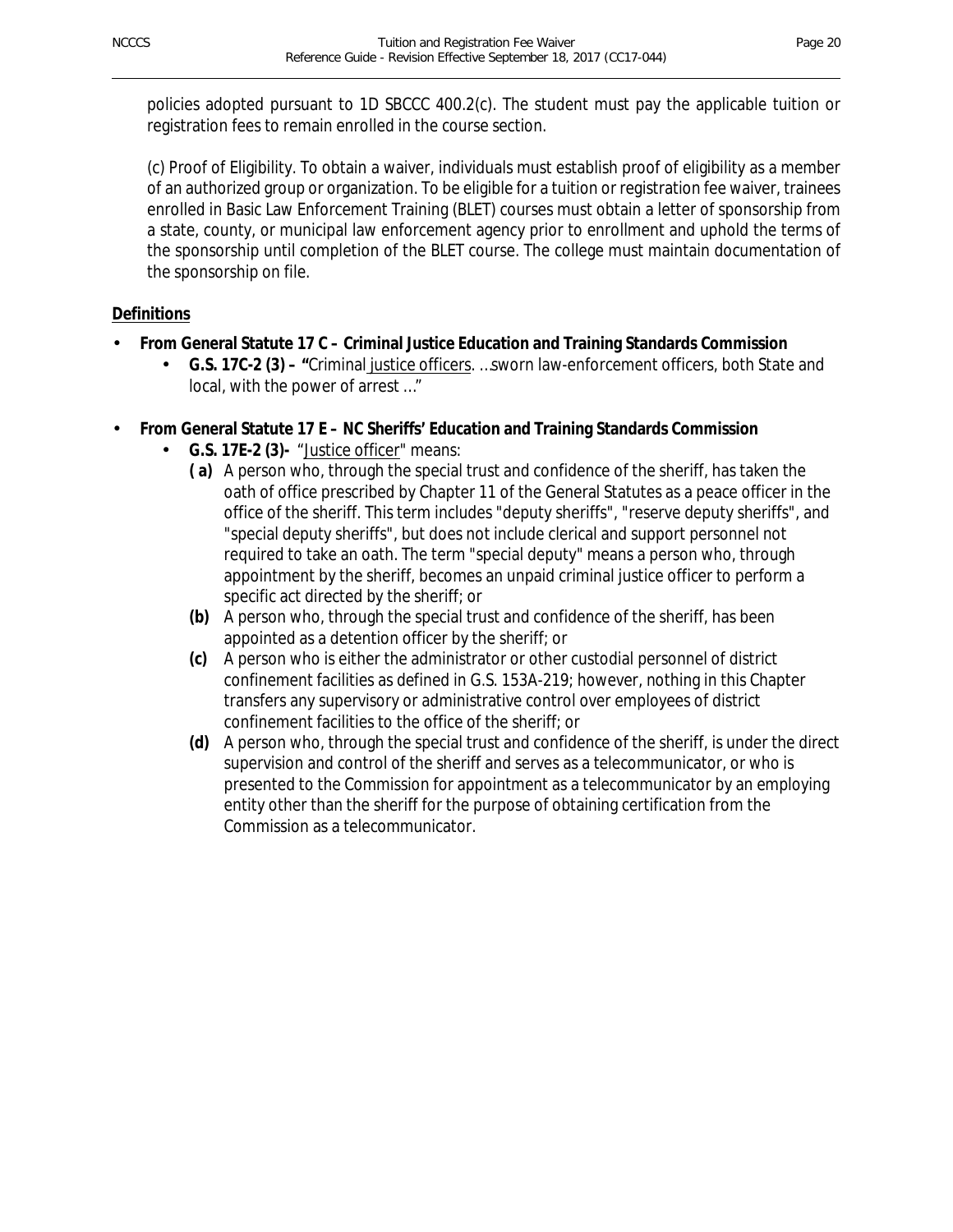## **Authorized Organization**

## **Division of Adult Correction of the Department of Public Safety, and The Division's Section of Community Corrections**

| Job Classification(s):                               | § Full-time custodial employees of the Division of Adult Correction of the<br>Department of Public Safety.*                                                                                                                                                                                                                     |
|------------------------------------------------------|---------------------------------------------------------------------------------------------------------------------------------------------------------------------------------------------------------------------------------------------------------------------------------------------------------------------------------|
| Persons authorized for<br>eligible training          | § Employees of the Section of Community Corrections of the Division of<br>Adult Correction required to be certified under Chapter 17C of the General<br>Statutes and the rules of the Criminal Justice Education and Training<br>Standards Commission.*<br>*For specific job titles, see Interpretive Rule found in Appendix C. |
| Agency Affiliation(s):                               | Division of Adult Correction of the Department of Public Safety and the<br>Division's Section of Community Correction                                                                                                                                                                                                           |
| General Statute(s):                                  | G.S. 115D-5(b)(2)g Division of Adult Correction and the Division's Section of<br><b>Community Corrections</b>                                                                                                                                                                                                                   |
| SBCC Code(s):                                        | 1E SBCCC 800 Waivers                                                                                                                                                                                                                                                                                                            |
| <b>Eligible Training:</b>                            | Specialized courses as approved by the State Board, as required by G.S. 115D-<br>5(b)(2). See Appendix A.<br><b>Continuing Education:</b><br>· Courses with a CJC course prefix.                                                                                                                                                |
|                                                      | · Courses with an SAF prefix related to first aid or CPR<br>- FIP-4711 Self-Contained Breathing Apparatus (SCBA) for eligible employees<br>identified by the Division of Adult Corrections as needing this training.                                                                                                            |
|                                                      | Curriculum:<br>· None.                                                                                                                                                                                                                                                                                                          |
| Proof of Eligibility of<br>Waiver:                   | It is the responsibility of the individual to establish proof of eligibility. See<br>Appendix E for required documentation elements.                                                                                                                                                                                            |
| <b>Tuition Remission Report</b><br>Discount/AR Code: | <b>Continuing Education:</b><br>CECOR - Division of Adult Correction and Section of Community Corrections                                                                                                                                                                                                                       |

## **Additional Information:**

None at this time. $\overline{a}$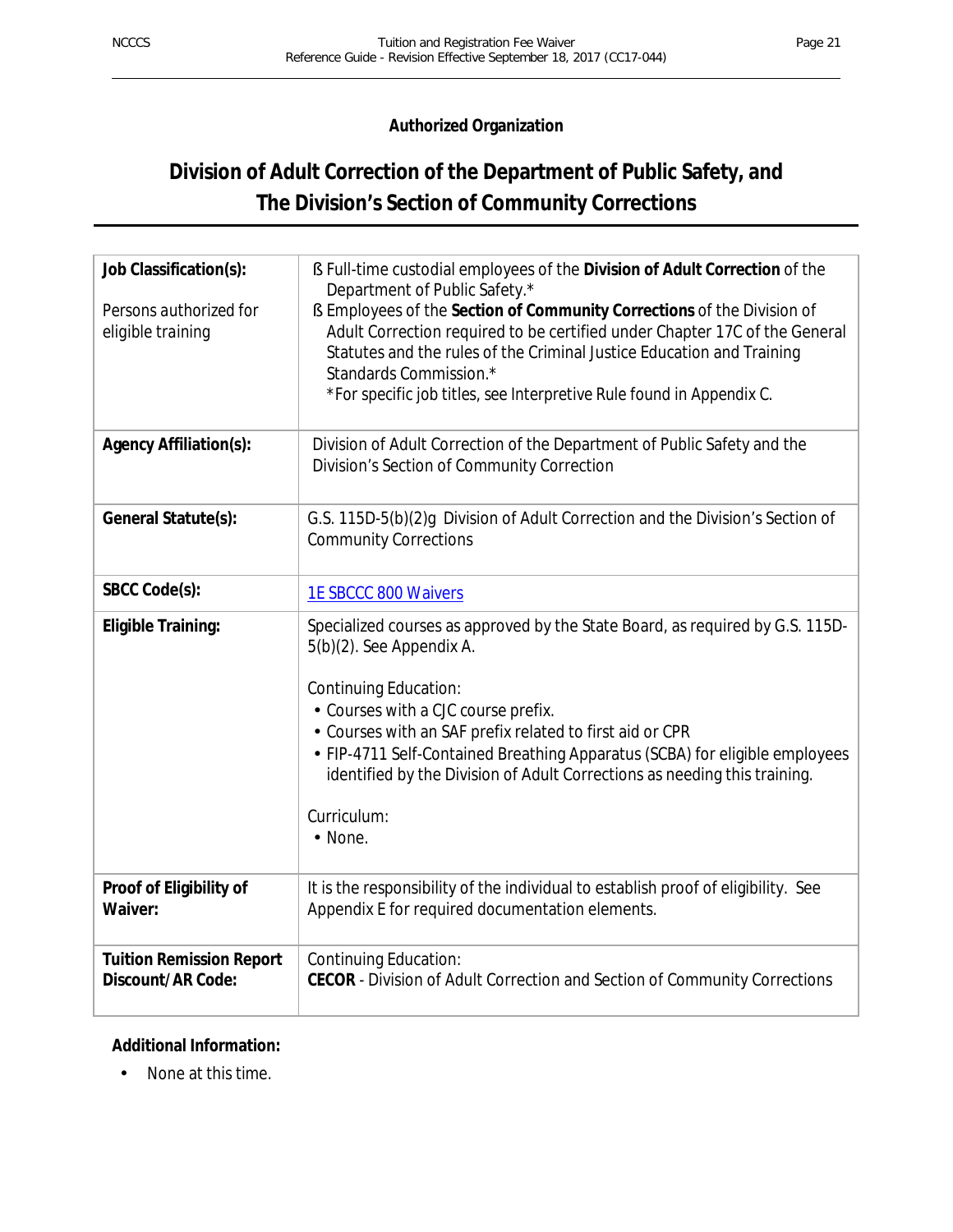## **Authorized Organization**

## **Division of Juvenile Justice of the Department of Public Safety**

| Job Classification(s):<br>Persons authorized for<br>eligible training | S Employees of the Division of Juvenile Justice required to be certified<br>under Chapter 17C of the General Statutes and the rules of the Criminal<br>Justice Education and Training Standards Commission.*<br>* For specific job titles, see Interpretive Rule found in Appendix C. |
|-----------------------------------------------------------------------|---------------------------------------------------------------------------------------------------------------------------------------------------------------------------------------------------------------------------------------------------------------------------------------|
| <b>Agency Affiliation(s):</b>                                         | Division of Juvenile Justice of the Department of Public Safety                                                                                                                                                                                                                       |
| General Statute(s):                                                   | G.S. 115D-5(b)(2)h Division of Juvenile Justice                                                                                                                                                                                                                                       |
| SBCC Code(s):                                                         | <b>1E SBCCC 800 Waivers</b>                                                                                                                                                                                                                                                           |
| <b>Eligible Training:</b>                                             | Specialized courses as approved by the State Board, as required by G.S. 115D-<br>5(b)(2). See Appendix A.<br><b>Continuing Education:</b><br>· Courses with a CJC course prefix.<br>Courses with an SAF prefix related to first aid or CPR<br>Curriculum:<br>· None.                  |
| Proof of Eligibility of<br>Waiver:                                    | It is the responsibility of the individual to establish proof of eligibility. See<br>Appendix E for required documentation elements.                                                                                                                                                  |
| <b>Tuition Remission Report</b><br>Discount/AR Code:                  | <b>Continuing Education</b><br>- Division of Juvenile Justice<br>CEDJJ                                                                                                                                                                                                                |

## **Additional Information:**

None at this time.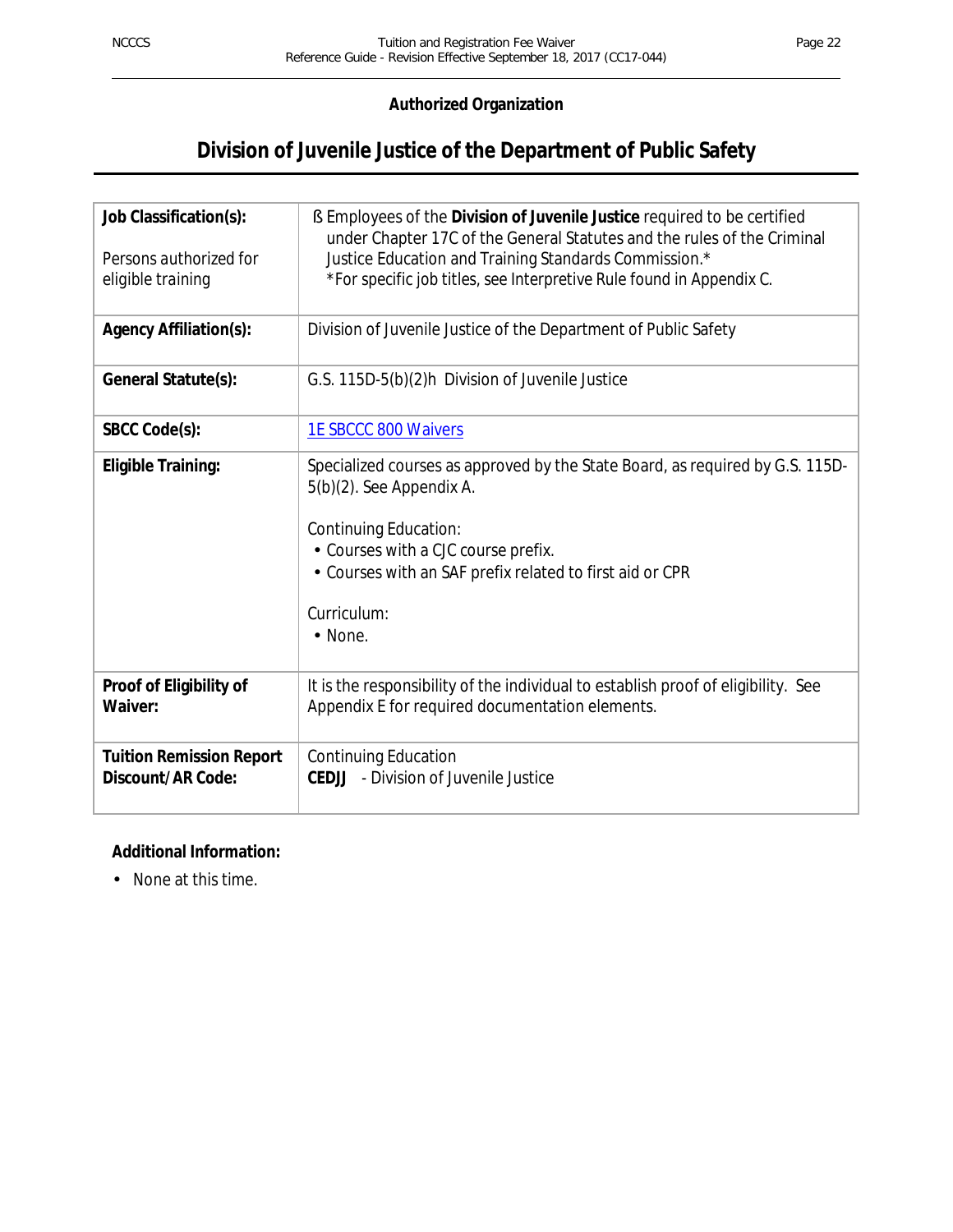## **Trainees – Customized Training Program**

| Definition:                                          | Trainees enrolled in courses conducted under the Customized Training<br>Program                                                                                                                                                                                                                                                                                           |
|------------------------------------------------------|---------------------------------------------------------------------------------------------------------------------------------------------------------------------------------------------------------------------------------------------------------------------------------------------------------------------------------------------------------------------------|
| <b>Agency Affiliation(s):</b>                        | Not Applicable                                                                                                                                                                                                                                                                                                                                                            |
| General Statute(s):                                  | G.S. 115D-5(b)(4), G.S. 115D-5.1                                                                                                                                                                                                                                                                                                                                          |
| SBCC Code(s):                                        | <b>1E SBCCC 800 Waivers</b>                                                                                                                                                                                                                                                                                                                                               |
| <b>Eligible Training:</b>                            | Workforce continuing education courses provided through the Customized<br>Training Program, as provided by G.S. 115D-5.1.                                                                                                                                                                                                                                                 |
| Proof of Eligibility of<br>Waiver:                   | Because there is no registration fee charged to students enrolled in courses<br>provided through the Customized Training Program, there is no need to<br>document eligibility of waiver. Colleges, however, are responsible for<br>ensuring that Customized Training programs comply with the currently<br>approved State Board's Customized Training Program Guidelines. |
| <b>Tuition Remission Report</b><br>Discount/AR Code: | Because there is no registration fee charged to students enrolled in courses<br>provided through the Customized Training Program, colleges are exempt<br>from tracking waivers on the Tuition Remission Report for this authorized<br>group.                                                                                                                              |

## **Additional Information:**

None at this time.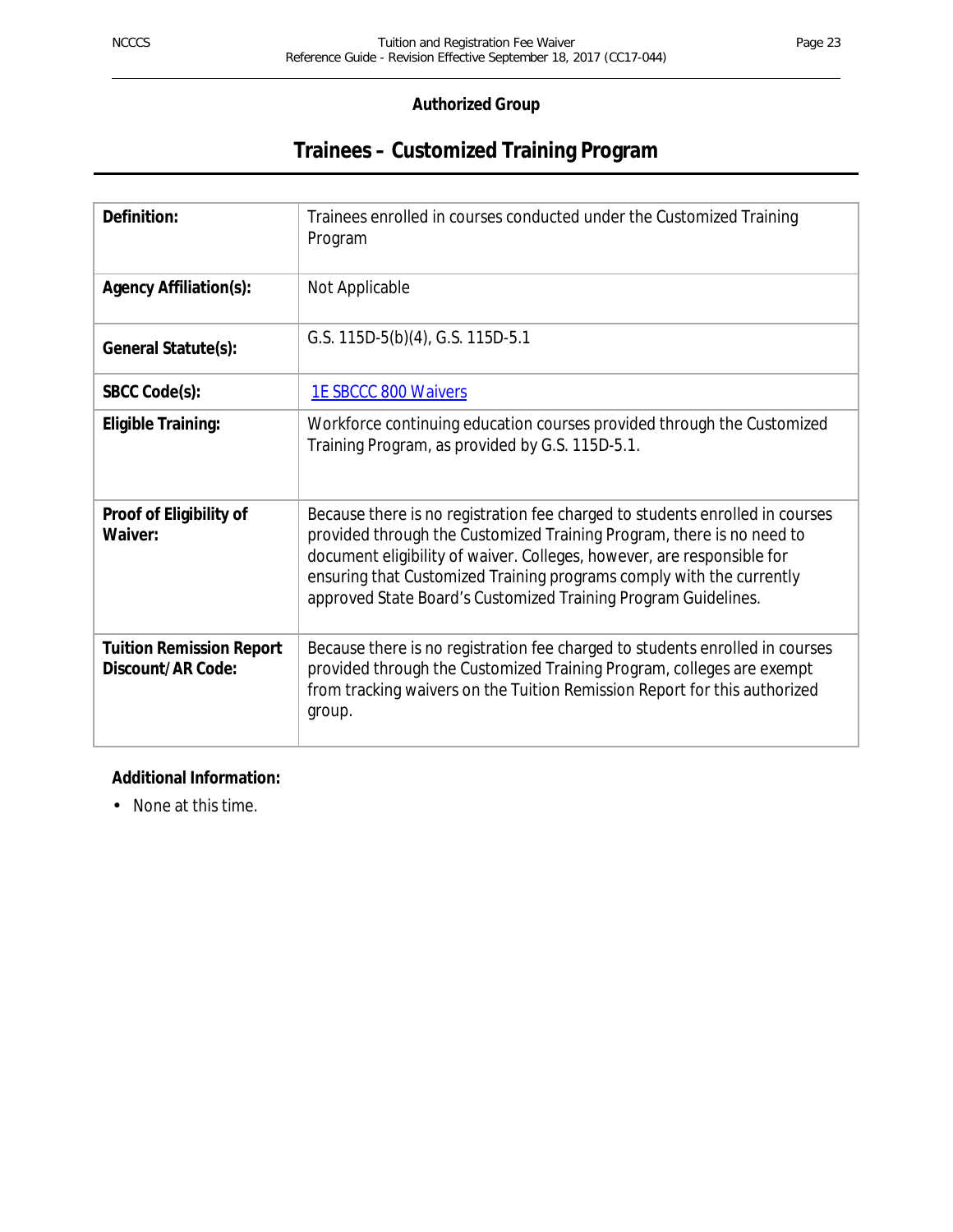## **Elementary and Secondary School Employees – First Aid or CPR Courses**

| Definition:                                          | Elementary and Secondary School Employees enrolled in courses in first aid<br>or cardiopulmonary resuscitation (CPR). |
|------------------------------------------------------|-----------------------------------------------------------------------------------------------------------------------|
| <b>Agency Affiliation(s):</b>                        | Not Applicable                                                                                                        |
| General Statute(s):                                  | G.S. $115D-5(b)(10)$                                                                                                  |
| SBCC Code(s):                                        | <b>1E SBCCC 800 Waivers</b>                                                                                           |
| Eligible Training:                                   | Continuing Education:<br>• Courses with SAF prefix related to first aid or cardiopulmonary<br>resuscitation (CPR).    |
| Proof of Eligibility of<br>Waiver:                   | It is the responsibility of the individual to establish proof of eligibility.                                         |
| <b>Tuition Remission Report</b><br>Discount/AR Code: | Continuing Education:<br><b>CECPR</b> – Elementary and Secondary School Employees                                     |

#### **Additional Information:**

None at this time. $\mathcal{L}^{\mathcal{L}}$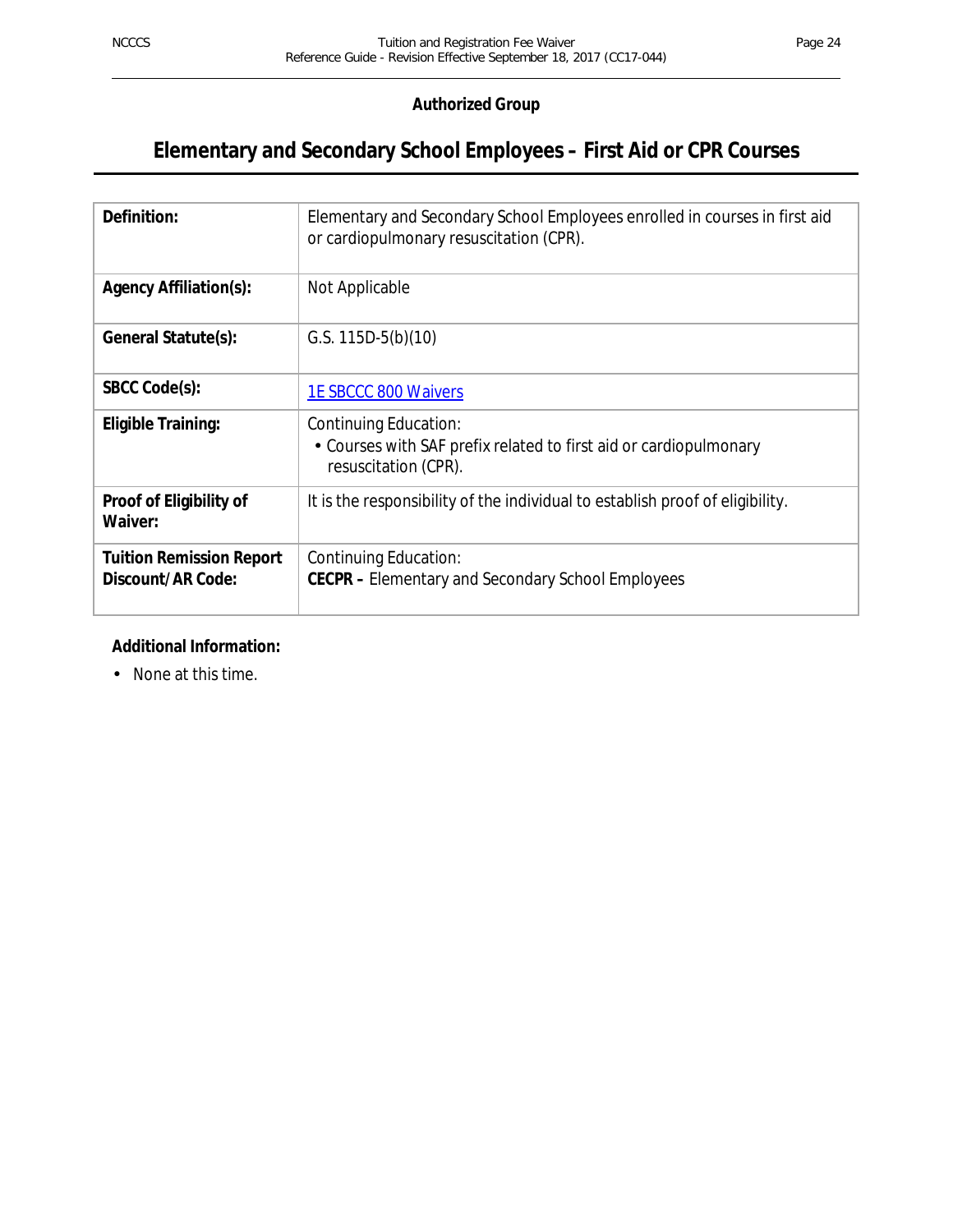## **High School Students – Career and College Promise**

| Definition:                                          | All courses taken by high school students at community colleges, in<br>accordance with G.S. 115D-20(4).                                                                                                                                                                                                                                                                                                                   |
|------------------------------------------------------|---------------------------------------------------------------------------------------------------------------------------------------------------------------------------------------------------------------------------------------------------------------------------------------------------------------------------------------------------------------------------------------------------------------------------|
| <b>Agency Affiliation(s):</b>                        | Not applicable                                                                                                                                                                                                                                                                                                                                                                                                            |
| General Statute(s):                                  | G.S. $115D-5(b)(12)$                                                                                                                                                                                                                                                                                                                                                                                                      |
| SBCC Code(s):                                        | <b>1E SBCCC 800 Waivers</b>                                                                                                                                                                                                                                                                                                                                                                                               |
| <b>Eligible Training:</b>                            | Courses provided through a State Board-approved Career and College<br>Promise (CCP) pathway. Colleges must obtain approval and operate CCP<br>programs consistent with the State Board's Career and College Promise<br>Operating Procedures. (Note that Early College and Middle College High<br>Schools are approved under the Cooperative and Innovative High School<br>Program Act, which is one of the CCP pathways.) |
| Proof of Eligibility of<br>Waiver:                   | Colleges are responsible for ensuring that students are appropriately enrolled<br>in Career & College Promise pathways consistent with the State Board's<br>Career and College Promise Operating Procedures.                                                                                                                                                                                                              |
| <b>Tuition Remission Report</b><br>Discount/AR Code: | Curriculum:<br>WCCPP - High school students taking curriculum courses through Career and<br>College Promise<br><b>Workforce Continuing Education:</b><br>CECCP - High school students taking workforce continuing education courses<br>through Career and College Promise                                                                                                                                                 |

#### **Additional Information:**

- The waiver authorized by G.S. 115D-5(b)(12) only applies to tuition and registration fees. It does not extend to local student fees. The waiver of local fees is governed by local policy.
- Colleges are authorized to provide courses in approved Career and College Promise Pathways during the summer term. If a course is provided using college funds (i.e. the course section is not self-supporting), high school students must be waived consistent with G.S. 115D-5(b)(12). If a course is provided on a self-supporting basis, the college must charge the student the selfsupporting fee or use institutional funds to pay for the fee on the student's behalf.
- For additional information on Career and College Promise, see Section 14 "Career and College ÷, Promise" of the *NCCCS Curriculum Procedures Reference Manual* found at http://www.nccommunitycolleges.edu/academic-programs/curriculum-procedures-referencemanual-cprm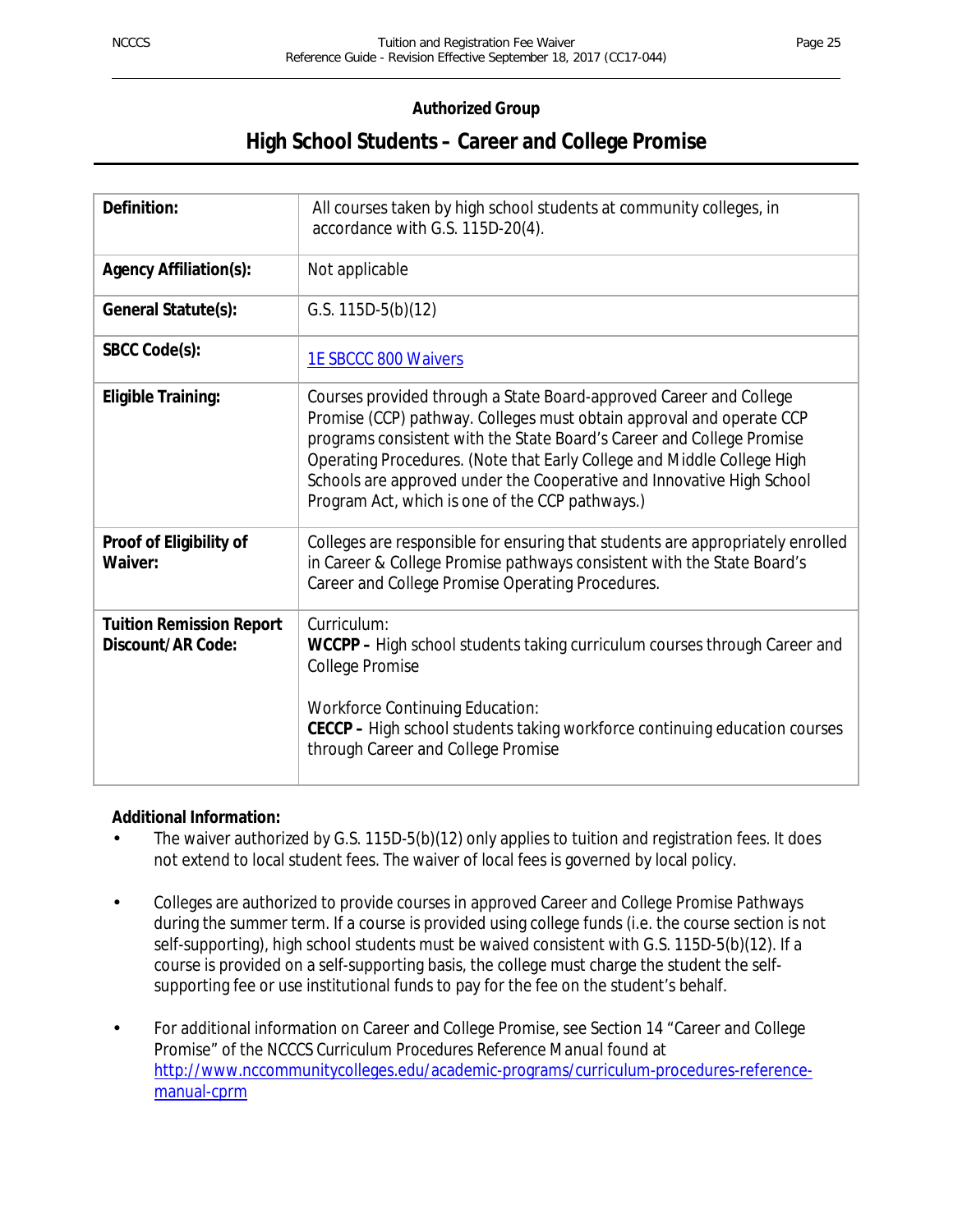## **Students – Human Resources Development Courses**

| Definition:                                          | Students enrolled in Human Resources Development (HRD) courses that meet<br>at least one of the following criteria: |
|------------------------------------------------------|---------------------------------------------------------------------------------------------------------------------|
|                                                      | 1. Is unemployed;                                                                                                   |
|                                                      | Has received notification of a pending layoff;<br>2.                                                                |
|                                                      | Is working and is eligible for the Federal Earned Income Tax<br>3.<br>Credit (FEITC); or                            |
|                                                      | Is working and earning wages at or below two hundred percent<br>4.<br>(200%) of the federal poverty guidelines.     |
| <b>Agency Affiliation(s):</b>                        | Not applicable                                                                                                      |
| General Statute(s):                                  | G.S. $115D-5(b)(13)$                                                                                                |
| SBCC Code(s):                                        | 1E SBCCC 800 Waivers                                                                                                |
| <b>Eligible Training:</b>                            | Continuing Education:<br>Courses with an HRD course prefix.                                                         |
| Proof of Eligibility of<br>Waiver:                   | Students must sign a form verifying under which of the eligibility criteria they<br>qualify.                        |
| <b>Tuition Remission Report</b><br>Discount/AR Code: | <b>Continuing Education:</b><br><b>CEHRD</b> - Human Resources Development (HRD)                                    |

#### **Additional Information:**

See Numbered Memo CC17-010 for the federal poverty guidelines that are current as of the date of ä, this publication. Please consult the NCCCS Numbered Memos for the most current information, as the HRD guidelines are updated at the beginning of each calendar year.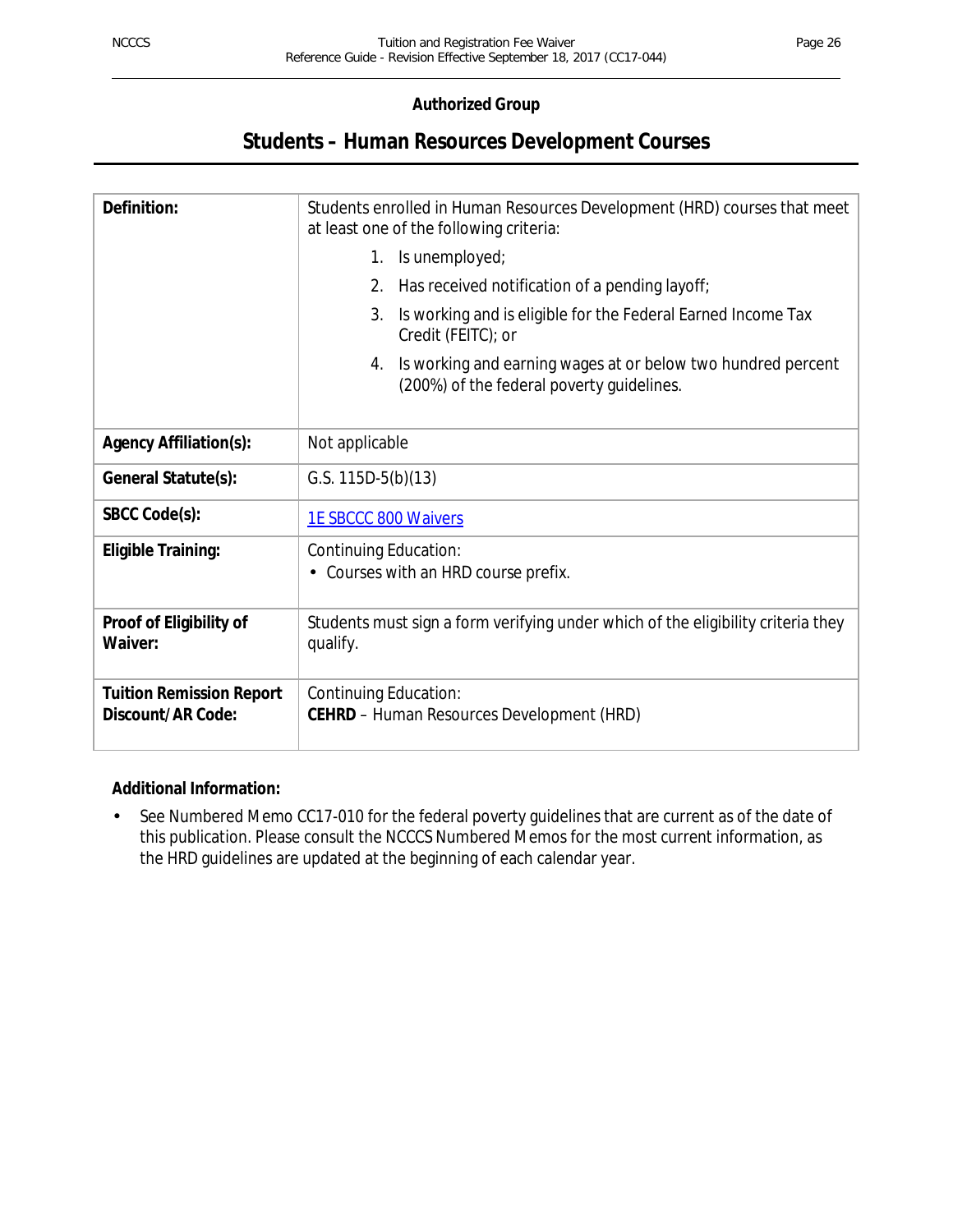## **Youth Apprenticeship**

| Definition:                                          | Courses provided to students who are participating in an apprenticeship<br>program or pre-apprenticeship program that meets all of the following<br>criteria:<br>Meets one of the following:<br>Is a registered apprenticeship program recognized by the<br>United States Department of Labor<br>Is a pre-apprenticeship program recognized and approved by<br>the State agency administering the statewide apprenticeship<br>program;<br>Has a documented plan of study with courses relating to a job-<br>specific occupational or technical skill; and<br>Requires the participants in the program to be North Carolina high<br>school students when entering the program. |
|------------------------------------------------------|-------------------------------------------------------------------------------------------------------------------------------------------------------------------------------------------------------------------------------------------------------------------------------------------------------------------------------------------------------------------------------------------------------------------------------------------------------------------------------------------------------------------------------------------------------------------------------------------------------------------------------------------------------------------------------|
| <b>Agency Affiliation(s):</b>                        | Not applicable                                                                                                                                                                                                                                                                                                                                                                                                                                                                                                                                                                                                                                                                |
| General Statute(s):                                  | G.S. $115D-5(b)(16)$                                                                                                                                                                                                                                                                                                                                                                                                                                                                                                                                                                                                                                                          |
| SBCC Code(s):                                        | 1E SBCCC 800 Waivers                                                                                                                                                                                                                                                                                                                                                                                                                                                                                                                                                                                                                                                          |
| <b>Eligible Training:</b>                            | Colleges must obtain and keep on file a copy of proof of student registration<br>in an active official pre-apprenticeship or apprenticeship and a structured<br>plan of study. This should be documented through an Apprenticeship<br>Agreement, a Request for Action of Apprentice/Trainee Agreement, and a<br>Schedule of Related Instruction (see examples in Appendix F).                                                                                                                                                                                                                                                                                                 |
| Proof of Eligibility of<br>Waiver:                   | Colleges must obtain a copy of the active plan of study and the proof of<br>registration, as explained above.                                                                                                                                                                                                                                                                                                                                                                                                                                                                                                                                                                 |
| <b>Tuition Remission Report</b><br>Discount/AR Code: | <b>Continuing Education:</b><br><b>CEAPP - Youth Apprenticeship Program</b>                                                                                                                                                                                                                                                                                                                                                                                                                                                                                                                                                                                                   |
|                                                      | Curriculum:<br>WYAPP - Youth Apprenticeship Program                                                                                                                                                                                                                                                                                                                                                                                                                                                                                                                                                                                                                           |

## **Additional Information:**

- The waiver authorized by G.S. 115D-5(b)(12) only applies to curriculum tuition and continuing education registration fees. It does not extend to local student fees. The waiver of local fees is governed by local policy.
- If a student qualifies as a College and Career Promise (CCP) student and for the Youth  $\blacksquare$ Apprenticeship Program, please code the student to CCP for all qualifying courses.
- Colleges are authorized to provide courses in approved youth apprenticeship programs during the ÷, summer term. If a course is provided using college funds (i.e. the course section is not selfsupporting), high school students must be waived consistent with G.S. 115D-5(b)(16). If a course is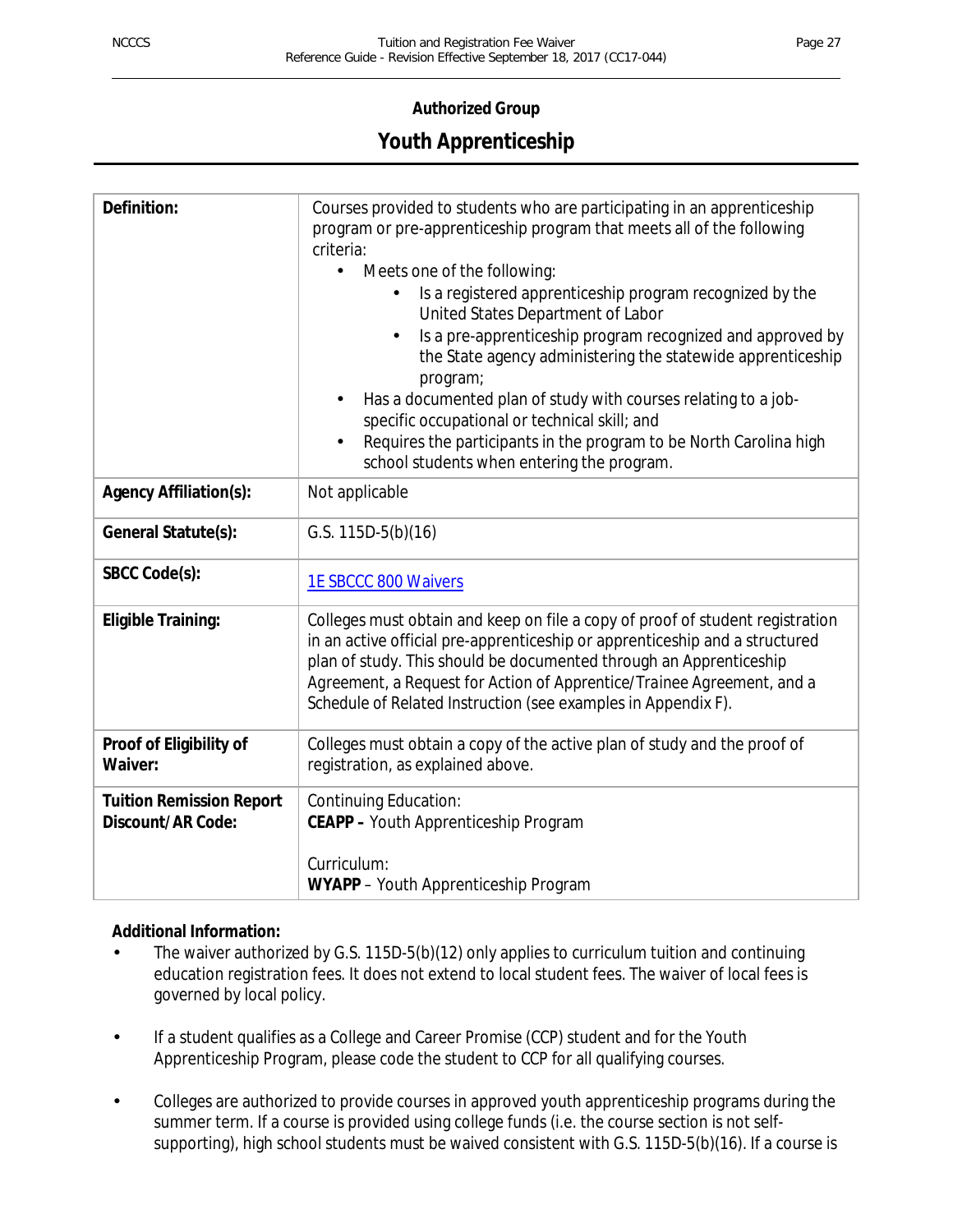provided on a self-supporting basis, the college must charge the student the self-supporting fee or use institutional funds to pay for the fee on the student's behalf.

Qualifying pre-apprenticeship programs (recognized and approved by the State agency administering the statewide apprenticeship program) allow high school students to gain education and/or experience in a program similar to a full apprenticeship program. Unlike apprenticeship, pre-apprenticeship gives participants the choice of either learning in the classroom, gaining onthe-job experience, or pursuing both at the same time. Participants also earn credit that can carry over to apprenticeship training in the same field. Such pre-apprenticeship programs qualify participants for this waiver if the student is in an active pre-apprenticeship program while in high school and enrolls in a qualifying apprenticeship program within one hundred twenty (120) days of graduating from high school.

This waiver is available for course sections beginning on or after August 15, 2016.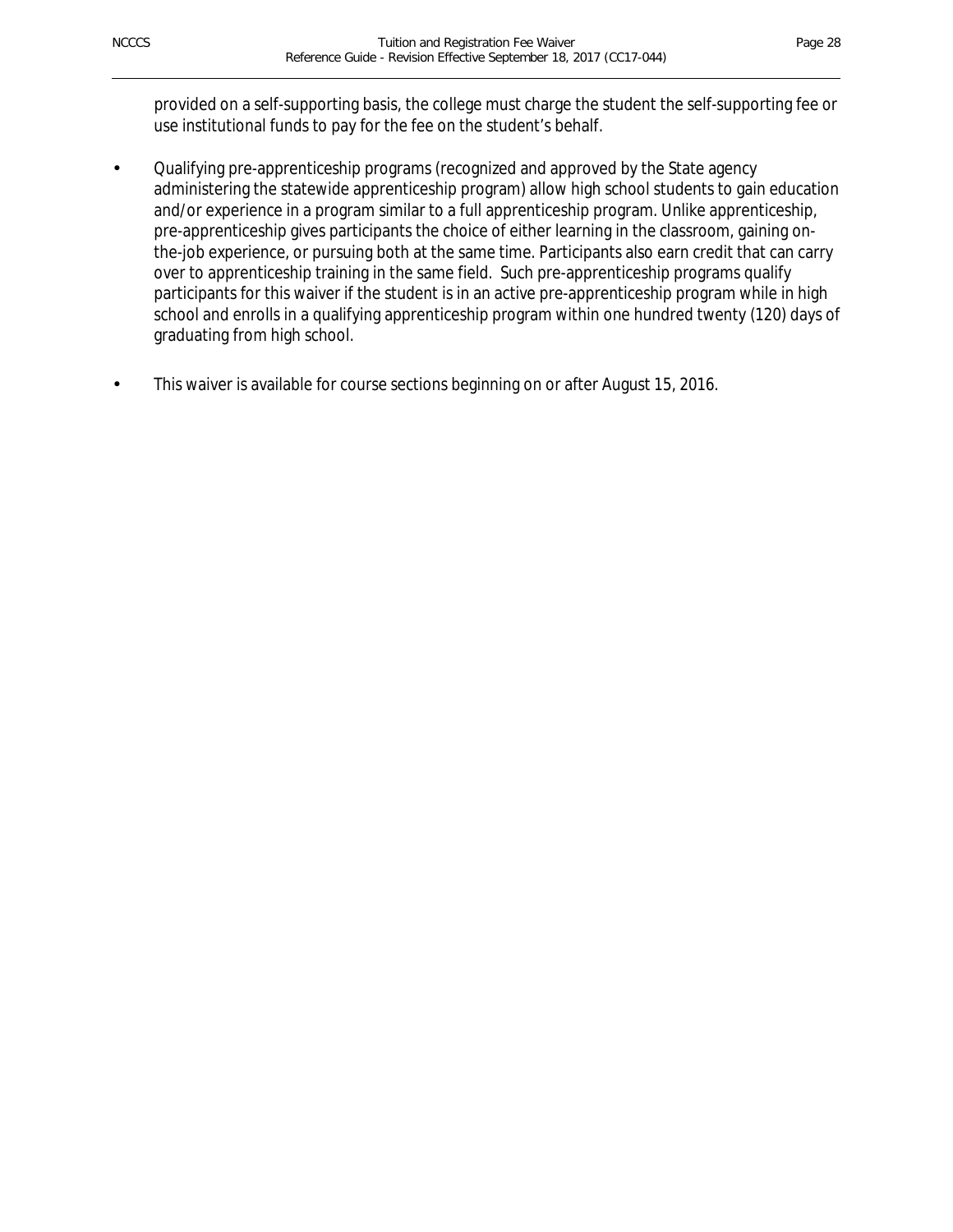## **Eligible Survivor of Public Safety Officer Killed in the Line of Duty**

| Definition:                                          | Any person whose parent, legal guardian, legal custodian, or spouse was:<br>1. a law enforcement officer, firefighter, volunteer firefighter, or rescue<br>squad worker;<br>2. killed while in active service or training for active service or died as a<br>result of a service-connected disability; and<br>3. at the time of active service or training was a North Carolina resident.                                                                                                                                                                                            |
|------------------------------------------------------|--------------------------------------------------------------------------------------------------------------------------------------------------------------------------------------------------------------------------------------------------------------------------------------------------------------------------------------------------------------------------------------------------------------------------------------------------------------------------------------------------------------------------------------------------------------------------------------|
| <b>Agency Affiliation(s):</b>                        | Not Applicable                                                                                                                                                                                                                                                                                                                                                                                                                                                                                                                                                                       |
| General Statute(s):                                  | G.S. $115B-2(a)(2)$                                                                                                                                                                                                                                                                                                                                                                                                                                                                                                                                                                  |
| SBCC Code(s):                                        | 1E SBCCC 800 Waivers                                                                                                                                                                                                                                                                                                                                                                                                                                                                                                                                                                 |
| <b>Eligible Training:</b>                            | Curriculum and/or Continuing Education courses. Eligible survivors must meet<br>admission and other standards considered appropriate by the educational<br>institution.                                                                                                                                                                                                                                                                                                                                                                                                              |
| Proof of Eligibility of<br>Waiver:                   | The parent-child relationship shall be verified by a birth certificate, legal<br>adoption papers, or other documentary evidence deemed appropriate by<br>the institution.                                                                                                                                                                                                                                                                                                                                                                                                            |
|                                                      | The legal guardian-child relationship shall be verified by an order from a<br>$\blacksquare$<br>court proceeding that established the legal guardianship.                                                                                                                                                                                                                                                                                                                                                                                                                            |
|                                                      | The legal custodian-child relationship shall be verified by an order from a<br>$\blacksquare$<br>court proceeding that established the legal custodianship.                                                                                                                                                                                                                                                                                                                                                                                                                          |
|                                                      | The marital relationship shall be verified by a marriage certificate or other<br>٠<br>documentary evidence deemed appropriate by the institution.                                                                                                                                                                                                                                                                                                                                                                                                                                    |
|                                                      | The cause of death of the law enforcement officer, firefighter, volunteer<br>$\blacksquare$<br>firefighter, or rescue squad worker shall be verified by certification from<br>the records of the Department of State Treasurer, the appropriate city or<br>county law enforcement agency that employed the deceased, the<br>administrative agency for the fire department or fire protection district<br>recognized for funding under the Office of the State Auditor, or the<br>administrative agency having jurisdiction over any paid firefighters of all<br>counties and cities. |
| <b>Tuition Remission Report</b><br>Discount/AR Code: | <b>Continuing Education:</b><br><b>CESUR - Eligible Survivor</b>                                                                                                                                                                                                                                                                                                                                                                                                                                                                                                                     |
|                                                      | Curriculum:<br><b>WSURV - Eligible Survivor</b>                                                                                                                                                                                                                                                                                                                                                                                                                                                                                                                                      |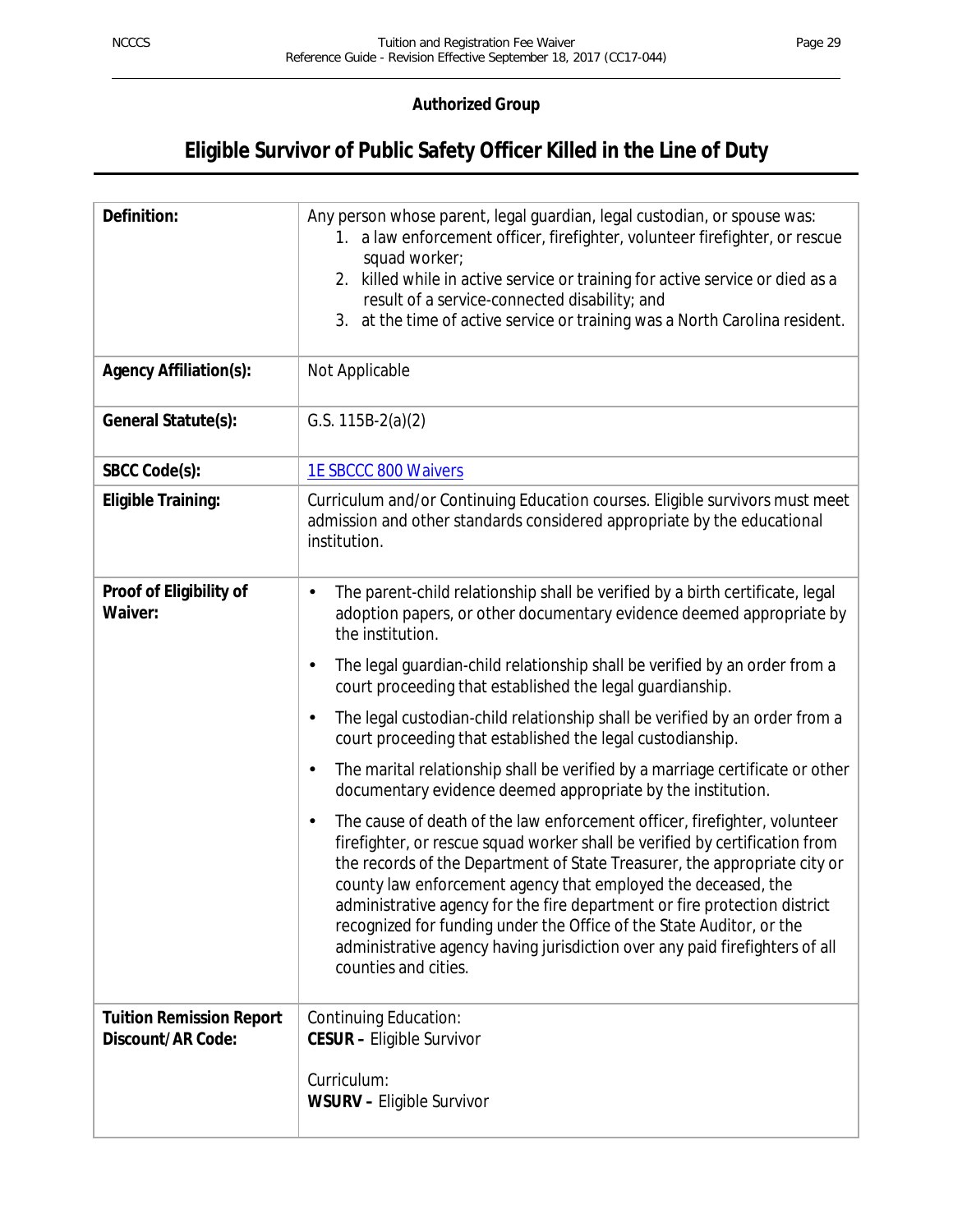#### **Additional Information:**

## **G.S. 115B-1 sets out the following definitions that apply to this waiver:**

- Employer The State of North Carolina and its departments, agencies, and institutions; or a county, city, town, or other political subdivision of the State.
- Firefighter or volunteer firefighter The same as provided in G.S. 58-86-25 for "eligible firemen". http://www.ncleg.net/gascripts/statutes/statutelookup.pl?statute=58-86-25.
- Law enforcement officer An employee or volunteer of an employer who possesses the power of arrest, who has taken the law enforcement oath administered under the authority of the State as prescribed by G.S. 11-11, and who is certified as a law enforcement officer under the provisions of Chapter 17C of the General Statutes or certified as a deputy sheriff under the provisions of Chapter 17E of the General Statutes. "Law enforcement officer" also means the sheriff of the county.
- Rescue squad worker The same as provided in G.S. 58-86-30 for "eligible rescue squad worker". http://www.ncleg.net/gascripts/statutes/statutelookup.pl?statute=58-86-30
- Survivor Any person whose parent, legal guardian, legal custodian, or spouse: (i) was a law enforcement officer, a firefighter, a volunteer firefighter, or a rescue squad worker, (ii) was killed while in active service or training for active service or died as a result of a service-connected disability, and (iii) at the time of active service or training was a North Carolina resident. The term does not include the widow or widower of a law enforcement officer, firefighter, volunteer firefighter, or a rescue squad worker if the widow or widower has remarried.
- Per G.S. 115B-5.1, if a person obtains a tuition waiver under this authorization and the person also receives a cash scholarship paid or payable to the institution, from whatever source, the amount of the scholarship shall be applied to the credit of the person in the payment of incidental expenses of the person's attendance at the institution, and any balance, if the terms of the scholarship permit, shall be returned to the student.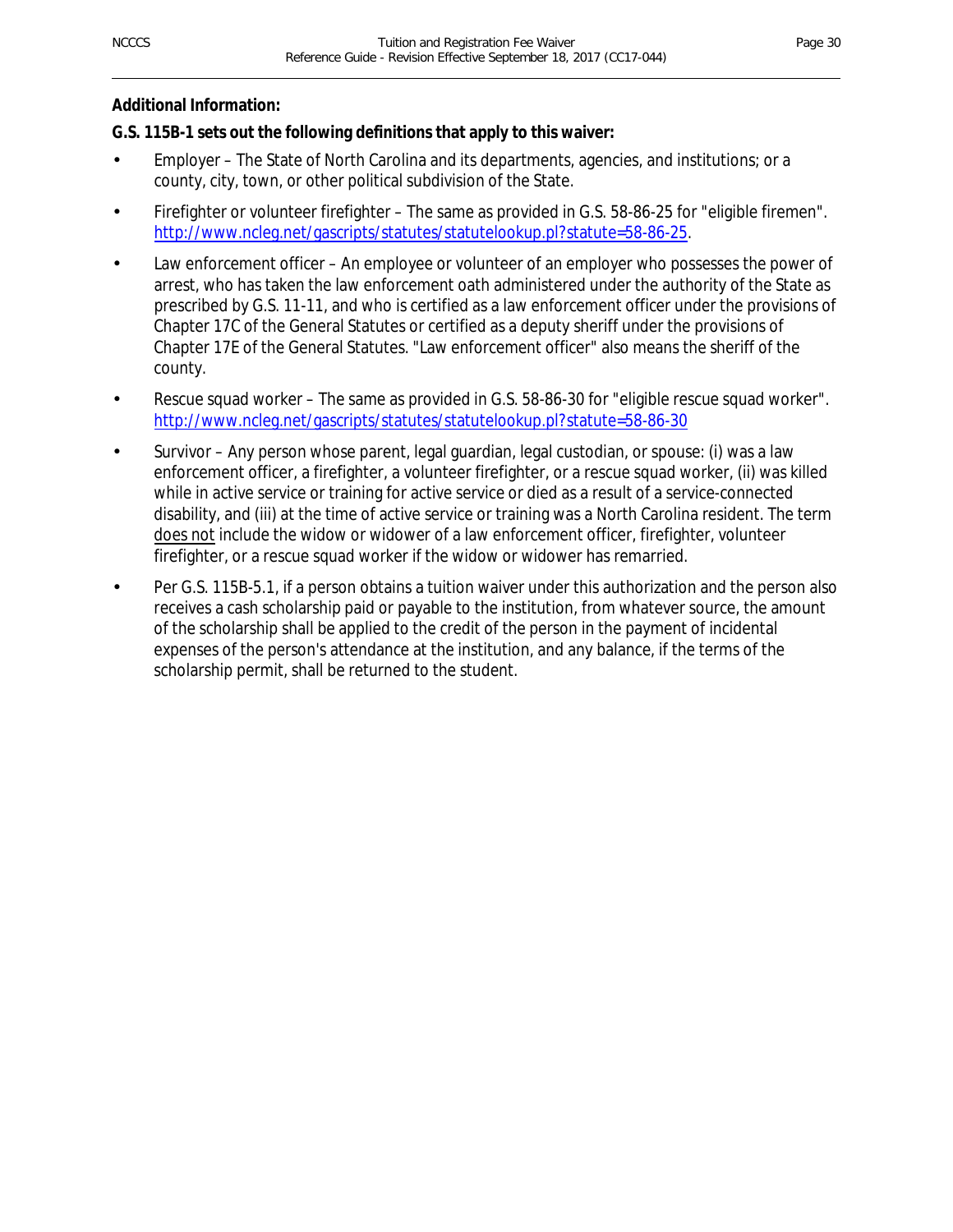## **Eligible Spouse of a Totally & Permanently Disabled Public Safety Officer**

| Definition:                                          | Spouse of a law enforcement officer, firefighter, volunteer firefighter, or<br>rescue squad worker who is permanently and totally disabled as a direct<br>result of a traumatic injury sustained in the line of duty.                                                                                                                              |
|------------------------------------------------------|----------------------------------------------------------------------------------------------------------------------------------------------------------------------------------------------------------------------------------------------------------------------------------------------------------------------------------------------------|
| <b>Agency Affiliation(s):</b>                        | Not Applicable                                                                                                                                                                                                                                                                                                                                     |
| General Statute(s):                                  | G.S. $115B-2(a)(3)$                                                                                                                                                                                                                                                                                                                                |
| SBCC Code(s):                                        | <b>1E SBCCC 800 Waivers</b>                                                                                                                                                                                                                                                                                                                        |
| <b>Eligible Training:</b>                            | Curriculum and/or Continuing Education courses. Eligible spouses must meet<br>admission and other standards considered appropriate by the educational<br>institution.                                                                                                                                                                              |
| Proof of Eligibility of<br>Waiver:                   | The marital relationship shall be verified by a marriage certificate or other<br>$\blacksquare$<br>documentary evidence deemed appropriate by the institution.<br>The permanent and total disability shall be verified by documentation<br>$\blacksquare$<br>deemed necessary by the institution from the North Carolina Industrial<br>Commission. |
| <b>Tuition Remission Report</b><br>Discount/AR Code: | Continuing Education:<br><b>CESPO - Eligible Spouse</b><br>Curriculum:<br><b>WSPOU - Eligible Spouse</b>                                                                                                                                                                                                                                           |

#### **Additional Information:**

#### **G.S. 115B-1 sets out the following definitions that apply to this waiver:**

- Employer The State of North Carolina and its departments, agencies, and institutions; or a county,  $\overline{a}$ city, town, or other political subdivision of the State.
- Firefighter or volunteer firefighter The same as provided in G.S. 58-86-25 for "eligible firemen". http://www.ncleg.net/gascripts/statutes/statutelookup.pl?statute=58-86-25.
- Law enforcement officer An employee or volunteer of an employer who possesses the power of arrest, who has taken the law enforcement oath administered under the authority of the State as prescribed by G.S. 11-11, and who is certified as a law enforcement officer under the provisions of Chapter 17C of the General Statutes or certified as a deputy sheriff under the provisions of Chapter 17E of the General Statutes. "Law enforcement officer" also means the sheriff of the county. (See Law Enforcement waiver for more detail.)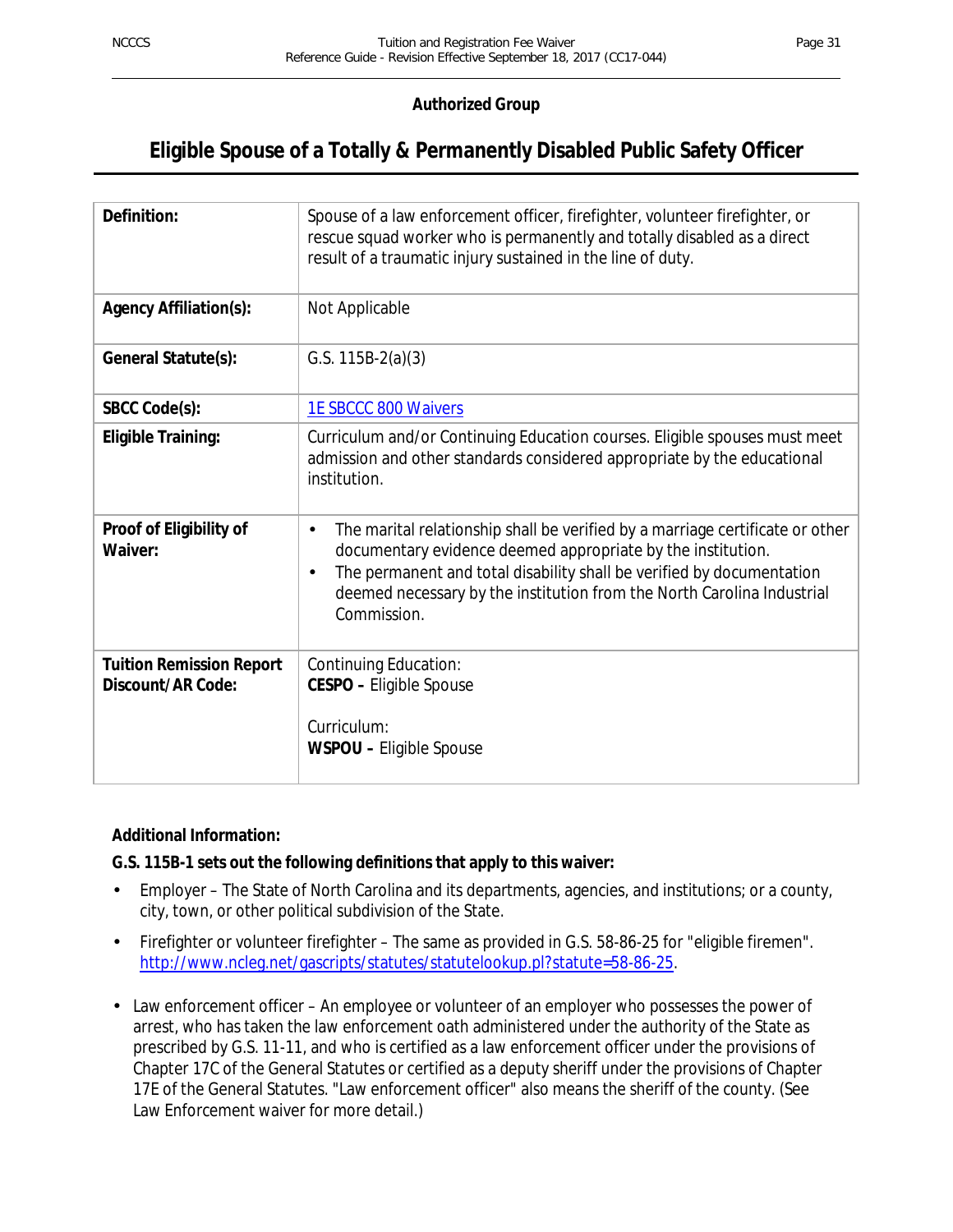- *(*Rescue squad worker The same as provided in G.S. 58-86-30 for "eligible rescue squad worker". http://www.ncleg.net/gascripts/statutes/statutelookup.pl?statute=58-86-30
- Permanently and totally disabled as a direct result of a traumatic injury sustained in the line of duty. – A person: (i) who as a law enforcement officer, firefighter, volunteer firefighter, or rescue squad worker suffered a disabling injury while in active service or training for active service, (ii) who at the time of active service or training was a North Carolina resident, and (iii) who has been determined to be permanently and totally disabled for compensation purposes by the North Carolina Industrial Commission.
- Per G.S. 115B-5.1, if a person obtains a tuition waiver under this authorization and the person also receives a cash scholarship paid or payable to the institution, from whatever source, the amount of the scholarship shall be applied to the credit of the person in the payment of incidental expenses of the person's attendance at the institution, and any balance, if the terms of the scholarship permit, shall be returned to the student.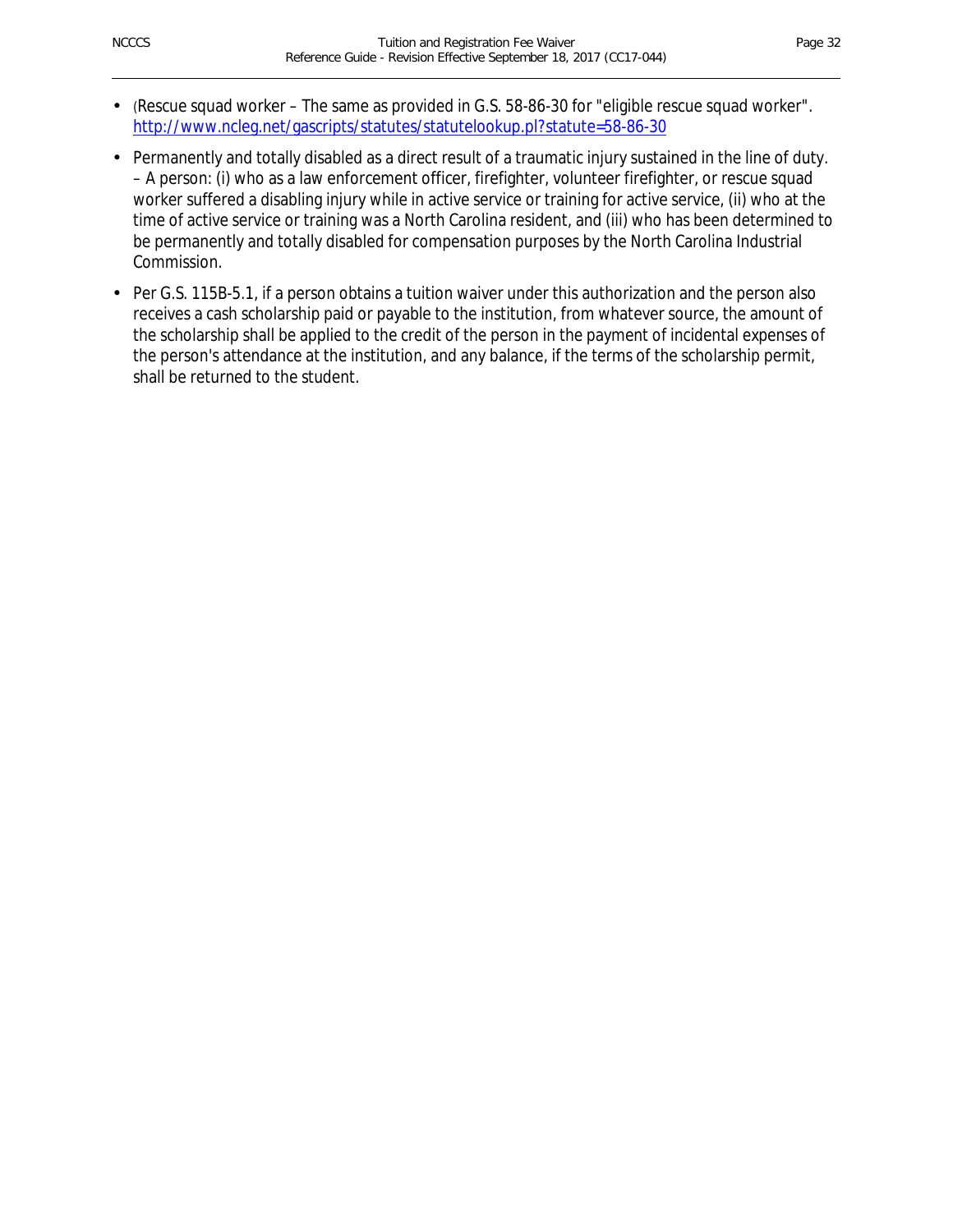## **Eligible Child of a Totally & Permanently Disabled Public Safety Officer**

| Definition:                                          | A person at least 17 years of age but not yet 24 whose parent, legal guardian,<br>or legal custodian is a law enforcement officer, firefighter, volunteer<br>firefighter, or rescue squad worker who is permanently and totally disabled<br>as a direct result of a traumatic injury in the line of duty. Eligibility shall not<br>exceed 54 months if seeking a baccalaureate degree or the number of<br>months required to complete a non-baccalaureate program to which the<br>child is applying. |  |  |
|------------------------------------------------------|------------------------------------------------------------------------------------------------------------------------------------------------------------------------------------------------------------------------------------------------------------------------------------------------------------------------------------------------------------------------------------------------------------------------------------------------------------------------------------------------------|--|--|
| Agency Affiliation(s):                               | Not Applicable                                                                                                                                                                                                                                                                                                                                                                                                                                                                                       |  |  |
| General Statute(s):                                  | G.S. $115B-2(a)(4)$                                                                                                                                                                                                                                                                                                                                                                                                                                                                                  |  |  |
| SBCC Code(s):                                        | 1E SBCCC 800 Waivers                                                                                                                                                                                                                                                                                                                                                                                                                                                                                 |  |  |
| <b>Eligible Training:</b>                            | Curriculum and/or Continuing Education courses. Eligible children must meet<br>admission and other standards considered appropriate by the educational<br>institution.                                                                                                                                                                                                                                                                                                                               |  |  |
| Proof of Eligibility of<br>Waiver:                   | The parent-child relationship shall be verified by a birth certificate, legal<br>$\blacksquare$<br>adoption papers, or other documentary evidence deemed appropriate by<br>the institution.<br>The legal guardian-child relationship shall be verified by an order from a<br>$\blacksquare$<br>court proceeding that established the legal guardianship.                                                                                                                                             |  |  |
|                                                      | The legal custodian-child relationship shall be verified by an order from a<br>$\blacksquare$<br>court proceeding that established the legal custodianship.                                                                                                                                                                                                                                                                                                                                          |  |  |
|                                                      | The permanent and total disability shall be verified by documentation<br>$\blacksquare$<br>deemed necessary by the institution from the North Carolina Industrial<br>Commission.                                                                                                                                                                                                                                                                                                                     |  |  |
| <b>Tuition Remission Report</b><br>Discount/AR Code: | Continuing Education:<br><b>CECHD - Eligible Child</b><br>Curriculum:<br>WCHLD - Eligible Child                                                                                                                                                                                                                                                                                                                                                                                                      |  |  |

## **Additional Information:**

## **G.S. 115B-1 sets out the following definitions that apply to this waiver:**

- Employer The State of North Carolina and its departments, agencies, and institutions; or a county, city, town, or other political subdivision of the State.
- Firefighter or volunteer firefighter The same as provided in G.S. 58-86-25 for "eligible firemen". http://www.ncleg.net/gascripts/statutes/statutelookup.pl?statute=58-86-25.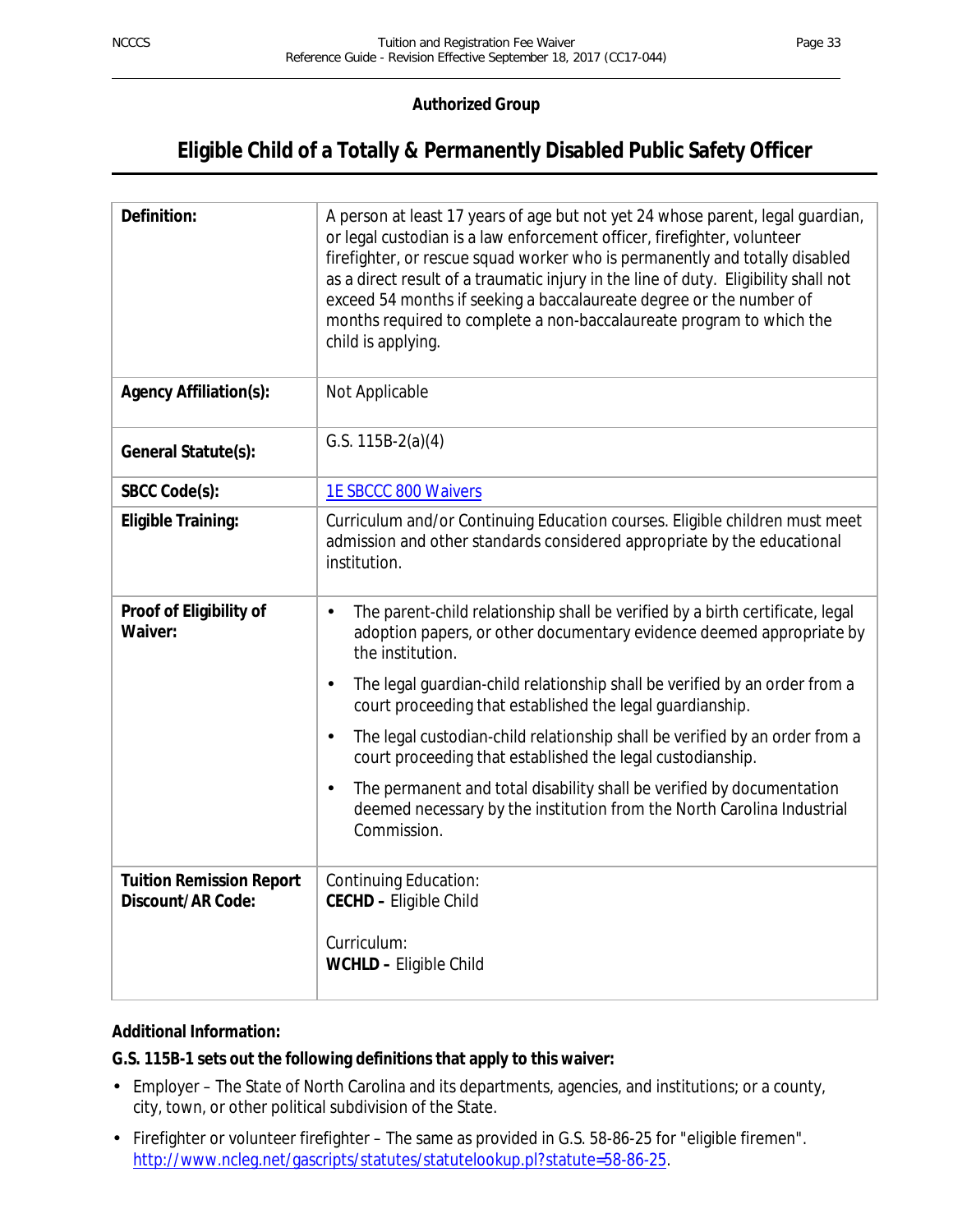- Law enforcement officer An employee or volunteer of an employer who possesses the power of arrest, who has taken the law enforcement oath administered under the authority of the State as prescribed by G.S. 11-11, and who is certified as a law enforcement officer under the provisions of Chapter 17C of the General Statutes or certified as a deputy sheriff under the provisions of Chapter 17E of the General Statutes. "Law enforcement officer" also means the sheriff of the county. (See Law Enforcement waiver for more detail.)
- Rescue squad worker The same as provided in G.S. 58-86-30 for "eligible rescue squad worker". http://www.ncleg.net/gascripts/statutes/statutelookup.pl?statute=58-86-30
- Permanently and totally disabled as a direct result of a traumatic injury sustained in the line of duty. – A person: (i) who as a law enforcement officer, firefighter, volunteer firefighter, or rescue squad worker suffered a disabling injury while in active service or training for active service, (ii) who at the time of active service or training was a North Carolina resident, and (iii) who has been determined to be permanently and totally disabled for compensation purposes by the North Carolina Industrial Commission.
- Per G.S. 115B-5.1, if a person obtains a tuition waiver under this authorization and the person also receives a cash scholarship paid or payable to the institution, from whatever source, the amount of the scholarship shall be applied to the credit of the person in the payment of incidental expenses of the person's attendance at the institution, and any balance, if the terms of the scholarship permit, shall be returned to the student.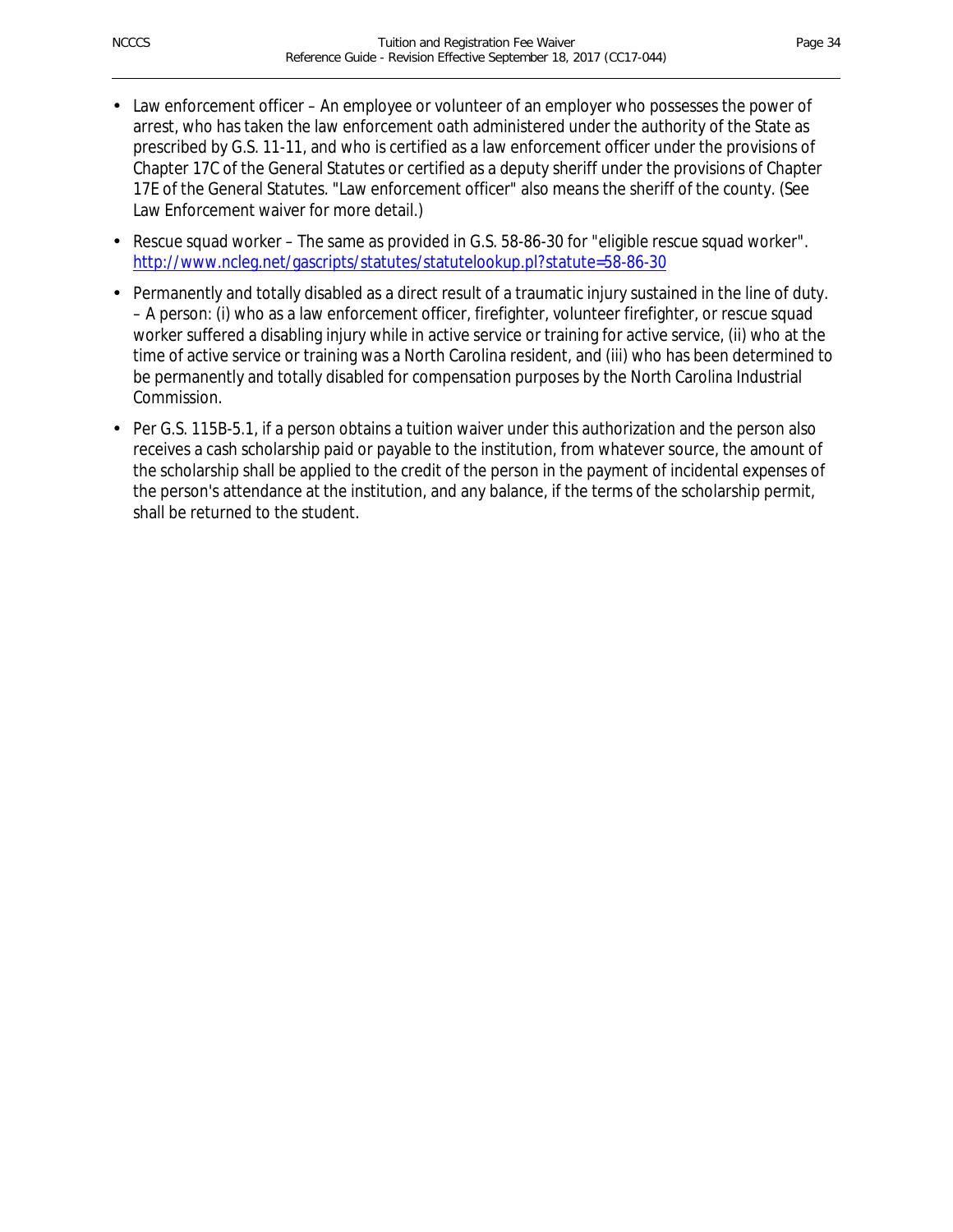## **Wards of the State**

| Any child, if the child (i) is at least 17 years old but not yet 24 years old, (ii) is<br>a ward of North Carolina or was a ward of the State at the time the child<br>reached the age of 18, (iii) is a resident of the State; and (iv) is eligible for<br>services under the Chaffee Education and Training Vouchers Program.<br>(See related note below.) |
|--------------------------------------------------------------------------------------------------------------------------------------------------------------------------------------------------------------------------------------------------------------------------------------------------------------------------------------------------------------|
| Not Applicable                                                                                                                                                                                                                                                                                                                                               |
| G.S. $115B-2(a)(5)$                                                                                                                                                                                                                                                                                                                                          |
| <b>1E SBCCC 800 Waivers</b>                                                                                                                                                                                                                                                                                                                                  |
| Curriculum and/or Continuing Education courses. Eligible wards of the State<br>must meet admission and other standards considered appropriate by the<br>educational institution.                                                                                                                                                                             |
| It is the responsibility of the individual to establish proof of eligibility.                                                                                                                                                                                                                                                                                |
| Continuing Education:<br><b>CEWRD - Ward of the State</b><br>Curriculum:<br><b>WWARD - Ward of the State</b>                                                                                                                                                                                                                                                 |
|                                                                                                                                                                                                                                                                                                                                                              |

#### **Additional Information:**

Per G.S. 115B-2, the waiver **shall only be to the extent** that there is any tuition still payable after  $\mathbf{r}$ receipt of other financial aid received by the student.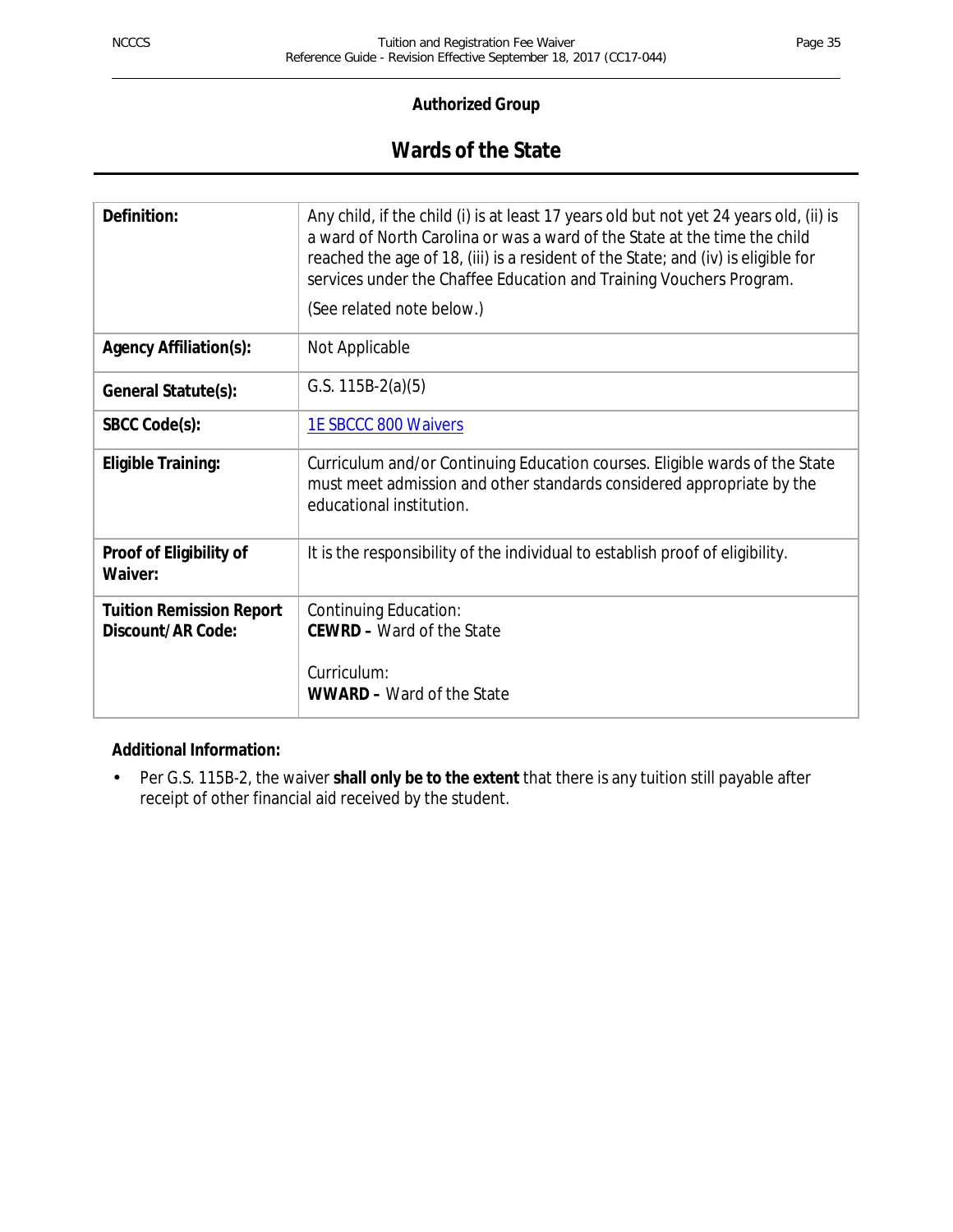## **Appendix A: Relevant General Statute Citations**

## **Chapter 115B. Tuition and Fee Waivers**

## **§ 115B**-**1. Definitions.**

The following definitions apply in this Chapter:

- (1) Employer. The State of North Carolina and its departments, agencies, and institutions; or a county, city, town, or other political subdivision of the State.
- (2) Firefighter or volunteer firefighter. The same as provided in G.S. 58-86-25 for "eligible firemen".
- (3) Law enforcement officer. An employee or volunteer of an employer who possesses the power of arrest, who has taken the law enforcement oath administered under the authority of the State as prescribed by G.S. 11-11, and who is certified as a law enforcement officer under the provisions of Chapter 17C of the General Statutes or certified as a deputy sheriff under the provisions of Chapter 17E of the General Statutes. "Law enforcement officer" also means the sheriff of the county.
- (4) Permanently and totally disabled as a direct result of a traumatic injury sustained in the line of duty. – A person: (i) who as a law enforcement officer, firefighter, volunteer firefighter, or rescue squad worker suffered a disabling injury while in active service or training for active service, (ii) who at the time of active service or training was a North Carolina resident, and (iii) who has been determined to be permanently and totally disabled for compensation purposes by the North Carolina Industrial Commission.
- (5) Rescue squad worker. The same as provided in G.S. 58-86-30 for "eligible rescue squad worker".
- (6) Survivor. Any person whose parent, legal guardian, legal custodian, or spouse: (i) was a law enforcement officer, a firefighter, a volunteer firefighter, or a rescue squad worker, (ii) was killed while in active service or training for active service or died as a result of a service-connected disability, and (iii) at the time of active service or training was a North Carolina resident. The term does not include the widow or widower of a law enforcement officer, firefighter, volunteer firefighter, or a rescue squad worker if the widow or widower has remarried.
- (7) Tuition. The amount charged for registering for a credit hour of instruction and shall not be construed to mean any other fees or charges or costs of textbooks. (1975, c. 606, s. 1; 1977, c. 981, s. 1; 1997-505, s. 2; 2003-230, s. 1.)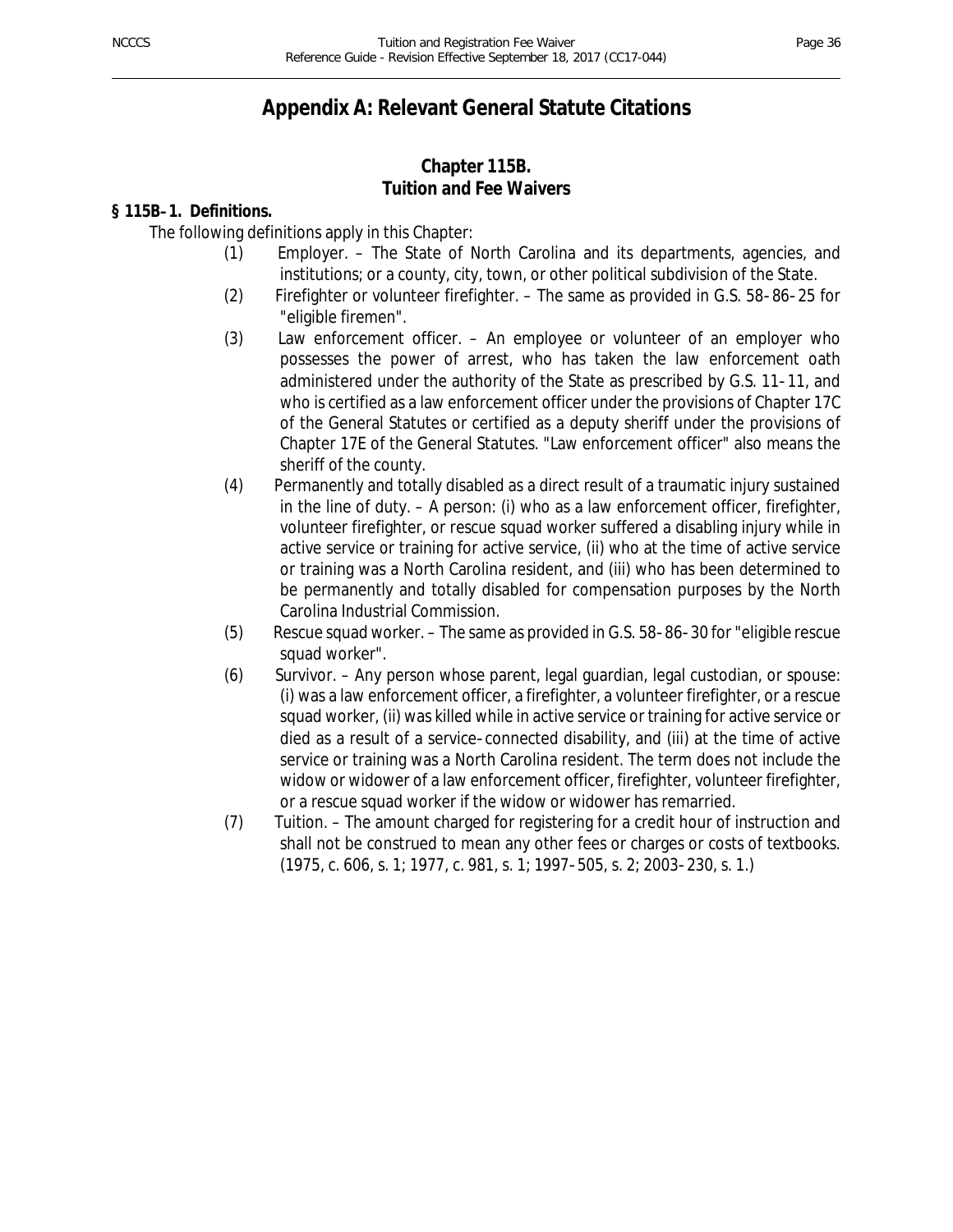## **§ 115B**-**2. Tuition waiver authorized.**

(a) The constituent institutions of The University of North Carolina and the community colleges as defined in G.S. 115D-2(2) shall permit the following persons to attend classes for credit or noncredit purposes without the required payment of tuition:

- (1) Repealed by Session Laws 2009-451, s. 8.11(a), effective July 1, 2009.
- (2) Any person who is the survivor of a law enforcement officer, firefighter, volunteer firefighter, or rescue squad worker killed as a direct result of a traumatic injury sustained in the line of duty.
- (3) The spouse of a law enforcement officer, firefighter, volunteer firefighter, or rescue squad worker who is permanently and totally disabled as a direct result of a traumatic injury sustained in the line of duty.
- (4) Any child, if the child is at least 17 years old but not yet 24 years old, whose parent, legal guardian, or legal custodian is a law enforcement officer, firefighter, volunteer firefighter, or rescue squad worker who is permanently and totally disabled as a direct result of a traumatic injury sustained in the line of duty. However, a child's eligibility for a waiver of tuition under this Chapter shall not exceed: (i) 54 months, if the child is seeking a baccalaureate degree, or (ii) if the child is not seeking a baccalaureate degree, the number of months required to complete the educational program to which the child is applying.
- (5) Any child, if the child (i) is at least 17 years old but not yet 24 years old, (ii) is a ward of North Carolina or was a ward of the State at the time the child reached the age of 18, (iii) is a resident of the State; and (iv) is eligible for services under the Chaffee Education and Training Vouchers Program; but the waiver shall only be to the extent that there is any tuition still payable after receipt of other financial aid received by the student.
- (6) Any child enrolled in a regional school established pursuant to Part 10 of Article 16 of Chapter 115C of the General Statutes who enrolls in classes at a constituent institution or community college which has a written agreement with the regional school.

(b) Persons eligible for the tuition waiver under subsection (a) of this section must meet admission and other standards considered appropriate by the educational institution. In addition, the constituent institutions of The University of North Carolina shall accept these persons only on a space available basis. (1975, c. 606, s. 2; 1977, c. 981, s. 2; 1997-505, s. 3; 2003-230, ss. 1, 2; 2005-276, s. 9.30(a); 2009-451, s. 8.11(a); 2010-31, s. 9.26; 2011-241, s. 3.)

**§ 115B**-**2.1:** Repealed by Session Laws 2009-451, s. 8.11(b), effective July 1, 2009.

## **§ 115B**-**3. Rules.**

The Board of Governors of The University of North Carolina and the State Board of Community Colleges shall each, with respect to the institutions governed by it, promulgate rules necessary for the implementation of this Chapter. (1975, c. 606, s. 3; 1977, c. 981, s. 3; 2003-230, s. 3.)

## **§ 115B**-**4. Enrollment computation for funding purposes.**

Persons attending classes under the provisions of this Chapter, without payment of tuition, shall be counted in the computation of enrollment for funding purposes. (1975, c. 606, s. 4; 1977, c. 981, s. 4.)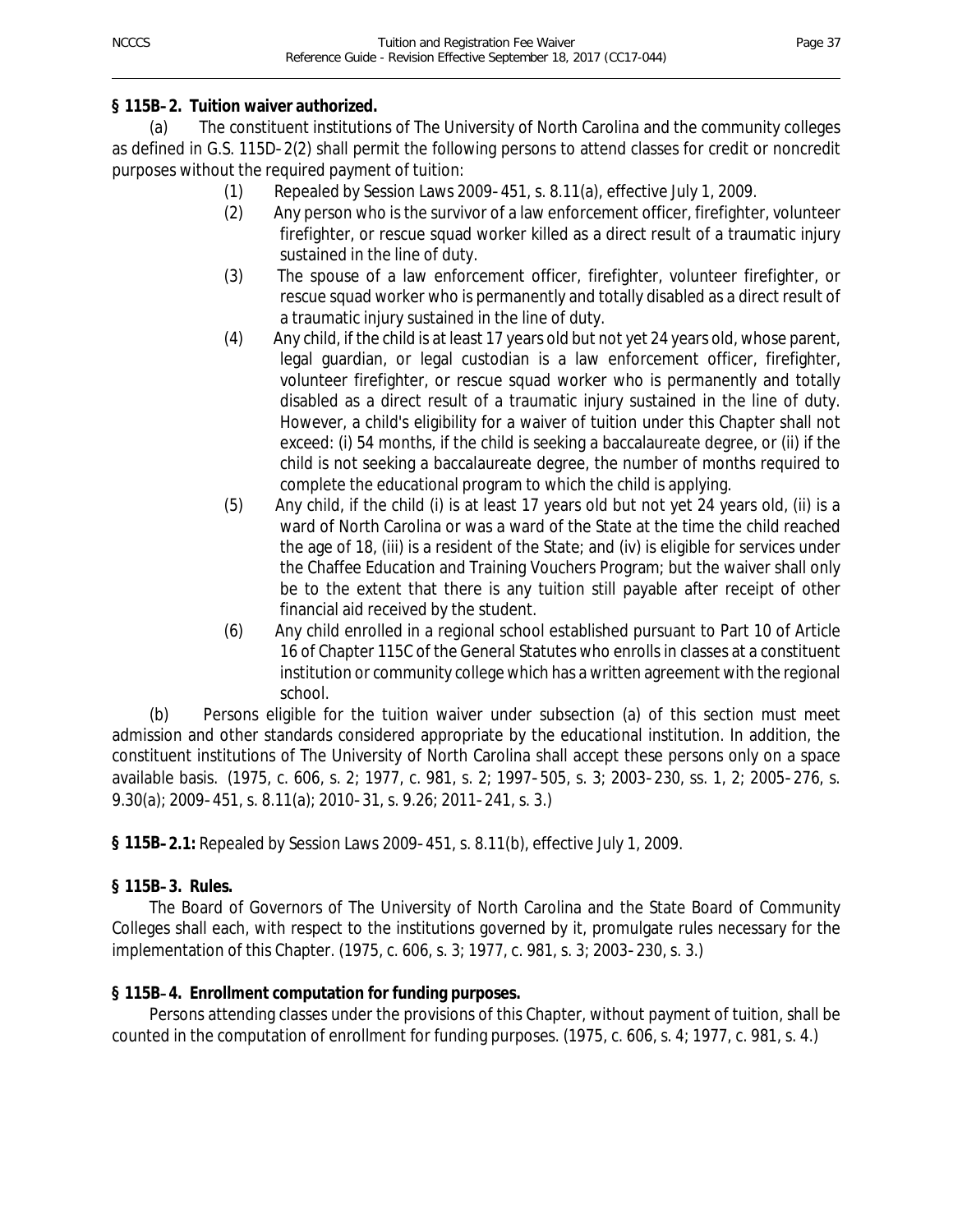## **§ 115B**-**5. Proof of eligibility.**

(a) Repealed by Session Laws 2009-451, s. 8.11(c), effective July 1, 2009.

(b) The officials of the institutions charged with administration of this Chapter shall require the following proof to insure that a person applying to the institution and who requests a tuition waiver under G.S. 115B-2(2), (3), or (4) is eligible for the benefits provided by this Chapter.

- (1) The parent-child relationship shall be verified by a birth certificate, legal adoption papers, or other documentary evidence deemed appropriate by the institution.
- (1a) The legal guardian-child relationship shall be verified by an order from a court proceeding that established the legal guardianship.
- (1b) The legal custodian-child relationship shall be verified by an order from a court proceeding that established the legal custodianship.
- (2) The marital relationship shall be verified by a marriage certificate or other documentary evidence deemed appropriate by the institution.
- (3) The cause of death of the law enforcement officer, firefighter, volunteer firefighter, or rescue squad worker shall be verified by certification from the records of the Department of State Treasurer, the appropriate city or county law enforcement agency that employed the deceased, the administrative agency for the fire department or fire protection district recognized for funding under the Department of State Auditor, or the administrative agency having jurisdiction over any paid firefighters of all counties and cities.
- (4) The permanent and total disability shall be verified by documentation deemed necessary by the institution from the North Carolina Industrial Commission.

(c) The officials of the institutions charged with administration of this Chapter may require proof to verify that a person applying to the institution under G.S. 115B-2(5) is eligible for the benefits provided by this Chapter. (1975, c. 606, s. 5; 1977, c. 981, s. 5; 1997-505, s. 4; 2003-230, s. 1; 2005-276, s. 9.30(b); 2009-451, s. 8.11(c).)

## **§ 115B**-**5.1. Student to be credited for scholarship value.**

If a person obtains a tuition waiver under G.S. 115B-2(2), (3), or (4) and the person also receives a cash scholarship paid or payable to the institution, from whatever source, the amount of the scholarship shall be applied to the credit of the person in the payment of incidental expenses of the person's attendance at the institution, and any balance, if the terms of the scholarship permit, shall be returned to the student. (1997-505, s. 5; 2003-230, s. 1; 2009-570, s. 13.)

**§ 115B**-**5A:** Recodified as G. S. 115B-5.1 by Session Laws 2009-570, s. 13, effective August 28, 2009.

## **§ 115B**-**6. Misrepresentation of eligibility.**

Any applicant who willfully misrepresents his eligibility for the tuition benefits provided under this Chapter, or any person who knowingly aids or abets such applicant in misrepresenting his eligibility for such benefits, shall be deemed guilty of a Class 3 misdemeanor. (1975, c. 606, s. 6; 1977, c. 981, s. 6; 1993, c. 539, s. 879; 1994, Ex. Sess., c. 24, s. 14(c).)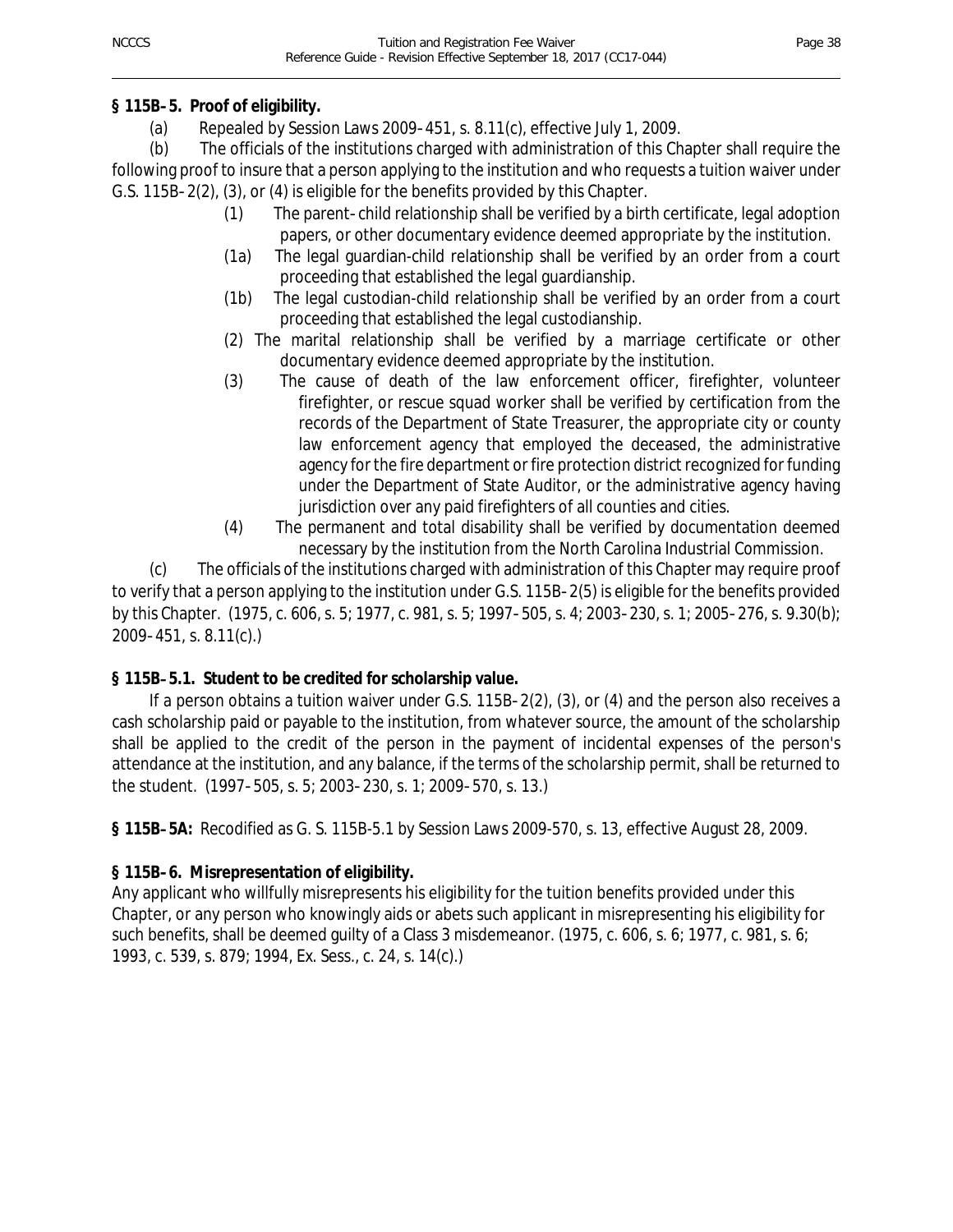## **Relevant excerpt from G.S. 115D-5**

- (b) In order to make instruction as accessible as possible to all citizens, the teaching of curricular courses and of noncurricular extension courses at convenient locations away from institution campuses as well as on campuses is authorized and shall be encouraged. A pro rata portion of the established regular tuition rate charged a full-time student shall be charged a part-time student taking any curriculum course. In lieu of any tuition charge, the State Board of Community Colleges shall establish a uniform registration fee, or a schedule of uniform registration fees, to be charged students enrolling in extension courses for which instruction is financed primarily from State funds. The State Board of Community Colleges may provide by general and uniform regulations for waiver of tuition and registration fees for the following:
	- (1) Persons not enrolled in elementary or secondary schools taking courses leading to a high school diploma or equivalent certificate.
	- (2) Courses requested by the following entities that support the organizations' training needs and are on a specialized course list approved by the State Board of Community Colleges:
		- a. Volunteer fire departments.
		- b. Municipal, county, or State fire departments.
		- c. Volunteer EMS or rescue and lifesaving departments.
		- d. Municipal, county, or State EMS or rescue and lifesaving departments.
		- d1. Law enforcement, fire, EMS or rescue and lifesaving entities serving a lake authority that was created by a county board of commissioners prior to July 1, 2012.
		- e. Radio Emergency Associated Communications Teams (REACT) under contract to a county as an emergency response agency.
		- f. Municipal, county, or State law enforcement agencies.
		- g. The Division of Adult Correction of the Department of Public Safety for the training of full-time custodial employees and employees of the Division's Section of Community Corrections of the Division of Adult Correction required to be certified under Chapter 17C of the General Statutes and the rules of the Criminal Justice and Training Standards Commission.
		- h. The Division of Juvenile Justice of the Department of Public Safety for the training of employees required to be certified under Chapter 17C of the General Statutes and the rules of the Criminal Justice and Training Standards Commission.
		- i. The Eastern Band of Cherokee Indians law enforcement, fire, EMS or rescue and lifesaving tribal government departments or programs.
	- (2a) Firefighters, EMS personnel, and rescue and lifesaving personnel whose duty station is located on a military installation within North Carolina for courses that support their organizations' training needs and are approved for this purpose by the State Board of Community Colleges. *Note: This was added per Session Law 2016-94, Section 10.4, and it was specified as "beginning with the 2016 fall academic term,*" which was August 15, 2016.
	- (3) Patients in State alcoholic rehabilitation centers. Repealed by Session Laws 2011-145, s. 8.12(a), effective July 1, 2011.
	- (4) Trainees enrolled in courses conducted under the Customized Training Program.
	- (5) Clients of sheltered workshops; Repealed by Session Laws 2011-145, s. 8.12(a), effective July 1, 2011.
	- (6) Clients of adult developmental activity programs; Repealed by Session Laws 2011-145, s. 8.12(a), effective July 1, 2011.
	- (7) Students in Health and Human Services Development Programs; Repealed by Session Laws 2011-145, s. 8.12(a), effective July 1, 2011.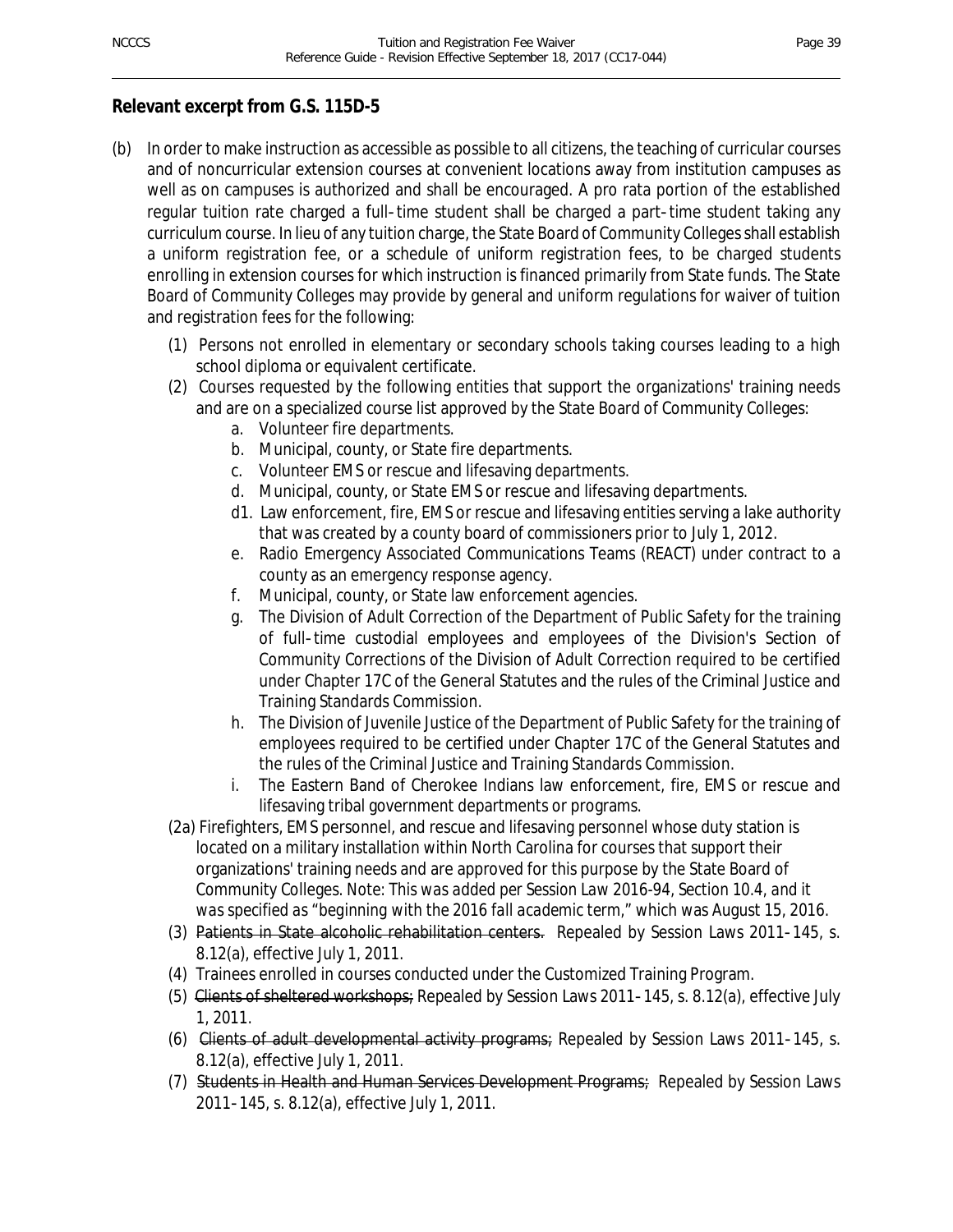- (8) Juveniles of any age committed to the Department of Juvenile Justice and Delinquency Prevention by a court of competent jurisdiction; Repealed by Session Laws 2011-145, s. 8.12(a), effective July 1, 2011.
- (9) Members of the North Carolina State Defense Militia as defined in G.S. 127A-5 and as administered under Article 5 of Chapter 127A of the General Statutes; Repealed by Session Laws 2011-145, s. 8.12(a), effective July 1, 2011.
- (10) Elementary and secondary school employees enrolled in courses in first aid or cardiopulmonary resuscitation (CPR).

(11) Up to six hours of credit instruction and one course of noncredit instruction per academic semester for senior citizens age 65 or older who are qualified as legal residents of North Garolina. Repealed by Session Law 2013-360 s. 10.6, effective August 15, 2013

- (12) All curriculum courses taken by high school students at community colleges, in accordance with G.S. 115D-20(4) and this section. *Note: This was amended per Session Law 2017-57, Section 9.10.(a).*
- (13) Human resources development courses for any individual who (i) is unemployed; (ii) has received notification of a pending layoff; (iii) is working and is eligible for the Federal Earned Income Tax Credit (FEITC); or (iv) is working and earning wages at or below two hundred percent (200%) of the federal poverty guidelines.
- (14) Repealed by Session Laws 2011-145, s. 8.12(a), effective July 1, 2011.
- (15) Courses providing employability skills, job-specific occupational or technical skills, or developmental education instruction to certain students who are concurrently enrolled in an eligible community college literacy course, in accordance with rules adopted by the State Board of Community Colleges.
- (16) Courses provided to students who are participating in an apprenticeship program that meets all of the following criteria: a. Is a registered apprenticeship program recognized by the United States Department of Labor. b. Has a documented plan of study with courses relating to a job-specific occupational or technical skill. c. Requires the participants in the program to be high school students when entering the program*. Note: This was added per Session Law 2016-94, Section 10.3, and it was specified as "beginning with the 2016 fall academic term," which was August 15, 2016.*

The State Board of Community Colleges shall not waive tuition and registration fees for other individuals.

(b1) The State Board of Community Colleges shall not waive tuition and registration fees for community college faculty or staff members. Community colleges may, however, use State or local funds to pay tuition and registration fees for one course per semester for full-time community college faculty or staff members employed for a nine-, ten-, eleven-, or twelve-month term. Community colleges may also use State and local funds to pay tuition and registration fees for professional development courses and for other courses consistent with the academic assistance program authorized by the State Human Resources Commission.

## **Relevant excerpt from G.S. 115D-39**

(a1) In addition, federal law enforcement officers, firefighters, EMS personnel, and rescue and lifesaving personnel whose permanent duty station is within North Carolina and who do not otherwise qualify for tuition waivers under G.S. 115D-5(b)(2a) shall also be eligible for the State resident community college tuition rate for courses that support their organizations' training needs and are approved for this purpose by the State Board of Community Colleges.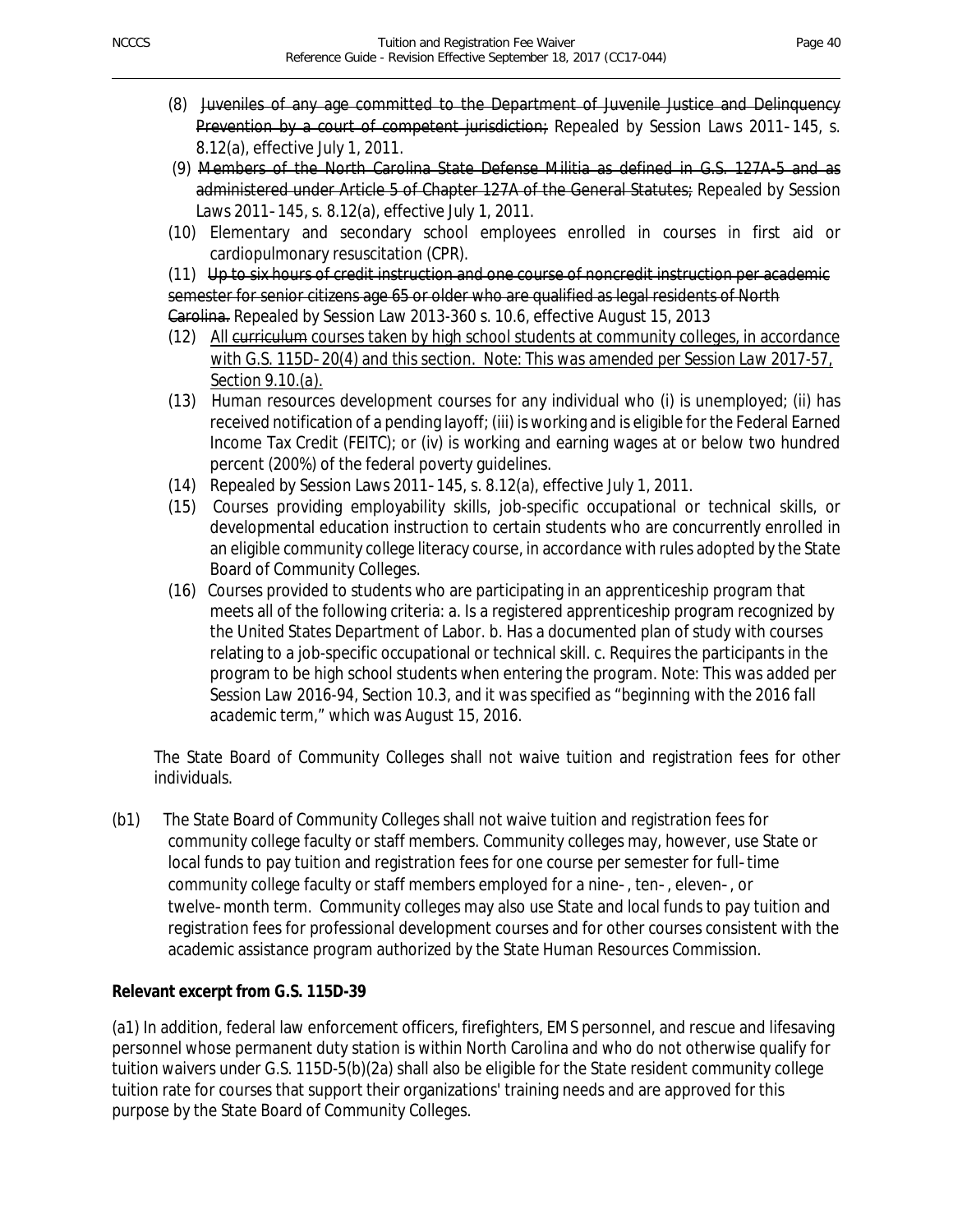## **Appendix B: General Guidance - NC Law Enforcement (LE) Agencies**

The following is offered as general guidance on municipal, county, or State law enforcement agencies as identified by the Department of Justice's Criminal Justice or Sheriffs' Standards divisions. **Please note that not all employees of these agencies are eligible for waivers.** Waivers apply only to those criminal justice officers specifically authorized in the *Law Enforcement Agencies* section of this document who are affiliated with local and state governmental entities, Eastern Band of Cherokee, and Person-Caswell Lake Authority. The primary purpose of this list is to help identify public entities beyond local police departments and sheriffs' offices that may employ one or more criminal justice officers as defined in this document. Sworn law enforcement officers affiliated with federal/military or private companies or institutions are not eligible for a waiver.

Additions or corrections should be submitted to Tracy McPherson, Director of Public Safety Training, NC Community College System Office, at mcphersont@nccommunitycolleges.edu. Inclusion on the list is contingent upon documentation that the agency meets the requirements of the General Statutes related to waivers.

#### **Municipal/County/Other – LE Agencies**

Local Police Departments Local Sheriffs' Departments Eastern Band of Cherokee

#### **State - Agencies**

Dept of Agriculture and Consumer Services

State Fair Police

§ Division of Forest Resources - Forest Protection Section Dept of Commerce - Industrial Commission - Criminal Investigation Unit

Dept of Public Safety

- § Adult Correction and Juvenile Justice
- § State Bureau of Investigation
- § Alcohol Law Enforcement
- § State Capitol Police
- § State Highway Patrol

Dept of Environmental Quality (formerly Environment and Natural Resources)

**§** Division of Marine Fisheries

- Dept. of Natural and Cultural Resources
	- **§** Division of Parks & Recreation
- Dept of Health and Human Services
	- § Black Mountain ADATC
	- § Broughton Hospital
	- § Cherry & O'Berry treatment centers
	- **§** Longleaf Neuro-Medical Treatment Center

Dept of Insurance - Investigation Division

Dept of Revenue - Tax Enforcement Division

Dept of Secretary of State

§ Securities, Notary, Trademark, and Lobbying Divisions Dept of Transportation - Division of Motor Vehicles NC Arboretum Police Department

NC General Assembly Police Department

NC Supreme Court Police Department

NC Wildlife Resources Commission - Division of Enforcement

#### **Municipal/County - Airport Authorities**

Albert J. Ellis Airport Asheville Regional Airport Charlotte/Douglas Int'l Airport Piedmont Triad Int'l Airport Raleigh/Durham Airport Wilmington Intl Airport

#### **Municipal/County/State – Other**

High Point Parks & Recreation Dept Lake Norman Marine Commission NC Port Authorities Piedmont Triad Regional Water Authority Person-Caswell Lake Authority UNC Hospitals Police

#### **Municipal/County– Public Schools**

Charlotte/Mecklenburg Moore County Graham County Yancey County Cherokee County Lee County Schools Richmond County Schools

#### **State – Public Community Colleges**

Asheville-Buncombe TCC Beaufort County CC Brunswick CC Cape Fear CC Durham TCC Forsyth TCC Gaston College Guilford TCC Nash CC Pitt CC Sandhills CC Southeastern CC Surry CC Vance-Granville CC Wake TCC Wayne CC Wilson CC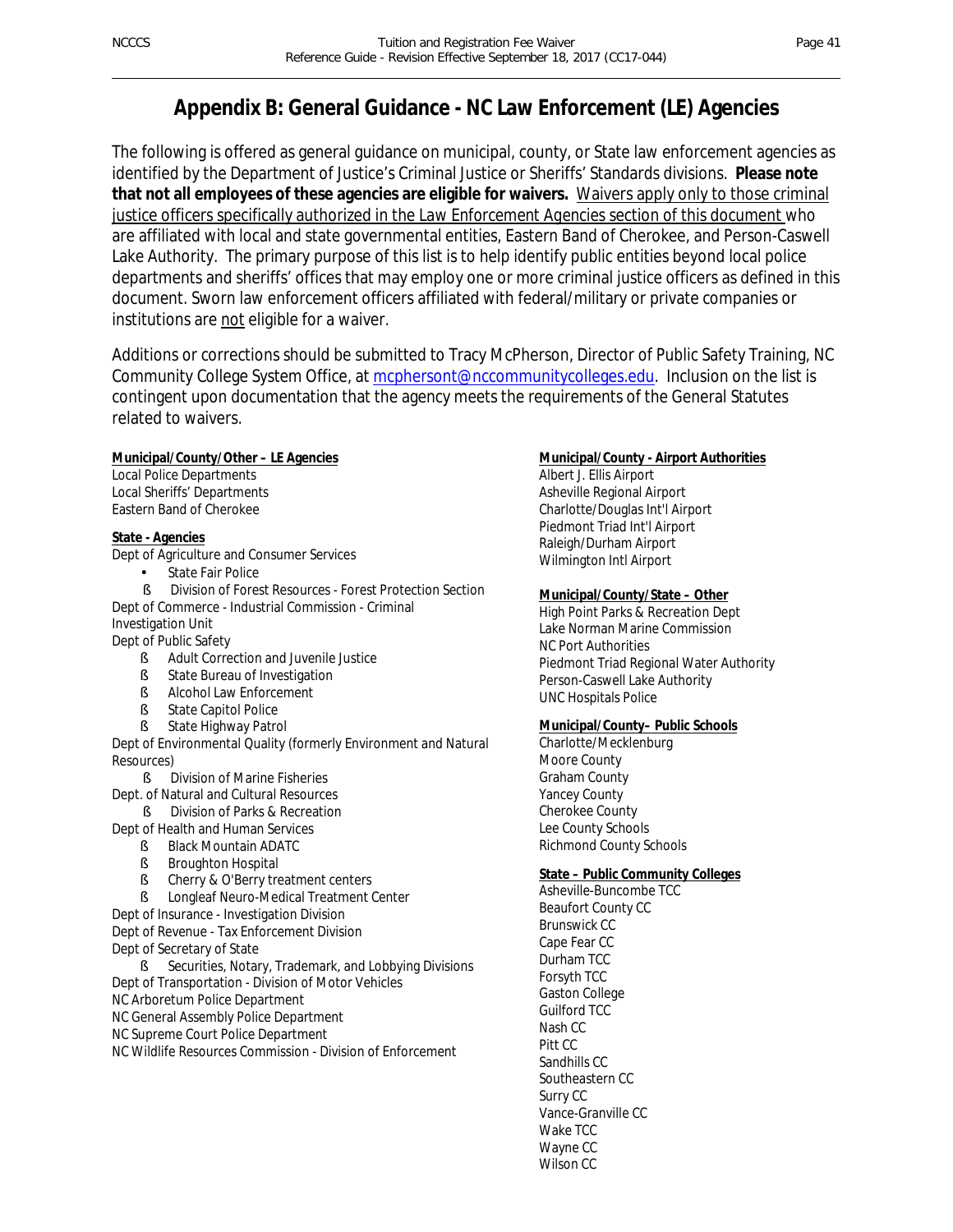#### **State – Public Universities**

Appalachian State University East Carolina University Elizabeth City State University Fayetteville State University NC A&T State University NC Central University NC State University UNC-Asheville

UNC-Chapel Hill UNC-Charlotte UNC-Greensboro UNC-Pembroke UNC-Wilmington UNC School of the Arts Western Carolina University Winston-Salem State University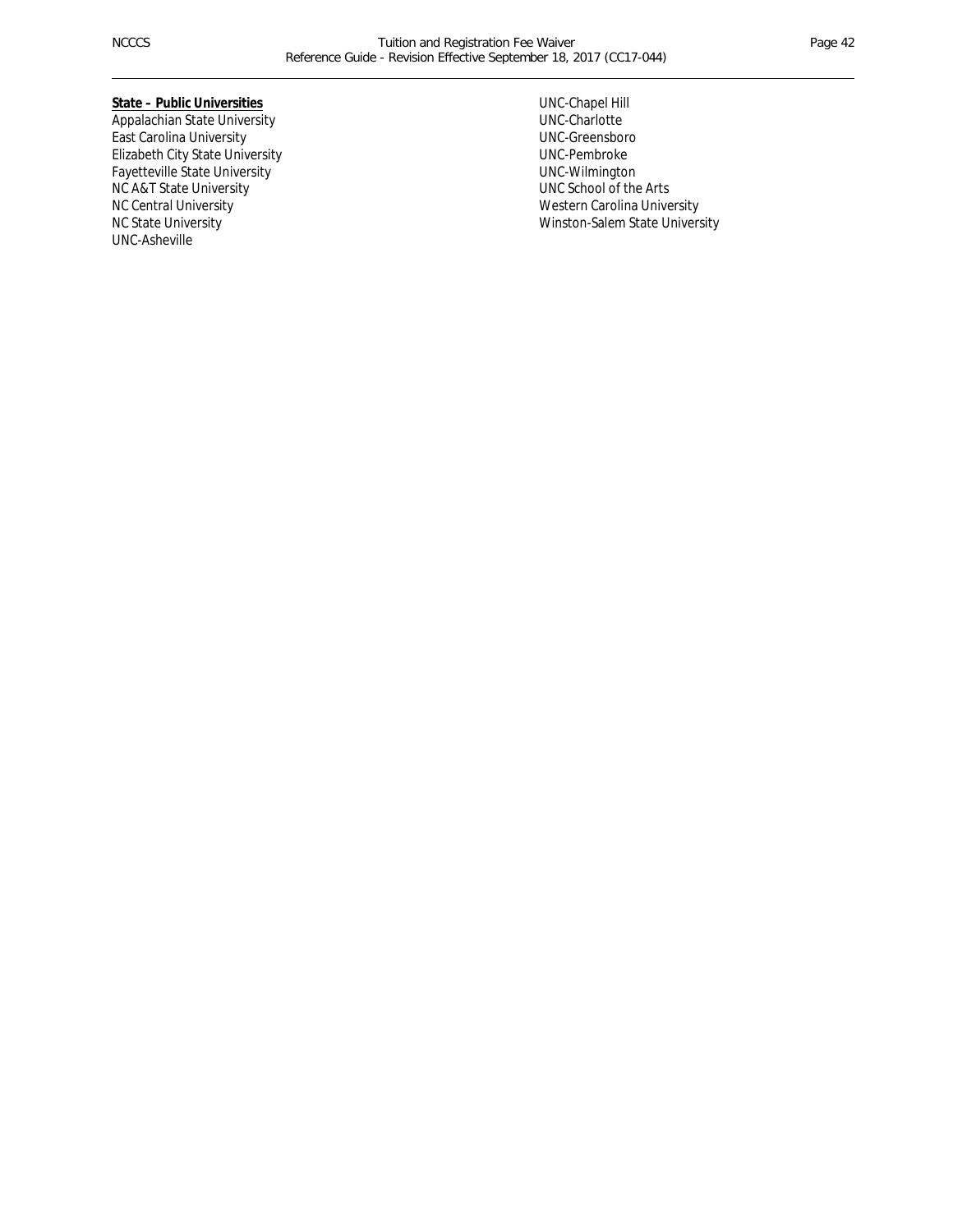## **Appendix C: Relevant Excerpts from Interpretative Rule**

(Note: This interpretive rule is associated with the waiver of authorized personnel within the NC Department of Public Safety.)

#### **STATE OF NORTH CAROLINA NORTH CAROLINA CRIMINAL JUSTICE COUNTY OF WAKE EDUCATION AND TRAINING STANDARDS COMMISSION**  \*\*\*\*\*\*\*\*\*\*\*\*\*\*\*\*\*\*\*\*\*\*\*\*\*\*\*\*\*\*\*\*\*\*\*

**INTERPRETIVE RULE –** *excerpts pertaining to NCDPS Division of Adult Correction and Juvenile Justice*

\*\*\*\*\*\*\*\*\*\*\*\*\*\*\*\*\*\*\*\*\*\*\*\*\*\*\*\*\*\*\*\*\*\*\*

NOW COMES the North Carolina Criminal Justice Education and Training Standards Commission pursuant to N.C. General Statute 17C-6 in a public meeting on May 12, 2016, hereby makes the following interpretive rule. G.S. 17C-2(3) sets out a definition for "Criminal Justice Officer(s)." The Commission hereby interprets the above to include and be limited to the following:

#### **STATE CORRECTIONAL OFFICER POSITIONS:**

Correctional Officer I, II, III Correctional Sergeant I, II, III Correctional Lieutenant I, II, III Correctional Unit Manager I, II, III Correctional Captain I, II, III Correctional Asst. Superintendent I - V Asst. Correctional Superintendent Programs I,II Assistant Correctional Supt. Programs I, II Correctional Superintendent I, II, III Correctional Facility Administrator Correctional Associate Warden for Operations

#### **STATE PROBATION/PAROLE OFFICER POSITIONS:**

Probation/Parole Officer Probation/Parole Associate

#### **STATE JUVENILE JUSTICE OFFICER POSITIONS:**

*CLINICAL* Clinical Chaplain II Nurse Supervisor Professional Nurse Staff Psychologist Social Worker III Social Work Supervisor II

#### *HUMAN SERVICES*

Clinical Social Worker

Youth Program/Education Assistant II Youth Services Behavior Specialist Housing Unit Supervisor Youth Counselor Technician

Associate Warden for Programs Correctional Deputy Prison Warden Correctional Prison Warden Correctional Programs Supervisor Correctional Case Manager Correction Food Service Officer I, II, III Correctional Food Service Supervisor I, II, III Correctional Food Service Manager I, II, III Chief of Security Assistant Chief of Security (DOP)

Chief Probation/Parole Officer Probation/Parole Officer Field Specialist

Youth Counselor Youth Counselor Supervisor

#### *MANAGERIAL*

Human Services Coordinator I Training School Unit Administrator Training School Program Manager Training School Assistant Unit Administrator Youth Services Facility Director Detention Director Youth Center Supervisor Psychological Program Manager

#### **CHIEF COURT COUNSELOR/JUVENILE COURT COUNSELOR POSITIONS:**

Chief Court Counselor I Chief Court Counselor II Juvenile Court Counselor I Juvenile Court Counselor II Juvenile Court Counselor Supervisor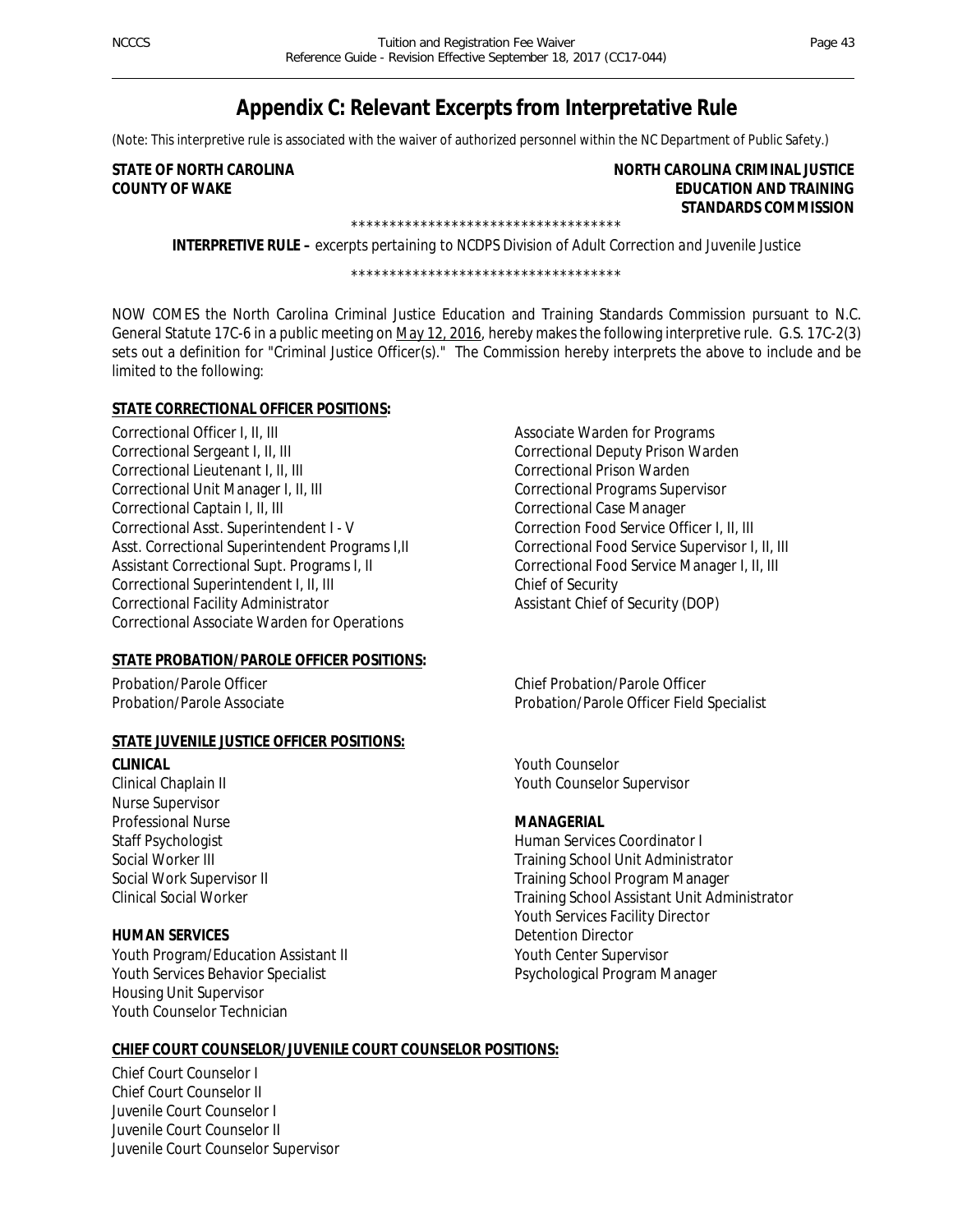## **Appendix D: Specialized Training Course List for Public Safety Waivers**

## **Specialized Course List for Public Safety Waivers**

*September 15, 2017 Update to the State Board*

*The original list was approved by the State Board on September 18, 2015, and the Board received an update of changes on September 18, 2016. There have been no substantive changes since September 18, 2016.* 

**Relevant excerpt from G.S. 115D-5(b):** "…The State Board of Community Colleges may provide by general and uniform regulations for waiver of tuition and registration fees for the following: (2) Courses requested by the following entities that support the organizations' training needs and are on a specialized course list approved by the State Board of Community Colleges:

| <b>Organizations</b>                                                                                                                                                                                            | <b>Eligible Training</b>                                                                                                                                                                                                                                                                                                                                                                                                                                                                                                                                                                                                                                                                                      |
|-----------------------------------------------------------------------------------------------------------------------------------------------------------------------------------------------------------------|---------------------------------------------------------------------------------------------------------------------------------------------------------------------------------------------------------------------------------------------------------------------------------------------------------------------------------------------------------------------------------------------------------------------------------------------------------------------------------------------------------------------------------------------------------------------------------------------------------------------------------------------------------------------------------------------------------------|
| <b>Fire Departments</b><br>(Military*, Volunteer,<br>Eastern Band of<br>Cherokee, Eligible Lake<br>Authorities, & Municipal,<br>County, or State)                                                               | <b>Continuing Education:</b><br>Courses with an FIP, EPT, WLF, HAZ, or OSH course prefix.<br>ä,<br>Courses with an SAF prefix related to first aid or CPR training.<br>Courses with an EMS or CJC prefix; EME-3500 Emergency Dispatch; and<br>×,<br>courses with a COD prefix related to Law and Administration or Fire<br>Inspection when such training is for firefighters or<br>dispatchers/telecommunicators whose duties within the department<br>necessitate such training.                                                                                                                                                                                                                             |
|                                                                                                                                                                                                                 | Curriculum:<br>None.                                                                                                                                                                                                                                                                                                                                                                                                                                                                                                                                                                                                                                                                                          |
| <b>EMS</b> - Emergency<br><b>Medical Services</b><br>(Military*, Volunteer,<br>Eastern Band of<br>Cherokee, Eligible Lake<br>Authorities, & Municipal,<br>County, or State)                                     | <b>Continuing Education:</b><br>Courses with EMS, EPT, or OSH course prefixes.<br>¥.<br>Courses with an SAF prefix related to first aid or CPR training.<br>MED-3200 Critical Care Transport; EME-3500 Emergency Dispatch; and<br>courses with an FIP or CJC prefix when such training is for authorized<br>persons whose duties within the EMS department necessitate such<br>training.<br>SMAT team training is limited to EMS-4000 for initial training or<br>continuing education training. SMAT continuing education course<br>content in EMS-4000 is limited to specific topics verified by the SMAT<br>Lead Representative as being part of the SMAT's approved training plan.<br>Curriculum:<br>None. |
| <b>Rescue and Lifesaving</b><br>Departments, including<br><b>Emergency Management</b><br>(Military*, Volunteer,<br>Eastern Band of<br>Cherokee, Eligible Lake<br>Authorities, & Municipal,<br>County, or State) | <b>Continuing Education:</b><br>For Volunteer, Municipal, County, or State Rescue Squad Members and Search<br>and Rescue Team Members:<br>Courses with an EPT course prefix.<br>Courses with an SAF prefix related to first aid or CPR.<br>$\sim$                                                                                                                                                                                                                                                                                                                                                                                                                                                             |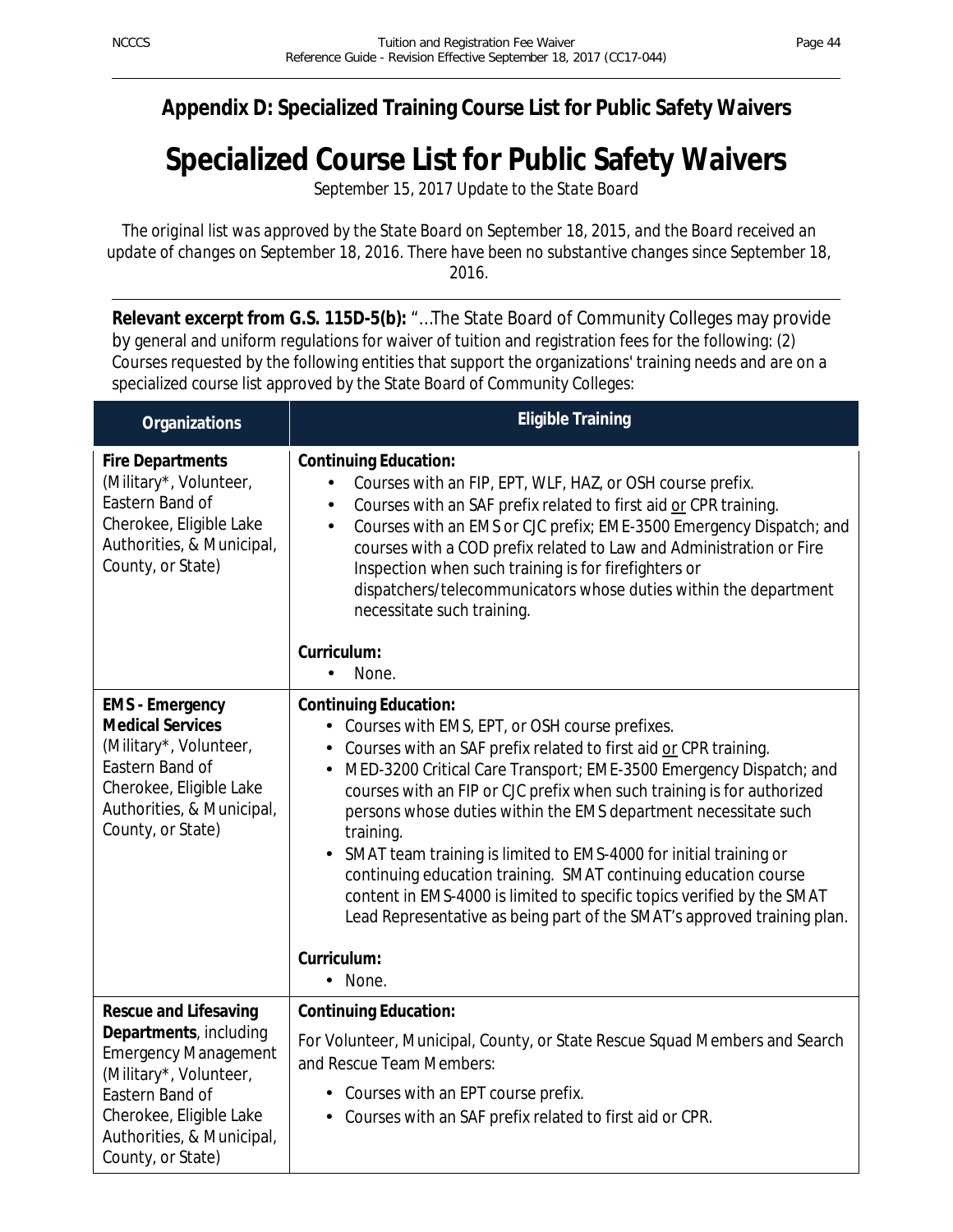| Courses with an EMS or FIP course prefix when such training is for<br>authorized persons whose duties within the rescue squad necessitate<br>such training.                                                                                                           |  |
|-----------------------------------------------------------------------------------------------------------------------------------------------------------------------------------------------------------------------------------------------------------------------|--|
| Courses with an SAF prefix related to first aid or CPR<br>×.                                                                                                                                                                                                          |  |
| For Municipal, County, or State Emergency Management Personnel:                                                                                                                                                                                                       |  |
| • Courses with an EPT course prefix.                                                                                                                                                                                                                                  |  |
| Courses with an SAF prefix related to first aid or CPR.<br>Courses with an HAZ or FIP prefix that are related to Hazardous<br>Materials.                                                                                                                              |  |
| Other courses may be added to this list if approved by the Division of<br>Emergency Management as meeting the agency's training needs.                                                                                                                                |  |
| For Volunteer Emergency Management Personnel:                                                                                                                                                                                                                         |  |
| EPT-5202 is waived for members of the state's Community Emergency<br>Response Teams (CERTs), all of which are comprised of private citizen<br>volunteers. CERT members may also be eligible for other EPT courses if<br>the CERT is part of a local or state EOP.     |  |
| Rescue and lifesaving personnel whose duty station is on a North Carolina<br>military installation, including the NC National Guard-and who are listed in a<br>local or state Emergency Operations Plan (EOP): (editorial correction)<br>• Courses with an EPT prefix |  |
| For other individuals identified in local or state Emergency Operations Plans<br>(EDPs):                                                                                                                                                                              |  |
| - Courses with an EPT prefix.                                                                                                                                                                                                                                         |  |
| For dispatchers/telecommunicators employed by municipal, county or state<br>government or local emergency management:<br>- Courses with a CJC, EMS, EPT, FIP or EME course prefix and courses with an<br>SAF prefix related to first aid or CPR                       |  |
| Curriculum:                                                                                                                                                                                                                                                           |  |
| None.                                                                                                                                                                                                                                                                 |  |
| Law Enforcement<br><b>Continuing Education:</b>                                                                                                                                                                                                                       |  |
| <b>Agencies</b><br>Courses with a CJC, EPT, HAZ, or OSH course prefix.<br>(Volunteer, Eastern Band                                                                                                                                                                    |  |
| Basic Law Enforcement Training with sponsorship letter from an<br>of Cherokee, Eligible                                                                                                                                                                               |  |
| authorized organization.<br>Lake Authorities, &<br>Courses with SAF prefix related to first aid or CPR training.<br>Municipal, County, or<br>$\blacksquare$                                                                                                           |  |
| Courses with an FIP or EMS prefix and EME-3500 Emergency Dispatch,<br>State)<br>when such training is for authorized persons whose duties within the<br>agency necessitate such training.                                                                             |  |
| Curriculum:                                                                                                                                                                                                                                                           |  |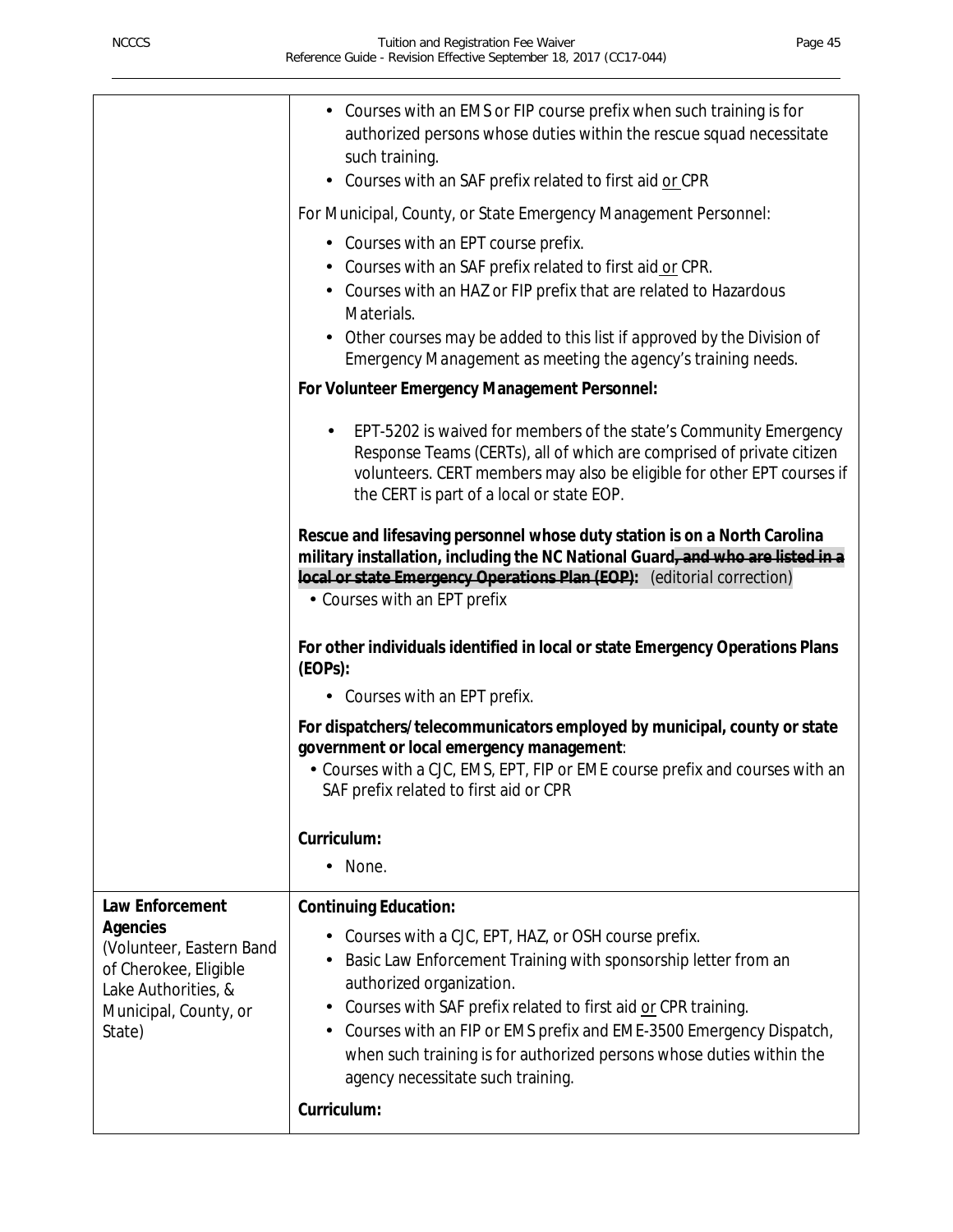|                                                                                                                                                          | Basic Law Enforcement Training (BLET) with sponsorship letter from an<br>authorized organization.                                                                                                                                                                                                                                                    |
|----------------------------------------------------------------------------------------------------------------------------------------------------------|------------------------------------------------------------------------------------------------------------------------------------------------------------------------------------------------------------------------------------------------------------------------------------------------------------------------------------------------------|
| <b>Division of Adult</b><br>Correction of the<br><b>Department of Public</b><br>Safety, and<br>The Division's Section of<br><b>Community Corrections</b> | <b>Continuing Education:</b><br>Courses with a CJC course prefix.<br>$\sim$<br>Courses with an SAF prefix related to first aid or CPR.<br>$\blacksquare$<br>FIP-4711 Self-Contained Breathing Apparatus for eligible employees<br>$\blacksquare$<br>identified by the Division of Adult Correction as needing this training.<br>Curriculum:<br>None. |
| <b>Division of Juvenile</b><br>Justice of the<br><b>Department of Public</b><br>Safety                                                                   | <b>Continuing Education:</b><br>Courses with a CJC course prefix.<br>Courses with an SAF prefix related to first aid or CPR.<br>Curriculum:<br>None.                                                                                                                                                                                                 |

\* "Military" waivers referenced above apply to the following:

- $\mathbb{Z}^2$ "Firefighters, EMS personnel, and rescue and lifesaving personnel whose duty station is located on a military installation within North Carolina for courses that support their organizations' training needs and are approved for this purpose by the State Board of Community Colleges," *per Session Law 2016- 94, Section 10.4, effective fall term 2016 (*August 15, 2016).
- "United States Air Force, Army, Coast Guard, Marine Corps, and Navy; the North Carolina National ä, Guard; and any reserve component of the foregoing." This definition is consistent with the definition of "Armed Forces" in G.S. 116-143.3.

Contact: Tracy McPherson, Director Public Safety Training Programs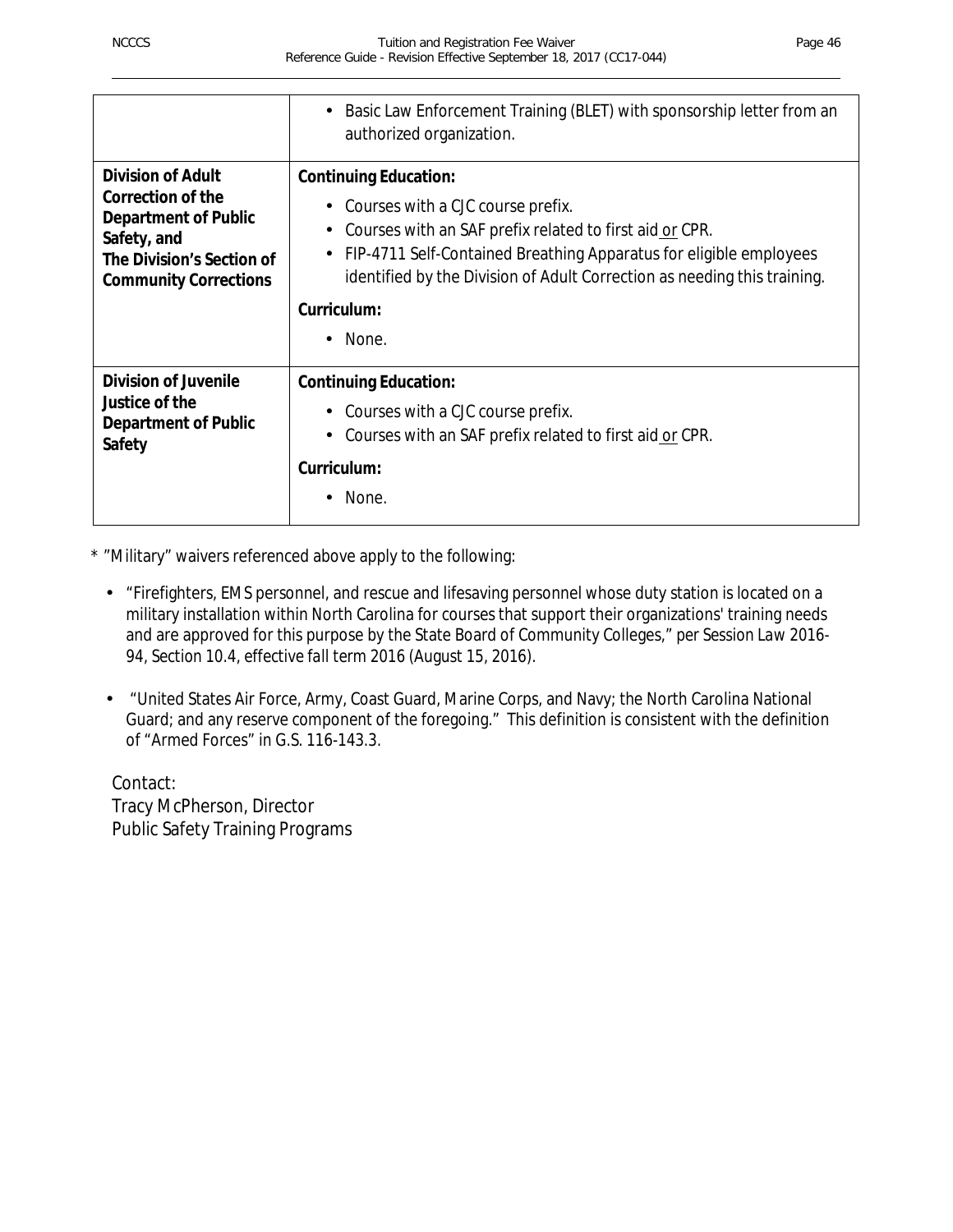## **Appendix E: Public Safety Waiver Compliance Elements (CC15-037)**

(Revised Effective August 15, 2016 – See Notes Below\*) insert entire memo

| <b>Waiver Eligibility</b><br><b>Factors</b>           | <b>Required Compliance Data Elements</b>                                                                                                                                                                                                                                                                 |
|-------------------------------------------------------|----------------------------------------------------------------------------------------------------------------------------------------------------------------------------------------------------------------------------------------------------------------------------------------------------------|
| <b>Student Identity</b>                               | · Name (printed)                                                                                                                                                                                                                                                                                         |
|                                                       | Signature that attests to agency affiliation and job classification<br>This may be the same signature provided for the Student Attestation/<br>Proof of Eligibility requirement below.                                                                                                                   |
| <b>Authorized Group</b><br>or Organization            | · Name of Public Safety Agency/Department/Team that the student is employed<br>by/affiliated with that meets waiver requirements.<br>If agency is abbreviated, college must provide key for compliance review.                                                                                           |
|                                                       | . Job Classification associated with each student's waiver eligibility.<br>Job classification data may be captured in broad categories, such as the examples<br>listed below (except for NCDPS):                                                                                                         |
|                                                       | Firefighter (Vol Agency); □ Firefighter (County/State/Municipal Agency)                                                                                                                                                                                                                                  |
|                                                       | EMS Responder (Vol Agency);  SEMS Responder (County/State/Municipal Agency)<br>Emergency Mgt. Personnel; □ Named in EOP                                                                                                                                                                                  |
|                                                       | Telecommunicator/Dispatcher                                                                                                                                                                                                                                                                              |
|                                                       | LE Officer; $\Box$ Detention Officer $\Box$ Sponsored BLET                                                                                                                                                                                                                                               |
|                                                       | DACJJ Certified Officer (Note: Student must indicate specific title for DACJJ;                                                                                                                                                                                                                           |
|                                                       | See Appendix in Waiver Reference Guide for eligible Corrections/JJ job titles.)                                                                                                                                                                                                                          |
|                                                       | Other: and the state of the state of the state of the state of the state of the state of the state of the state of the state of the state of the state of the state of the state of the state of the state of the state of the                                                                           |
| <b>Eligible Training</b>                              | Course ID Number (ex. CJC-xxxx) and Local Course Title                                                                                                                                                                                                                                                   |
| <b>Student</b><br>Attestation/Proof<br>of Eligibility | Signed confirmation/attestation of eligibility by student<br>Signature should acknowledge/confirm a statement such as the following:<br>Sample Statement: "My signature attests that I am actively affiliated with the public<br>safety agency listed and that I hold the job classification indicated." |
|                                                       | <b>BLET Sponsorship Letter, where applicable</b>                                                                                                                                                                                                                                                         |

## *\*Update, effective August 15, 2016*:

*Session Law 2016-94, Section 10.4,* authorized a waiver for "firefighters, EMS personnel, and rescue and lifesaving personnel whose duty station is located on a military installation within North Carolina for courses that support their organizations' training needs and are approved for this purpose by the State Board of Community Colleges." **For the purposes of Public Safety Waiver Compliance, colleges should ask students to specify/attest to their authorized occupation/job classification** (i.e., firefighter, EMS personnel, or rescue and lifesaving personnel) **and the affiliated NC military duty station** (i.e., United States Air Force, Army, Coast Guard, Marine Corps, or Navy military base located in NC; or NC National Guard). This should be accomplished by obtaining the following from the student:

- **Eligible Job Classification**: *Firefighter, EMS Responder, EOP (Emergency Operations Plan)*
- **Name of Public Safety Agency/Department/Team:** *NC military installation duty station Examples: Firefighter-Ft. Bragg; EMS Responder-NC National Guard; EOP-NC National Guard*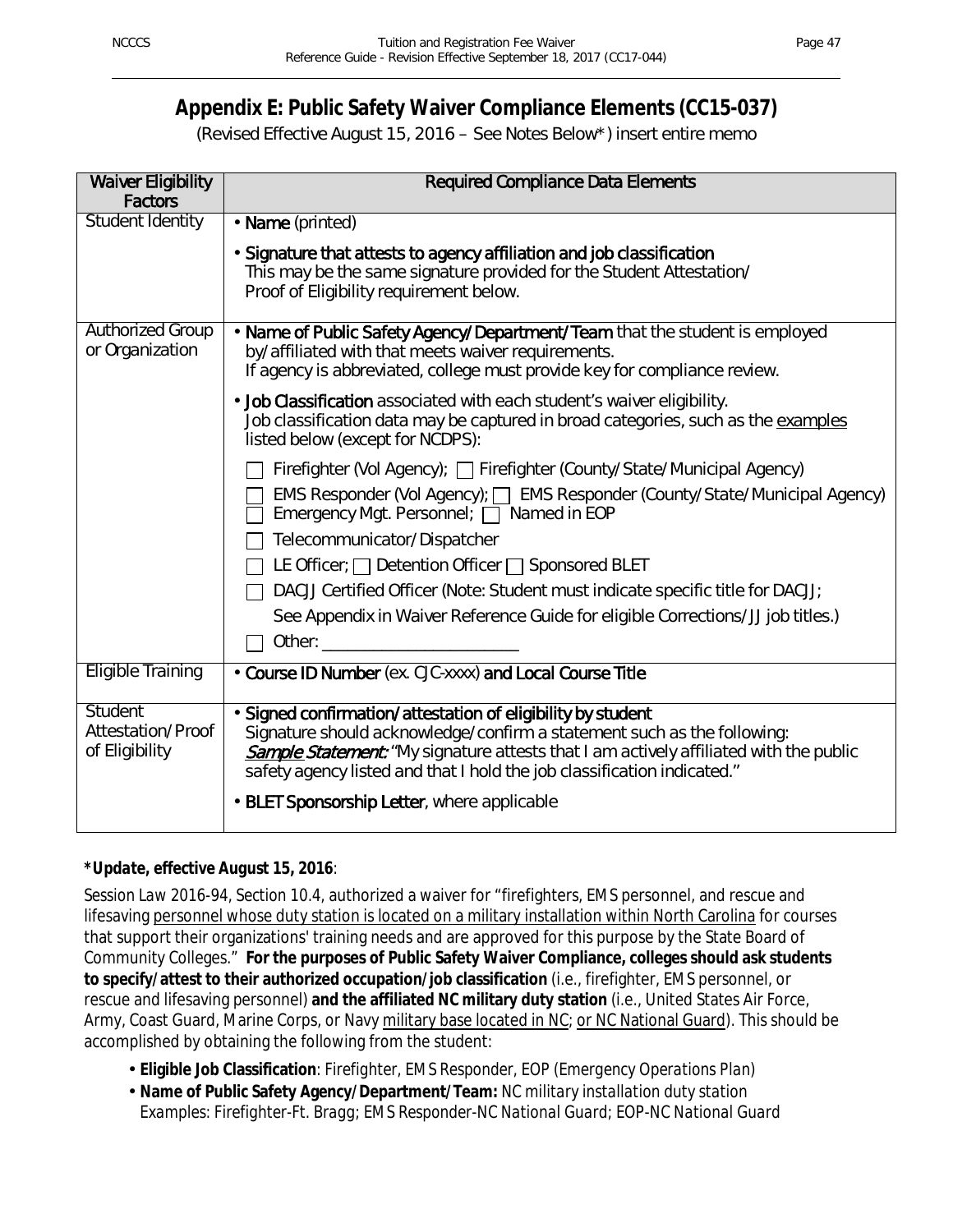## **Appendix F: Youth Apprenticeship Documentation Templates**

# **NCWorks**<br>apprenticeship

North Carolina Department of Commerce **NCWorks Apprenticeship** 4316 Mail Service Center Raleigh, NC 27699 P-(919) 814-0303 F-(919) 662-4557 apprenticeshipmail@nccommerce.com

#### **Apprenticeship Agreement**

| The program sponsor and the apprentice agree to the terms of the Apprenticeship Standards incorporated as part of this agreement. The sponsor will afford the<br>apprentice equal opportunity in employment and training without discrimination because of race, color, religion, national origin, disability, or sex. Terms of agreement<br>are on reverse side.                                                                                                                                                                                                                                                                                                                                                                                                                                                                                                  |                                |                                                                                |                                               |                                                                 |                                                              |                                                        |
|--------------------------------------------------------------------------------------------------------------------------------------------------------------------------------------------------------------------------------------------------------------------------------------------------------------------------------------------------------------------------------------------------------------------------------------------------------------------------------------------------------------------------------------------------------------------------------------------------------------------------------------------------------------------------------------------------------------------------------------------------------------------------------------------------------------------------------------------------------------------|--------------------------------|--------------------------------------------------------------------------------|-----------------------------------------------|-----------------------------------------------------------------|--------------------------------------------------------------|--------------------------------------------------------|
| Sponsor:                                                                                                                                                                                                                                                                                                                                                                                                                                                                                                                                                                                                                                                                                                                                                                                                                                                           |                                |                                                                                |                                               | Emp/Sch:                                                        |                                                              |                                                        |
| Address:                                                                                                                                                                                                                                                                                                                                                                                                                                                                                                                                                                                                                                                                                                                                                                                                                                                           |                                | Address:                                                                       |                                               |                                                                 |                                                              |                                                        |
| <b>Phone Number:</b><br>Program #:                                                                                                                                                                                                                                                                                                                                                                                                                                                                                                                                                                                                                                                                                                                                                                                                                                 |                                |                                                                                |                                               | <b>Phone Number:</b>                                            |                                                              |                                                        |
| <b>Supervisor of Program:</b>                                                                                                                                                                                                                                                                                                                                                                                                                                                                                                                                                                                                                                                                                                                                                                                                                                      |                                |                                                                                |                                               |                                                                 |                                                              |                                                        |
| Apprentice:<br><b>Last Name</b>                                                                                                                                                                                                                                                                                                                                                                                                                                                                                                                                                                                                                                                                                                                                                                                                                                    | <b>First Name</b>              | <b>Middle Name</b>                                                             |                                               |                                                                 | <b>Apprentice ID Number</b>                                  | Date of Birth                                          |
| Address:                                                                                                                                                                                                                                                                                                                                                                                                                                                                                                                                                                                                                                                                                                                                                                                                                                                           |                                |                                                                                |                                               |                                                                 | <b>Phone Number:</b>                                         |                                                        |
|                                                                                                                                                                                                                                                                                                                                                                                                                                                                                                                                                                                                                                                                                                                                                                                                                                                                    |                                |                                                                                |                                               |                                                                 | <b>Veteran Status</b>                                        | Sex                                                    |
| Race:                                                                                                                                                                                                                                                                                                                                                                                                                                                                                                                                                                                                                                                                                                                                                                                                                                                              | <b>Educational Background:</b> |                                                                                |                                               |                                                                 | Apply for VA Benefit:                                        |                                                        |
| <b>Occupation Title:</b>                                                                                                                                                                                                                                                                                                                                                                                                                                                                                                                                                                                                                                                                                                                                                                                                                                           |                                |                                                                                | Date Training Began:                          |                                                                 |                                                              |                                                        |
|                                                                                                                                                                                                                                                                                                                                                                                                                                                                                                                                                                                                                                                                                                                                                                                                                                                                    |                                |                                                                                |                                               |                                                                 | D.O.T. Code                                                  |                                                        |
| <b>Probationary Period</b>                                                                                                                                                                                                                                                                                                                                                                                                                                                                                                                                                                                                                                                                                                                                                                                                                                         |                                | <b>Date Training Begins</b>                                                    |                                               | <b>Expected Date of Completion</b>                              |                                                              | Attachments?<br>(required if previous credit is given) |
| <b>OJT/Hours Required</b>                                                                                                                                                                                                                                                                                                                                                                                                                                                                                                                                                                                                                                                                                                                                                                                                                                          |                                |                                                                                |                                               | <b>RI/Hours Required</b>                                        |                                                              |                                                        |
| <b>OJT/Credit for Previous Work Experience</b>                                                                                                                                                                                                                                                                                                                                                                                                                                                                                                                                                                                                                                                                                                                                                                                                                     |                                |                                                                                | <b>RI/Credit for Previous Work Experience</b> |                                                                 |                                                              |                                                        |
| <b>OJT/Hours Remaining</b>                                                                                                                                                                                                                                                                                                                                                                                                                                                                                                                                                                                                                                                                                                                                                                                                                                         |                                |                                                                                |                                               | <b>RI/Hours Remaining</b><br><b>Wages Paid During Training?</b> |                                                              |                                                        |
|                                                                                                                                                                                                                                                                                                                                                                                                                                                                                                                                                                                                                                                                                                                                                                                                                                                                    |                                |                                                                                |                                               |                                                                 |                                                              |                                                        |
| This agreement is made under the sponsor's approved and registered Standards of Apprenticeship (and revisions to those standards). The Standards of Apprenticeship and<br>approved revisions are adopted by reference. That, after the probationary period, the agreement may be canceled at the request of the apprentice, or may be suspended,<br>canceled, or terminated by the sponsor, for good cause, with due notice to the apprentice and a reasonable opportunity for corrective action, and with written notice to the<br>apprentice and to the registration agency of the final action taken. The sponsor will * Abide by the Standards of Apprenticeship, including approved and registered revisions<br>to those standards.* Keep a copy of standards available for the apprentice's review during usual business hours where the standards are kept. |                                |                                                                                |                                               |                                                                 |                                                              |                                                        |
| Signature of Apprentice:                                                                                                                                                                                                                                                                                                                                                                                                                                                                                                                                                                                                                                                                                                                                                                                                                                           |                                | Signature of Sponsor or Representative:<br>Signature of Apprentice Consultant: |                                               |                                                                 |                                                              |                                                        |
| (Parent/Guardian, if a minor)                                                                                                                                                                                                                                                                                                                                                                                                                                                                                                                                                                                                                                                                                                                                                                                                                                      | <b>Title:</b>                  |                                                                                |                                               |                                                                 | Signature of School Representative:                          |                                                        |
| Date:                                                                                                                                                                                                                                                                                                                                                                                                                                                                                                                                                                                                                                                                                                                                                                                                                                                              | Date:                          |                                                                                |                                               |                                                                 | Date:                                                        |                                                        |
| Director's Approval: Kathryn Castelloes                                                                                                                                                                                                                                                                                                                                                                                                                                                                                                                                                                                                                                                                                                                                                                                                                            |                                |                                                                                |                                               |                                                                 | Wage Rate Information for this apprentice is attached $\Box$ |                                                        |

□ Previous Credit

 $\Box$   $\Box$  Waiver Date:

ACIP 2.4.13 Rev. 8

7-28-2015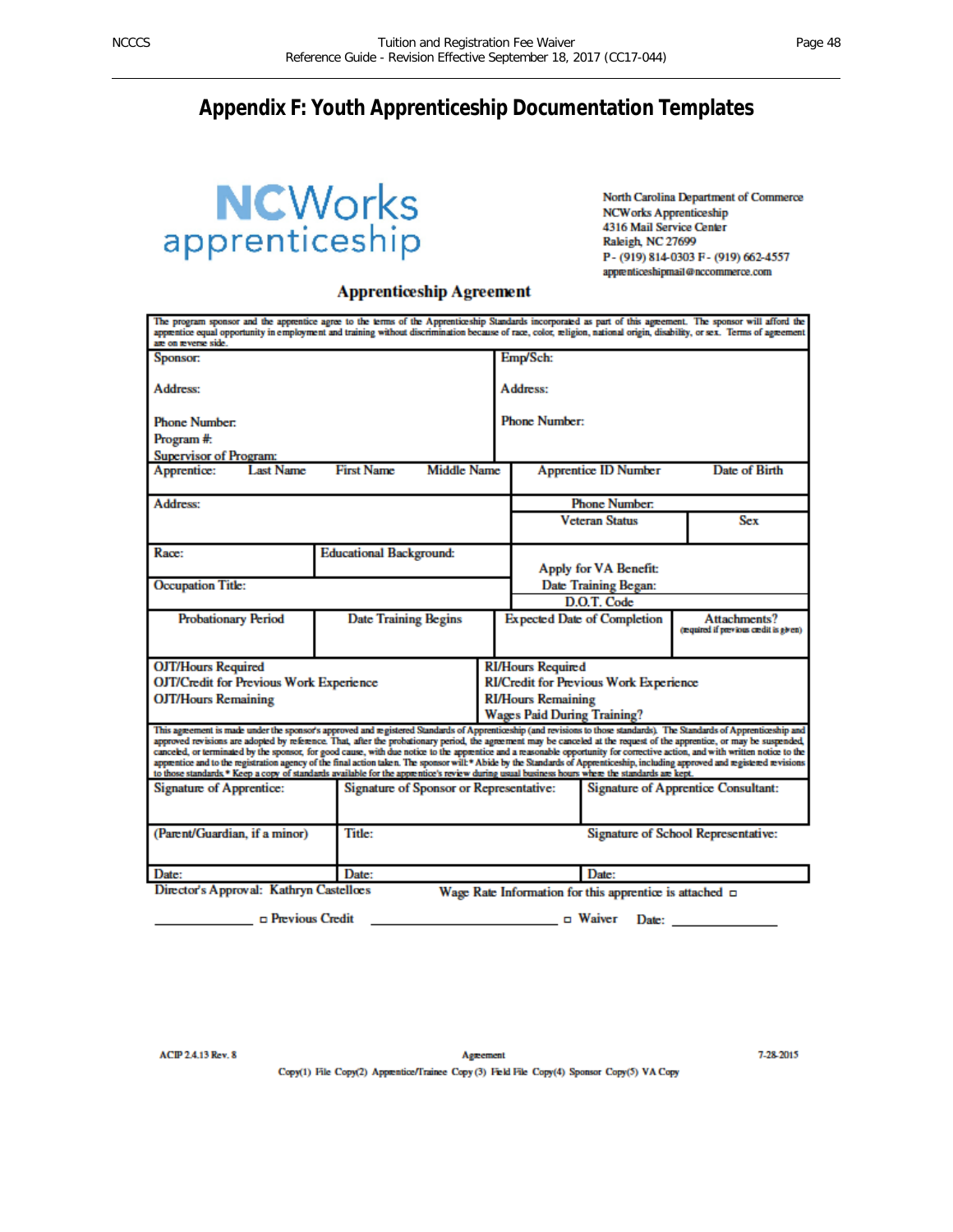| County#<br>Program#<br><b>Sponsor Name:</b><br>Date:<br><b>Street:</b><br>City:<br>State:<br>Zip:<br><b>Action Requested:</b><br>Apprentice:<br>Apprentice ID:<br>Trade:<br>DOT:<br>Complete appropriate information and obtain appropriate signatures:<br>Amendment Request:<br>Amendment Info:<br><b>Reason for amendment:</b><br><b>New Completion Date:</b><br>Length: months                                                                                                        |  |  |  |  |
|------------------------------------------------------------------------------------------------------------------------------------------------------------------------------------------------------------------------------------------------------------------------------------------------------------------------------------------------------------------------------------------------------------------------------------------------------------------------------------------|--|--|--|--|
|                                                                                                                                                                                                                                                                                                                                                                                                                                                                                          |  |  |  |  |
|                                                                                                                                                                                                                                                                                                                                                                                                                                                                                          |  |  |  |  |
|                                                                                                                                                                                                                                                                                                                                                                                                                                                                                          |  |  |  |  |
|                                                                                                                                                                                                                                                                                                                                                                                                                                                                                          |  |  |  |  |
|                                                                                                                                                                                                                                                                                                                                                                                                                                                                                          |  |  |  |  |
|                                                                                                                                                                                                                                                                                                                                                                                                                                                                                          |  |  |  |  |
|                                                                                                                                                                                                                                                                                                                                                                                                                                                                                          |  |  |  |  |
|                                                                                                                                                                                                                                                                                                                                                                                                                                                                                          |  |  |  |  |
|                                                                                                                                                                                                                                                                                                                                                                                                                                                                                          |  |  |  |  |
|                                                                                                                                                                                                                                                                                                                                                                                                                                                                                          |  |  |  |  |
|                                                                                                                                                                                                                                                                                                                                                                                                                                                                                          |  |  |  |  |
|                                                                                                                                                                                                                                                                                                                                                                                                                                                                                          |  |  |  |  |
| <b>Cancellation Request:</b>                                                                                                                                                                                                                                                                                                                                                                                                                                                             |  |  |  |  |
| <b>Reason for Cancellation:</b>                                                                                                                                                                                                                                                                                                                                                                                                                                                          |  |  |  |  |
| Effective Date of cancellation:                                                                                                                                                                                                                                                                                                                                                                                                                                                          |  |  |  |  |
|                                                                                                                                                                                                                                                                                                                                                                                                                                                                                          |  |  |  |  |
| Federal Certificate Requested. AIMS#:<br><b>Completion Request:</b>                                                                                                                                                                                                                                                                                                                                                                                                                      |  |  |  |  |
| <b>Completion Date:</b><br>per hour<br>Wage rate upon completion:                                                                                                                                                                                                                                                                                                                                                                                                                        |  |  |  |  |
| We do hereby recommend issuance of an apprenticeship or on-the-job training certificate. We do further certify that the<br>above reference person has completed training in the trade listed above under the terms of our registered apprenticeship,<br>master craftsman or on-the-job training program. As of the date of completion, the apprentice/trainee has completed all<br>terms of the apprenticeship/OJT and will be paid journeyman's wages effective the date of completion. |  |  |  |  |
| <b>Recognition Certificate Request:</b>                                                                                                                                                                                                                                                                                                                                                                                                                                                  |  |  |  |  |
| We certify that the above referenced person is recognized for participation in an apprenticeship/training program in the<br>occupation listed above.                                                                                                                                                                                                                                                                                                                                     |  |  |  |  |
| Completed Hours of On the Job Training:                                                                                                                                                                                                                                                                                                                                                                                                                                                  |  |  |  |  |
| If High School, please indicate plans after graduation:                                                                                                                                                                                                                                                                                                                                                                                                                                  |  |  |  |  |
|                                                                                                                                                                                                                                                                                                                                                                                                                                                                                          |  |  |  |  |
| <b>Signature of Apprentice:</b><br>Signature of Sponsor:<br>Signature of Apprenticeship Consultant:                                                                                                                                                                                                                                                                                                                                                                                      |  |  |  |  |
|                                                                                                                                                                                                                                                                                                                                                                                                                                                                                          |  |  |  |  |
|                                                                                                                                                                                                                                                                                                                                                                                                                                                                                          |  |  |  |  |
| Date:<br>Date:<br>Date:                                                                                                                                                                                                                                                                                                                                                                                                                                                                  |  |  |  |  |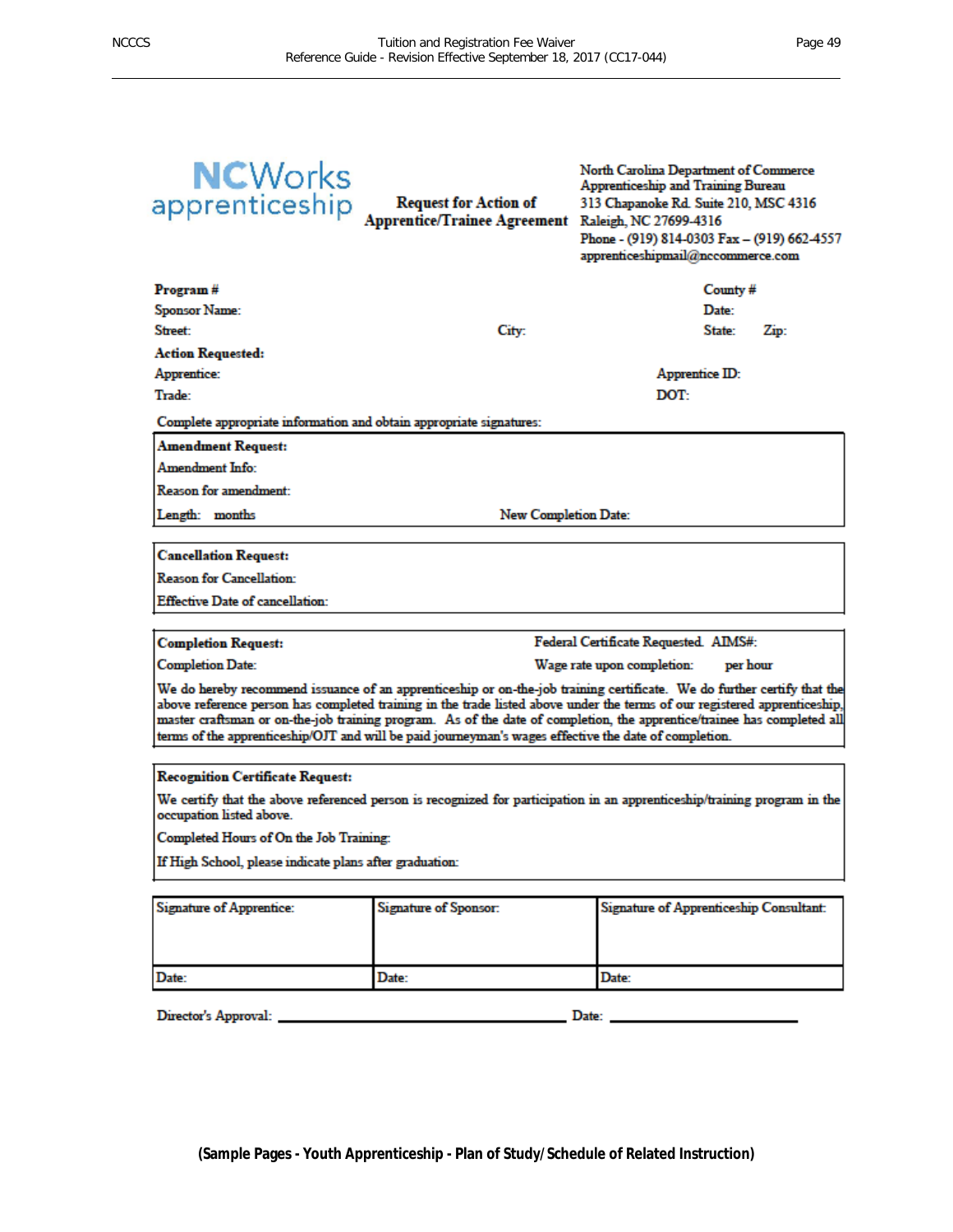

Program

**Occupation:** 

#### North Carolina Department of Commerce **NCWorks Apprenticeship** 313 Chapanoke Rd. Suite 210, MSC 4316 Raleigh, NC 27699-4316 Phone - (919) 814-0303 Fax - (919) 662-4557 apprenticeshipmail@nccommerce.com

#### **Schedule of Related Instruction**

| 28647                          |                                                  |              |
|--------------------------------|--------------------------------------------------|--------------|
| 49-303100                      | Diesel Mechanic                                  |              |
| <b>Course Description</b>      |                                                  | <b>Hours</b> |
| <b>I. Fuel Technician</b>      |                                                  | 16           |
| 1.                             | <b>Basic Mathematics</b>                         |              |
| 2.                             | <b>Applied Physics</b>                           |              |
| 3.                             | <b>Reading Comprehension</b>                     |              |
| 4.                             | <b>Shop Safety</b>                               |              |
| A.                             | Safe use of Jacks                                |              |
| B.                             | <b>Safety Equipment</b>                          |              |
| C.                             | Personal Protective Equipment (Hand              |              |
| Injuries)                      |                                                  |              |
| D.                             | <b>Ladders &amp; Hamesses</b>                    |              |
| Е.                             | <b>Global Harmonization</b>                      |              |
| 5.                             | <b>DOT</b> Regulations                           |              |
|                                |                                                  |              |
| <b>II. Tire Technician</b>     |                                                  | 40           |
| 1.                             | TIA                                              |              |
| <b>III. Trailer Technician</b> |                                                  | 112          |
|                                |                                                  |              |
| 1.                             | <b>Welding-Theory</b><br>Stick                   |              |
| A.                             |                                                  |              |
| В.                             | Wire                                             |              |
| 2.                             | <b>Basic Hydraulics</b>                          |              |
| 3.                             | Computers                                        |              |
| А.                             | <b>Basic Computers</b>                           |              |
| В.                             | Diagnostic Systems                               |              |
| C.                             | Microsoft Office                                 |              |
| 4.                             | Air Brakes                                       |              |
| A.                             | <b>Theory of Operations</b>                      |              |
| В.                             | <b>Relay Valves</b>                              |              |
| C.                             | <b>Air Transmission Times</b>                    |              |
| D.                             | Anti-Lock Brake System & Theory of               |              |
| <b>Operations</b>              |                                                  |              |
| <b>IV.</b> Diesel C            |                                                  | 230          |
| 1.                             | <b>Fuel Systems</b>                              |              |
| *                              | Exhaust after treatment systems                  |              |
| 2.                             | <b>HVAC</b> - Air Condition Theory of Operations |              |
| 3.                             | <b>Steering Systems</b>                          |              |
| *                              | Theory & Geometry of same                        |              |
| V. Diesel B                    |                                                  | 184          |
| 1.                             | <b>Basic Electrical Principles &amp; Theory</b>  |              |
|                                |                                                  |              |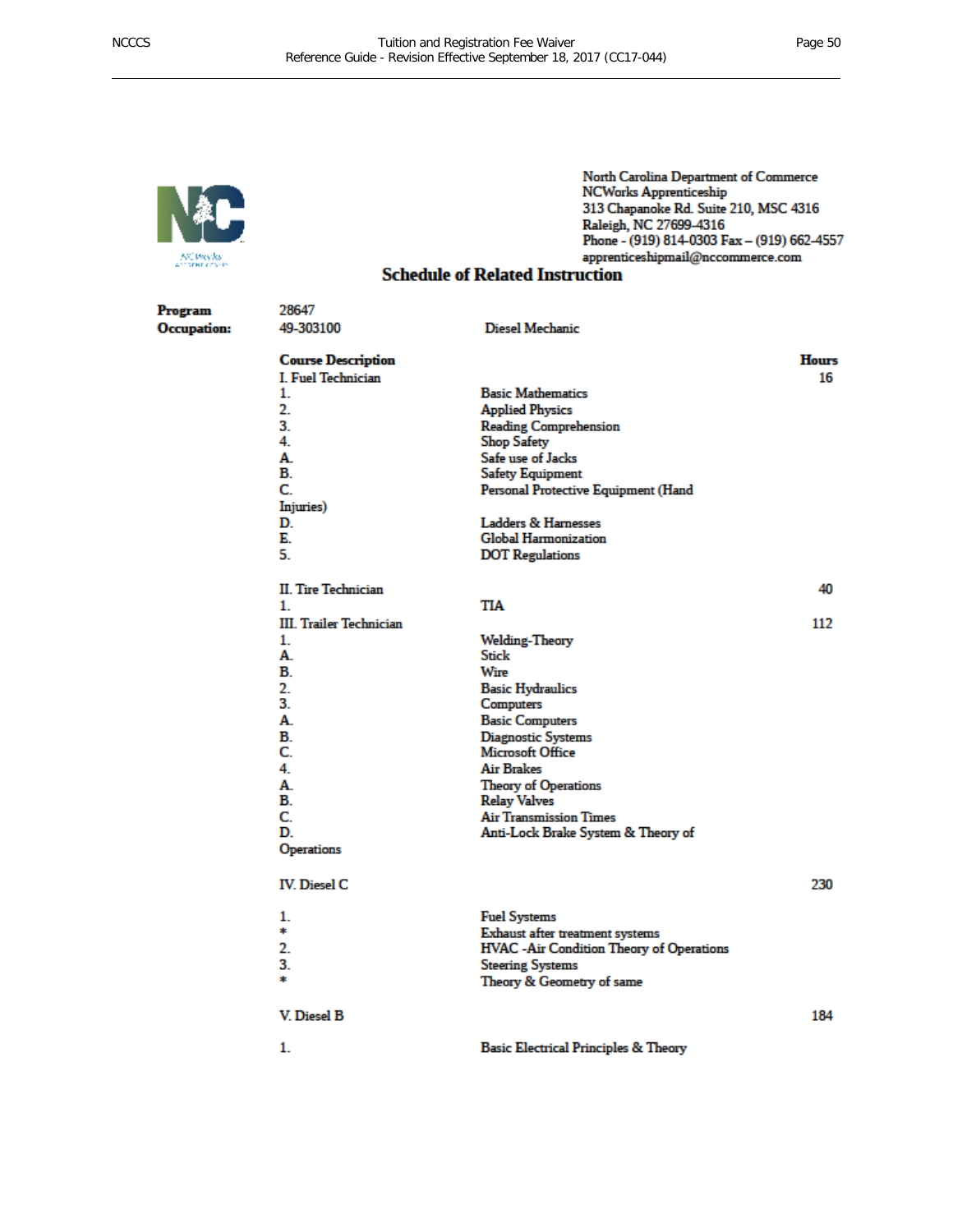

Program **Occupation:**  North Carolina Department of Commerce **NCWorks Apprenticeship** 313 Chapanoke Rd. Suite 210, MSC 4316 Raleigh, NC 27699-4316<br>Phone - (919) 814-0303 Fax - (919) 662-4557 apprenticeshipmail@nccommerce.com

#### **Schedule of Related Instruction**

| 28623<br>51-403500                                           | <b>CNC</b> Machinist                                                                                                                                                                                                                                                                                                                                                                                      |                    |
|--------------------------------------------------------------|-----------------------------------------------------------------------------------------------------------------------------------------------------------------------------------------------------------------------------------------------------------------------------------------------------------------------------------------------------------------------------------------------------------|--------------------|
| <b>Course Description</b><br>(1.) ISC 112/ Industrial Safety |                                                                                                                                                                                                                                                                                                                                                                                                           | <b>Hours</b><br>32 |
| and OSHA compliance.                                         | This course introduces the principles of industrial safety. Emphasis is placed on<br>industrial safety OSHA and environmental regulations. Upon completion,<br>students should be able to demonstrate knowledge of safe working environment                                                                                                                                                               |                    |
| (2.) MAC 141/Machining Applications I                        |                                                                                                                                                                                                                                                                                                                                                                                                           | 128                |
| effectively use layout instruments                           | This course provides an introduction to a variety of material- working processes<br>that are common to the machining industry. Topics include safety process<br>specific machining equipment, measurement devices set-up, layout instruments,<br>and common shop practices. Upon completion students should be able to safely<br>demonstrate basic machining operations accurately measure components and |                    |
| (3.) BPR 111/Blue Print Reading                              |                                                                                                                                                                                                                                                                                                                                                                                                           | 32                 |
| features of a part                                           | This course introduces the basic principles of blueprint reading. Topics include<br>line types, orthographic projections, dimension methods and notes. Upon<br>completion students should be able to interpret basic blueprints and visualize the                                                                                                                                                         |                    |
| (4.) MAC 151/Machining Calculations                          |                                                                                                                                                                                                                                                                                                                                                                                                           | 48                 |
| shop calculations.                                           | This course introduces basic calculations as they relate to machining<br>occupations. Emphasis is placed on basic calculations and their applications in<br>the machine shop. Upon completion, students should be able to perform basic                                                                                                                                                                   |                    |
|                                                              | (5.) MAC 160/Coordinate Measuring Machining                                                                                                                                                                                                                                                                                                                                                               | 64                 |
| up of coordinate measuring machines.                         | This course introduces methods in the set-up and operation of coordinate<br>measuring machines. Emphasis is placed on the programming of coordinate<br>measuring machines and the measurement of complex parts. Upon completion,<br>students should be able to demonstrate skills in programming operation, and set-                                                                                      |                    |
| (6.) MEC 145/Manufacturing Materials I                       |                                                                                                                                                                                                                                                                                                                                                                                                           | 80                 |
|                                                              | This course introduces a variety of manufacturing materials and common                                                                                                                                                                                                                                                                                                                                    |                    |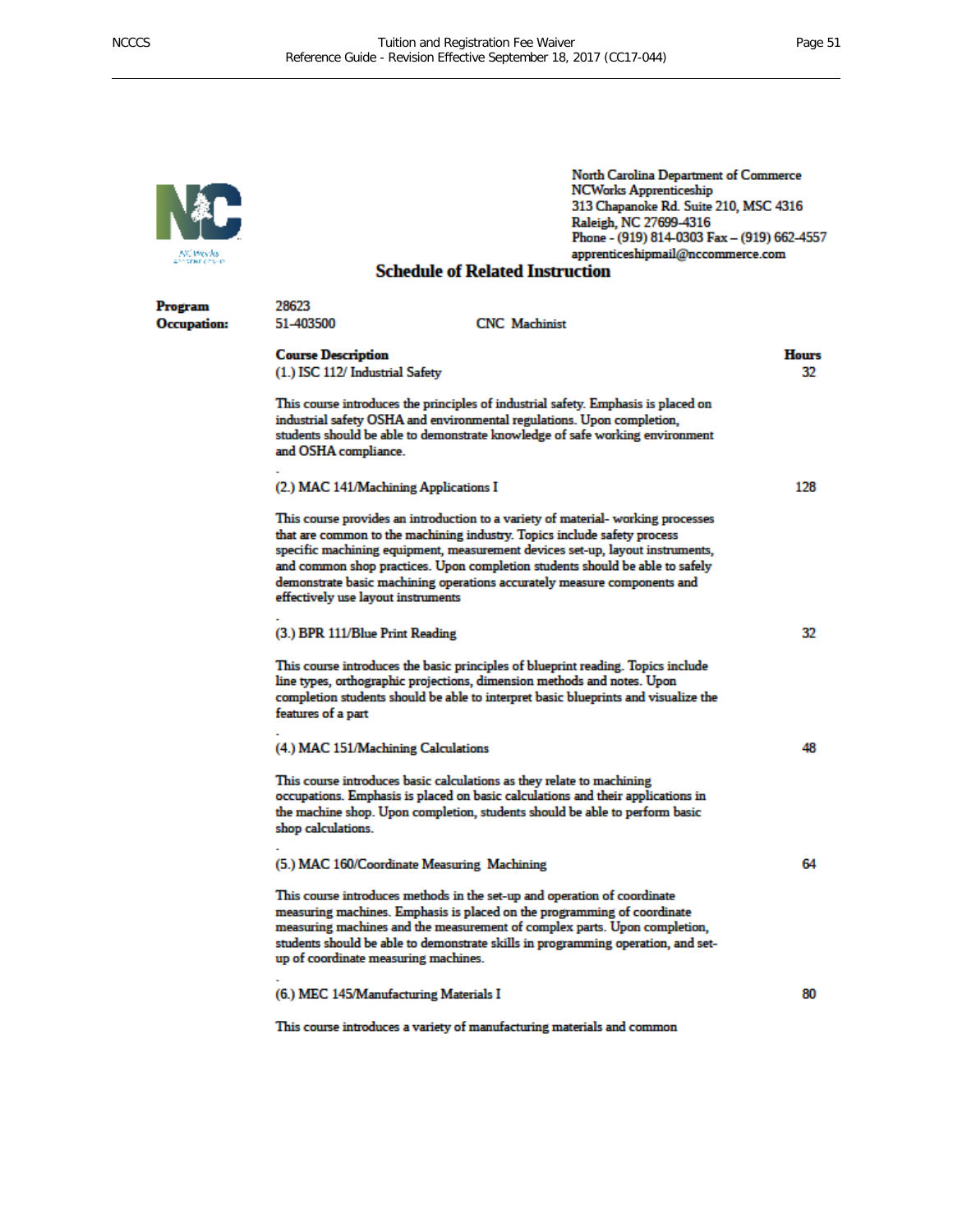## **Appendix G: Document Revision History**

| <b>Date Published</b> | <b>Description</b>                                                                                                                                                                      |
|-----------------------|-----------------------------------------------------------------------------------------------------------------------------------------------------------------------------------------|
| 06/05/2012            | Original document communicated to colleges through Memo CC12-016                                                                                                                        |
| 07/18/2012            | Waivers for public safety entities serving the Eastern Band of Cherokee and eligible lake                                                                                               |
|                       | authorities added. CE discount code for Basic Skills Plus changed to CEBSP. Guidance on                                                                                                 |
| (Memo CC12-           | how to handle individuals who are members of more than one authorized                                                                                                                   |
| 020)                  | group/organization added. Eligible training list for Department of Public Safety, Division of                                                                                           |
|                       | Adult Corrections modified. Clarifications added regarding the AR/discount codes for high                                                                                               |
|                       | school students and public safety personnel. Updates to Appendices A & B.                                                                                                               |
| 12/20/2012            | Revised Basic Skills Plus to conform to revised guidelines adopted by the State Board of                                                                                                |
|                       | 11/15/2012. Removed Administrative Office of the Courts (AOC) from the State-Agencies                                                                                                   |
| (Memo CC12-           | list in Appendix B. The AOC does not employ individuals who are Criminal Justice Officers                                                                                               |
| 030)                  | or Justice Officers as defined in G.S. 17C-2 (3) or G.S. 17E-2 (3). Rescue and Lifesaving                                                                                               |
|                       | Departments was revised to specifically include references to rescue squads.                                                                                                            |
| 08/16/2013            | Eliminated the Senior Citizens references in response to Section 10.6 of Session Law 2013-                                                                                              |
|                       | 360 that eliminated the waiver of tuition for up to six hours of credit instruction and one                                                                                             |
| (Memo CC13-           | course of noncredit instruction per academic semester for senior citizens age 65 or older<br>who are qualified as legal residents of North Carolina that was previously allowed in G.S. |
| 020)                  | 115D-5(b)(11). Clarified that the waiver related to State Medical Assistance Team (SMAT)                                                                                                |
|                       | training found in the EMS Section includes initial and continuing education (CE) training                                                                                               |
|                       | under course code EMS-4000 and specifies the parameters for CE training. Updated                                                                                                        |
|                       | Appendix C to the most recent version of the Interpretive Rule that defines job titles of                                                                                               |
|                       | Criminal Justice Officers for the Correction and Juvenile Justice divisions.                                                                                                            |
| 11/25/2015            | In addition to stylistic updates, several modifications have been made to this document                                                                                                 |
|                       | since the last version. Here is a summary:                                                                                                                                              |
| (Memo CC15-           | Updated State Board Code references to point to 1E SBCCC 800 Waivers.                                                                                                                   |
| 038)                  |                                                                                                                                                                                         |
|                       | Updated the Rescue & Lifesaving, including Emergency Management, to<br>incorporate the clarification on National Guard that was communicated through                                    |
|                       | CC15-012.                                                                                                                                                                               |
|                       |                                                                                                                                                                                         |
|                       | Updated the Human Resources Development Courses section to include                                                                                                                      |
|                       | numbered memo information for the latest federal poverty level rules.                                                                                                                   |
|                       | Updated the High School Students section for guidance about the applicability of                                                                                                        |
|                       | the waiver for courses provided during the summer term.                                                                                                                                 |
|                       | Updated the Eligible Survivor section for changes to the legislation as a result of                                                                                                     |
|                       | Session Law 2015-296. Legal guardians and legal custodians have been added as                                                                                                           |
|                       | qualifying relationships.                                                                                                                                                               |
|                       |                                                                                                                                                                                         |
|                       | Updated the Eligible Child of a Totally & Permanently Disabled Public Safety<br>$\blacksquare$                                                                                          |
|                       | Officer section for changes to the legislation as a result of Session Law 2015-296.<br>Legal guardians and legal custodians have been added as qualifying relationships.                |
|                       |                                                                                                                                                                                         |
|                       | Updated Appendix A: Relevant General Statute Citations for Session Law 2015-<br>$\blacksquare$<br>296.                                                                                  |
|                       | Updated Appendix A: Relevant General Statute Citations to include historical text                                                                                                       |
|                       | repealed by Session Law 2011-145.                                                                                                                                                       |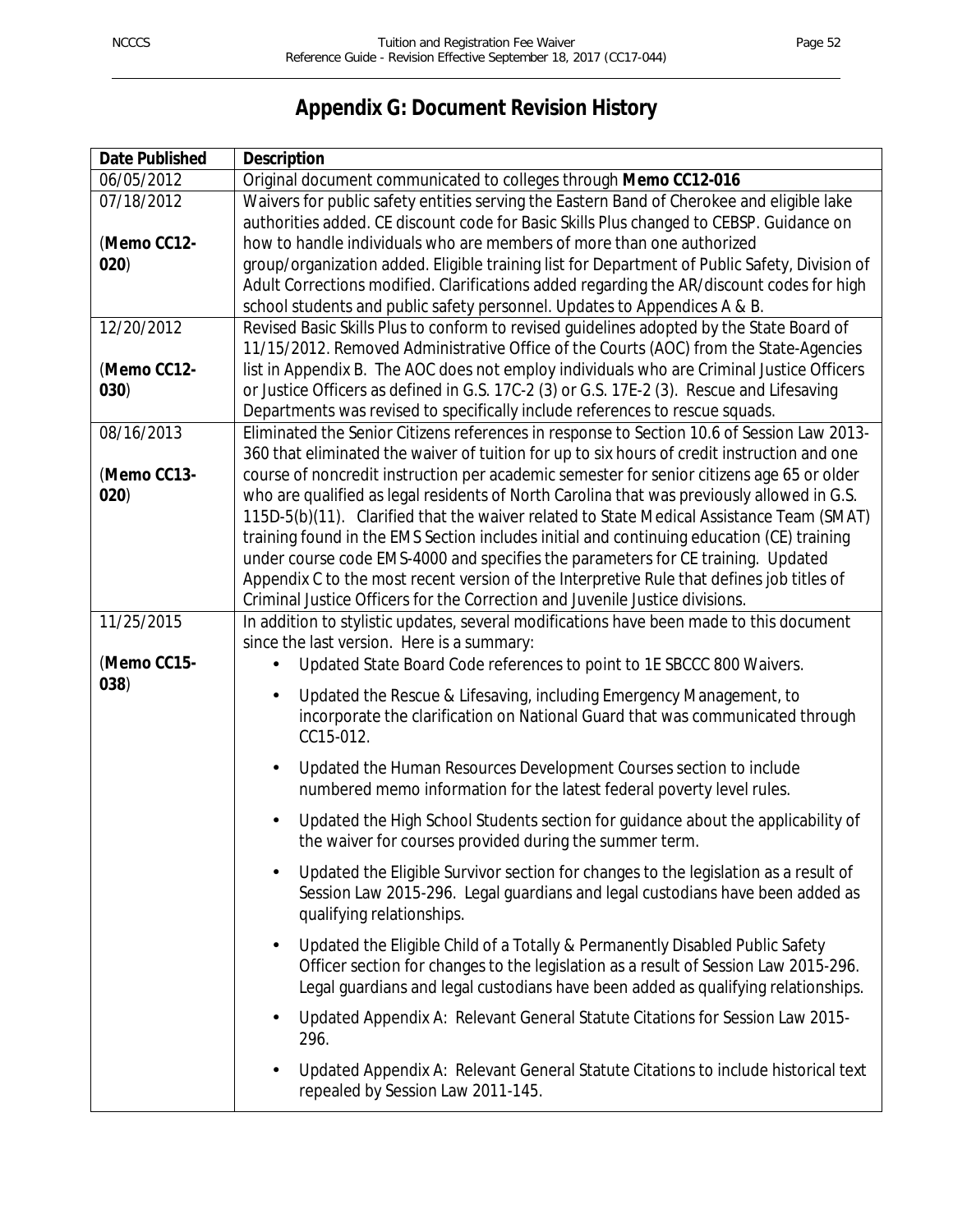|                                                       | Updated Basic Skills Plus and Appendix A: Relevant General Statute Citations to<br>include new Basic Skills Plus language in G.S. 115D-5(b)(15) as amended by S.L.<br>2015-241.<br>Updated Appendix B: General guidance - NC Law Enforcement Agencies to<br>remove Butner Public Safety from the list of state law enforcement agencies (it is<br>now a municipal agency); update items related to the change of the Department<br>of Environment and Natural Resources to the Department of Environmental<br>Quality; and add Cape Fear Community College to the list of community colleges.<br>Updated Appendix C: Relevant excerpts from interpretative rule updated.<br>Added Appendix D: Specialized Training Course List for Waivers. The full copy of<br>item FC-6 from the September 18, 2015, meeting of the State Board of<br>Community Colleges has been added.<br>Added Appendix E: Public Safety Waiver Documentation. This information will<br>assist colleges with understanding what documentation is acceptable for                                                                                                                                                                                                                                                                                                                                                                                                                                                                                                                                                                      |
|-------------------------------------------------------|-----------------------------------------------------------------------------------------------------------------------------------------------------------------------------------------------------------------------------------------------------------------------------------------------------------------------------------------------------------------------------------------------------------------------------------------------------------------------------------------------------------------------------------------------------------------------------------------------------------------------------------------------------------------------------------------------------------------------------------------------------------------------------------------------------------------------------------------------------------------------------------------------------------------------------------------------------------------------------------------------------------------------------------------------------------------------------------------------------------------------------------------------------------------------------------------------------------------------------------------------------------------------------------------------------------------------------------------------------------------------------------------------------------------------------------------------------------------------------------------------------------------------------------------------------------------------------------------------------------|
|                                                       | substantiating the authorization of waivers for public safety courses.<br>Moved the document history to the end of the document as Appendix F and<br>updated it.                                                                                                                                                                                                                                                                                                                                                                                                                                                                                                                                                                                                                                                                                                                                                                                                                                                                                                                                                                                                                                                                                                                                                                                                                                                                                                                                                                                                                                          |
| 08/09/2016<br>(Memo CC16-<br>032)                     | This document was updated for Session Law 2016-94 to include the new youth<br>apprenticeship waivers, as well as waivers for fire, EMS, and rescue and lifesaving<br>personnel whose duty station is on a North Carolina military installation. The<br>changes have an effective date of August 15, 2016 and are summarized below:                                                                                                                                                                                                                                                                                                                                                                                                                                                                                                                                                                                                                                                                                                                                                                                                                                                                                                                                                                                                                                                                                                                                                                                                                                                                        |
| <b>Revision Effective</b><br>Date: August 15,<br>2016 | Updated the tuition remission waiver/discount codes table to include these<br>new codes.<br>Updated the Fire Departments section to include firefighters whose duty<br>$\blacksquare$<br>station is on a North Carolina military installation.<br>Updated the EMS - Emergency Medical Services section to include EMS<br>i.<br>personnel whose duty station is on a North Carolina military installation.<br>Updated the Rescue and Lifesaving Departments, including Emergency<br>Management detail page for rescue and lifesaving personnel whose duty<br>station is on a North Carolina military installation.<br>Updated the Fire Departments, EMS - Emergency Medical Services, and<br>$\blacksquare$<br>Rescue and Lifesaving Departments, including Emergency Management<br>sections to include the definition of "military" to be consistent with the<br>definition of "Armed Forces" in G.S. 116-143.3: "United States Air Force,<br>Army, Coast Guard, Marine Corps, and Navy; the North Carolina National<br>Guard; and any reserve component of the foregoing."<br>Added a Youth Apprenticeship section and a related documentation section<br>$\blacksquare$<br>(Appendix F: Youth Apprenticeship Documentation Templates).<br>Updated Appendix A: Relevant General Statute Citations to reflect these<br>changes.<br>Updated Appendix E: Public Safety Waiver Compliance Elements (CC15-037)<br>to include guidance on documenting "firefighters, EMS personnel, and<br>rescue and lifesaving personnel whose duty station is located on a military<br>installation within North Carolina." |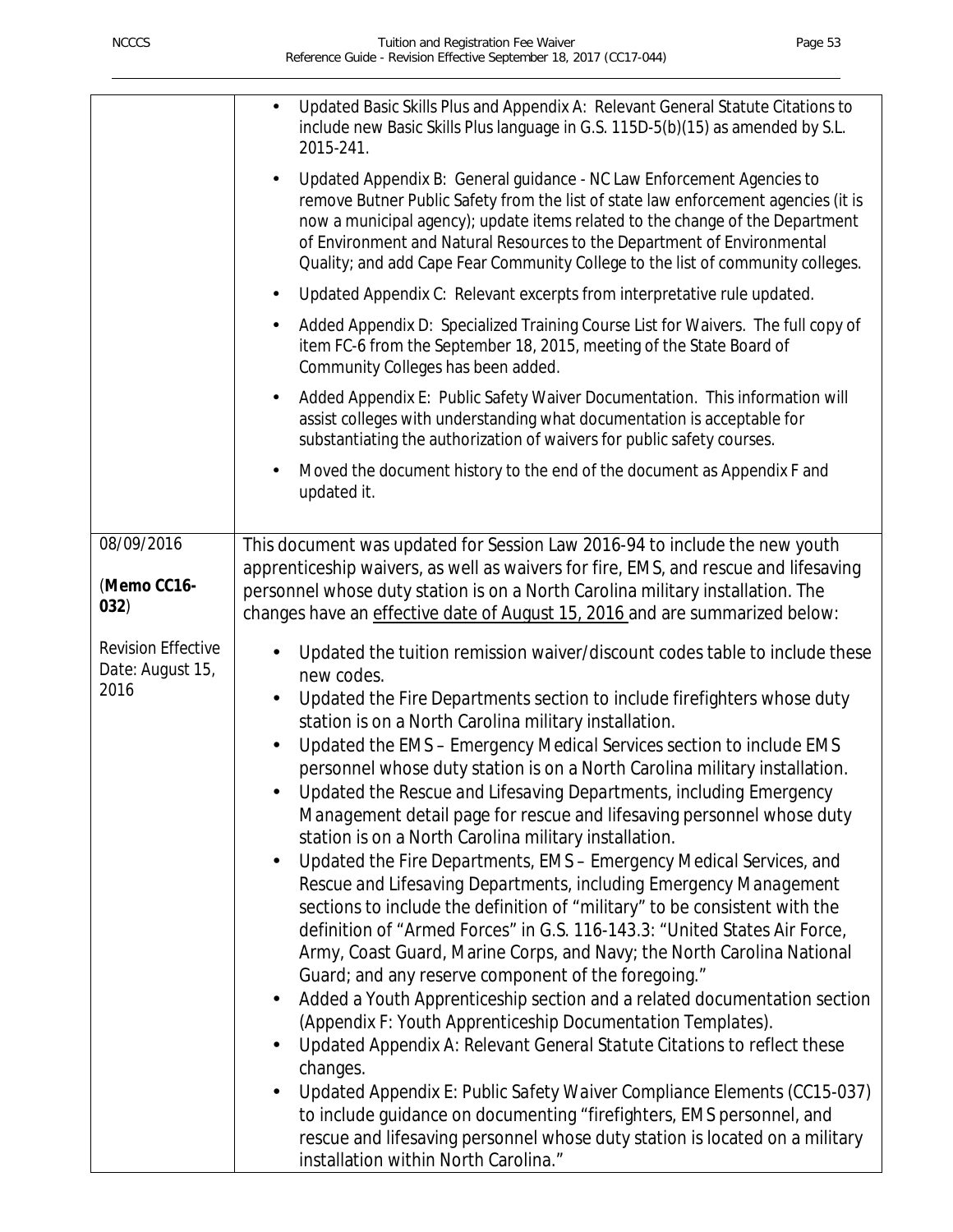Í

|                                                          | In addition, the following updates were made, also with an effective date of<br>August 15, 2016:                                                                                                                                                                                                                                                                                                                                                                                                                                                                                                                                                                                                                                                                   |
|----------------------------------------------------------|--------------------------------------------------------------------------------------------------------------------------------------------------------------------------------------------------------------------------------------------------------------------------------------------------------------------------------------------------------------------------------------------------------------------------------------------------------------------------------------------------------------------------------------------------------------------------------------------------------------------------------------------------------------------------------------------------------------------------------------------------------------------|
|                                                          | Updated Appendix C: Relevant Excerpts from Interpretative Rule to the May<br>16, 2016, version. There were no substantive changes; NCDPS merely<br>revised some titles slightly.<br>Updated the Fire Departments, EMS - Emergency Medical Services, Rescue<br>and Lifesaving Departments, including Emergency Management, and Law<br>Enforcement Agencies sections to add EME-3500 Emergency Dispatch to<br>the list of eligible training for dispatchers/telecommunicators.<br>Updated Appendix D: Specialized Training Course List for Waivers to reflect<br>the changes listed above that were vetted through the State Board-<br>approved process.<br>Moved the document history to the end of the document as Appendix G<br>$\blacksquare$<br>and updated it. |
| 10/07/2016                                               | This document was updated to clarify that qualifying pre-apprenticeship<br>participants are eligible for the new youth apprenticeship waiver.                                                                                                                                                                                                                                                                                                                                                                                                                                                                                                                                                                                                                      |
| (Memo CC16-<br>040)                                      |                                                                                                                                                                                                                                                                                                                                                                                                                                                                                                                                                                                                                                                                                                                                                                    |
| <b>Revision Effective</b><br>Date: October 7,<br>2016    |                                                                                                                                                                                                                                                                                                                                                                                                                                                                                                                                                                                                                                                                                                                                                                    |
| 9/18/2017                                                | <b>State Board General and Uniform Regulations</b><br>This section was updated to reflect the changes to 1E SBCCC 800.2 General                                                                                                                                                                                                                                                                                                                                                                                                                                                                                                                                                                                                                                    |
| (Memo CC17-<br>044)                                      | Provisions.                                                                                                                                                                                                                                                                                                                                                                                                                                                                                                                                                                                                                                                                                                                                                        |
| <b>Revision Effective</b><br>Date: September<br>18, 2017 | <b>Youth Apprenticeship</b><br>Session Law 2017-57 amended NCGS §115D-5(b)(16) to clarify that qualifying pre-<br>apprenticeship participants are eligible for the new youth apprenticeship waiver if<br>the student is in an active pre-apprenticeship program while in high school and<br>enrolls in a qualifying apprenticeship program within one hundred twenty (120)<br>days of graduating from high school. It was further clarified that a high school<br>student must be a North Carolina high school student upon entering the program.                                                                                                                                                                                                                  |
|                                                          | Workforce Continuing Education - Career and College Promise (CCP)<br>Session Law 2017-57 amended NCGS §115D-5(b)(12) to expand waiver eligibility<br>from curriculum courses to all courses taken by high school students at community<br>colleges in accordance with NCGS §115D-20(4). The tuition remission discount/AR<br>codes chart has been updated to include the new discount code of CECCP.                                                                                                                                                                                                                                                                                                                                                               |
|                                                          | <b>EMS - Emergency Medical Services</b>                                                                                                                                                                                                                                                                                                                                                                                                                                                                                                                                                                                                                                                                                                                            |
|                                                          | EMS credential titles were updated to match current state and national standards.<br>A statement was added to specify what it means for an EMS entity to fit under the                                                                                                                                                                                                                                                                                                                                                                                                                                                                                                                                                                                             |